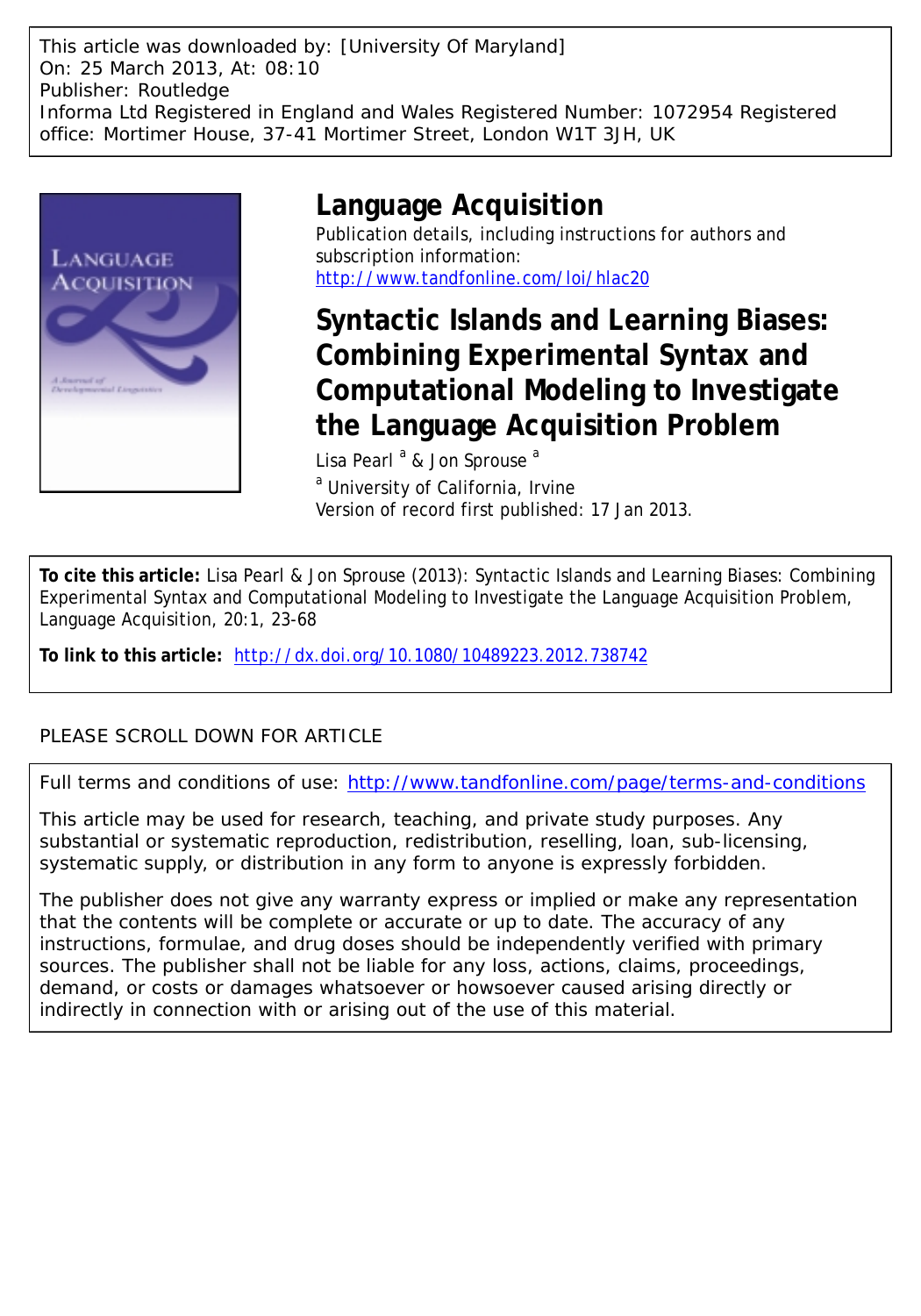

# Syntactic Islands and Learning Biases: Combining Experimental Syntax and Computational Modeling to Investigate the Language Acquisition Problem

Lisa Pearl and Jon Sprouse *University of California, Irvine*

The induction problems facing language learners have played a central role in debates about the types of learning biases that exist in the human brain. Many linguists have argued that some of the learning biases necessary to solve these language induction problems must be both innate and language-specific (i.e., the Universal Grammar (UG) hypothesis). Though there have been several recent high-profile investigations of the necessary learning bias types for different linguistic phenomena, the UG hypothesis is still the dominant assumption for a large segment of linguists due to the lack of studies addressing central phenomena in generative linguistics. To address this, we focus on how to learn constraints on long-distance dependencies, also known as syntactic island constraints. We use formal acceptability judgment data to identify the target state of learning for syntactic island constraints and conduct a corpus analysis of child-directed data to affirm that there does appear to be an induction problem when learning these constraints. We then create a computational learning model that implements a learning strategy capable of successfully learning the pattern of acceptability judgments observed in formal experiments, based on realistic input. Importantly, this model does not explicitly encode syntactic constraints. We discuss learning biases required by this model in detail as they highlight the potential problems posed by syntactic island effects for any theory of syntactic acquisition. We find that, although the proposed learning strategy requires fewer complex and domain-specific components than previous theories of syntactic island learning, it still raises difficult questions about how the specific biases required by syntactic islands arise in the learner. We discuss the consequences of these results for theories of acquisition and theories of syntax.

# 1. INTRODUCTION

Human learning cannot happen without one or more learning biases. As such, debates in the human learning literature tend to focus on (i) the nature of the evidence available to the learner, and (ii) the nature of those learning biases. Language learning has played a particularly central role in these debates, as the phenomena of language tend to be relatively complex, suggesting that either the evidence available to children must be relatively rich, or that the learning biases available to children must themselves be relatively complex (e.g., Chomsky 1965, 1980). The

Correspondence should be sent to Lisa Pearl, Department of Cognitive Sciences, University of California, Irvine, 3151 Social Science Plaza A, Irvine, CA 92697. E-mail: lpearl@uci.edu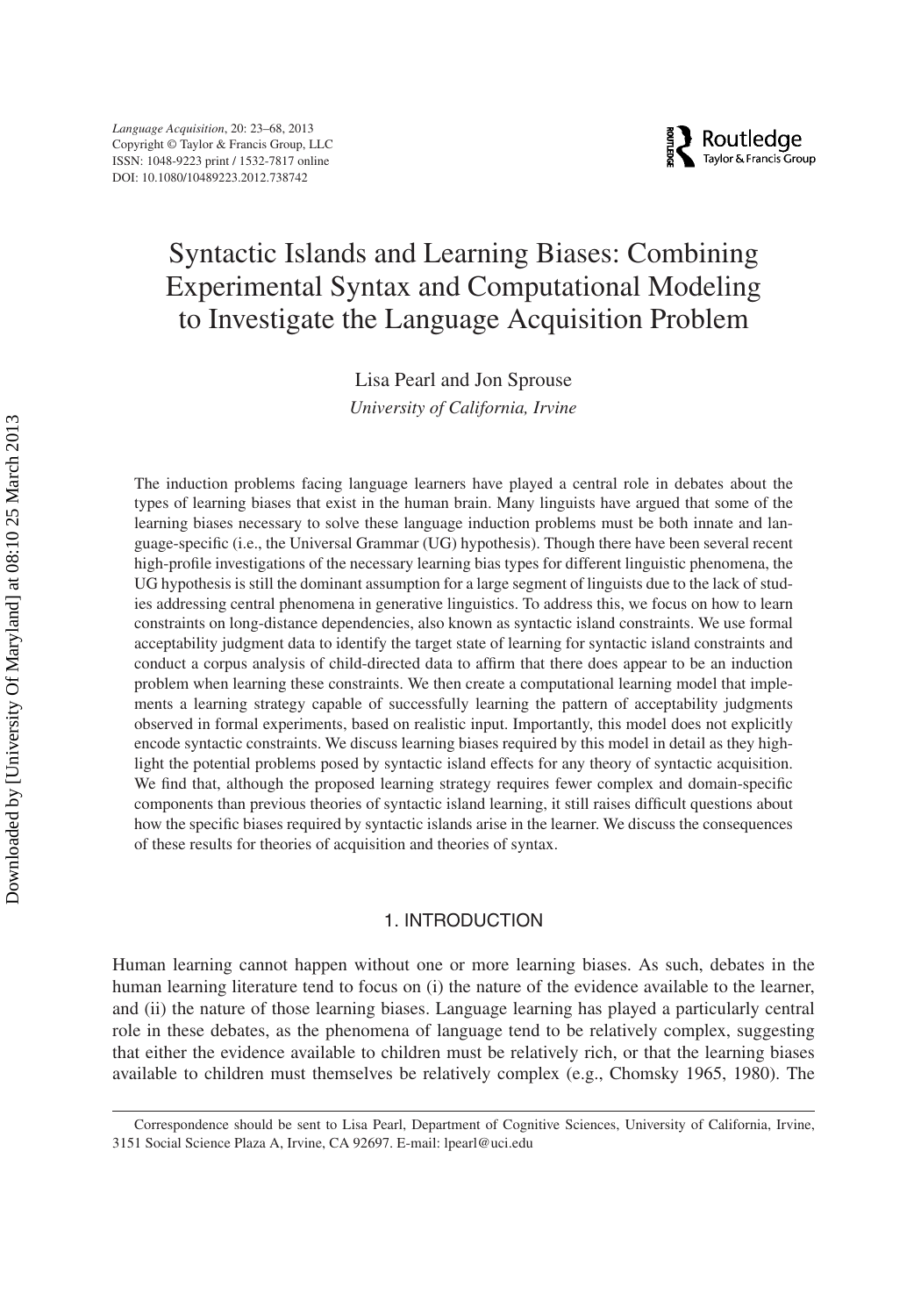problem posed by language learning is that neither of these conclusions is particularly appealing. The first conclusion appears to be empirically false: the input available to children appears to be impoverished relative to the complexity of syntactic phenomena and thus compatible with multiple hypotheses about the adult target state. The second conclusion appears to be theoretically unappealing: the complex learning biases necessary to overcome this induction problem appear to be an order (or orders) of magnitude more complex than learning biases in any other domain of cognition. Our goal in this article is to investigate this tension between the empirical evidence available to children and the complexity of the learning biases necessary to learn from that evidence.

To make this study as relevant as possible to the learning debates, we focus on a syntactic phenomenon that is simultaneously central to modern syntactic theories and to proposals for complex learning biases: syntactic island effects. Our methodology is straightforward. First, we will present experimental evidence from formal acceptability judgments that provides a quantitative description of the target state for acquisition, which is adult knowledge of syntactic islands. Then, we will present a quantitative assessment of the evidence available to children based on both automated and manual structural annotation of 148,784 utterances of realistic child-directed speech from the CHILDES corpus (MacWhinney 2000). We will subsequently present a computational model of a statistical learning strategy that can accurately learn the behavior of adult speakers with respect to syntactic island effects using the simplest set of learning biases that we could uncover. We will then discuss each of the biases required by the learning strategy to determine both the type of biases required (e.g., innate versus derived, domain-specific versus domain-general) and the nature of those biases. The results suggest a complicated picture: on the one hand, it is possible in principle to learn syntactic island effects with few, if any, innate, domain-specific biases, and crucially without any biases that specifically instantiate syntactic theories (e.g., the Subjacency Condition); on the other hand, the biases that still appear to be necessary (e.g., tracking trigrams of phrase structure nodes that are part of the syntactic dependency) raise difficult questions about why these particular biases (as opposed to other logically possible biases) are the ones that are part of the successful language learning strategy. Nonetheless, computational models developed using realistic child-directed input allow us to make progress on two fronts. First, they provide a formal mechanism for exploring biases that do not specifically instantiate syntactic theories. Second, they highlight the difficult questions that remain for future research even when a successful learning strategy is found, such as how the remaining biases arise in the learner.

#### 1.1. Categorizing Learning Biases

Debates about language learning are often framed as a comparison of the *Universal Grammar* (UG) hypothesis versus non-UG hypotheses. The UG hypothesis takes as its starting point the assumption that the data available to young children during the language learning process are compatible with multiple hypotheses about linguistic knowledge, resulting in an induction problem known variously as the "Poverty of the Stimulus" (e.g., Chomsky 1980; Lightfoot 1989; Crain 1991), the "Logical Problem of Language Acquisition" (e.g., Baker 1981; Hornstein & Lightfoot 1981), and "Plato's Problem" (e.g., Chomsky 1988; Dresher 2003). The UG hypothesis argues that at least some of the learning biases necessary to solve this induction problem take the form of innately specified, language-specific constraints (Chomsky 1965), which often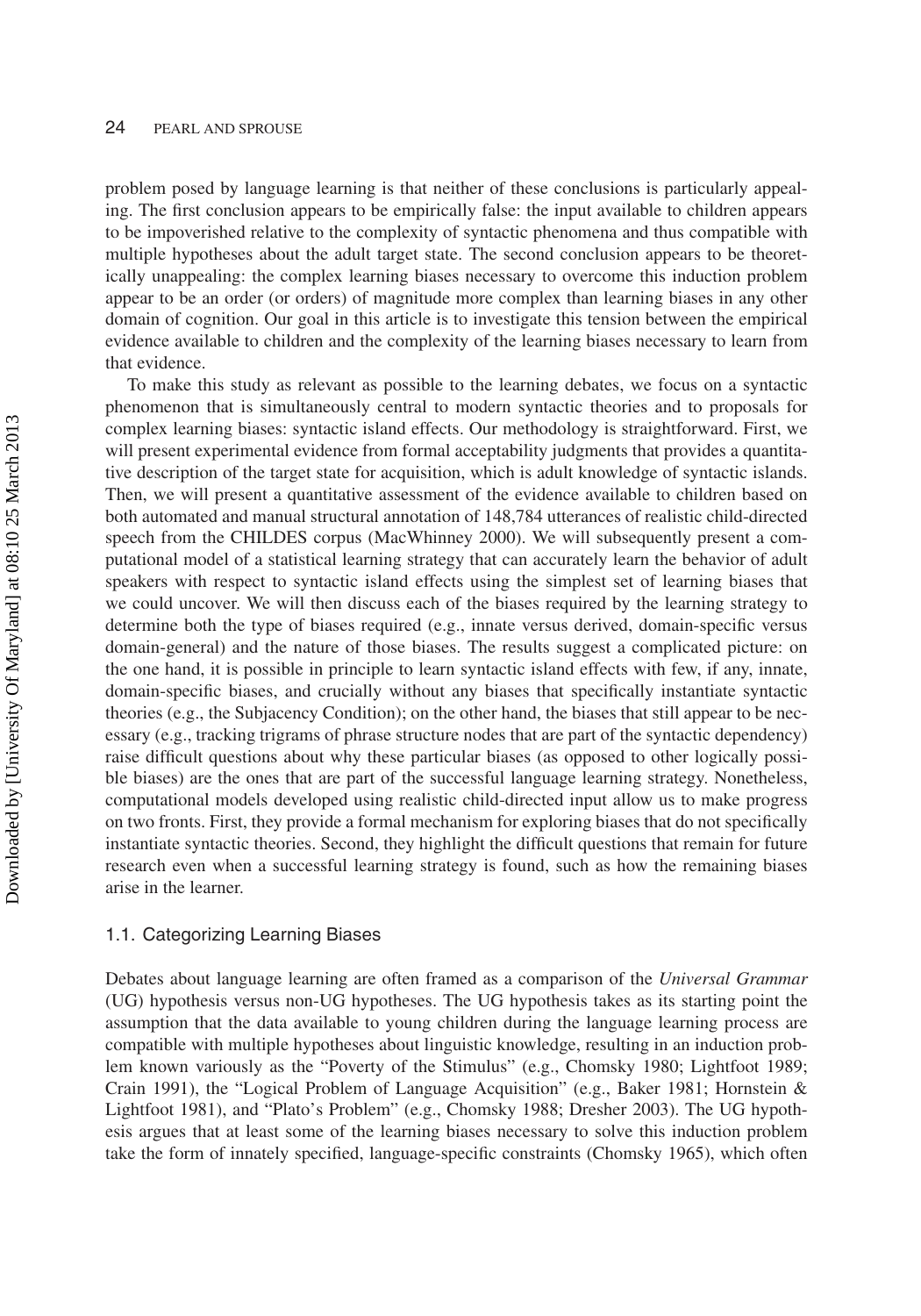correspond to specific linguistic phenomena (e.g., anaphoric *one*: Baker 1978; Lidz, Waxman & Freedman 2003; interpretation of disjunctives: Crain & Pietroski 2002; structure dependence: Chomsky 1965). Non-UG hypotheses, in contrast, attempt to solve the induction problem without postulating any innate, domain-specific constraints. Even a cursory review of the language learning literature reveals that the hypothesis space of non-UG learning biases is potentially very large (some examples are below):

- (i) a sensitivity to the distributional data in the available input (Sakas & Fodor 2001; Pullum & Scholz 2002; Scholz & Pullum 2002; Yang 2002; Regier
	- & Gahl 2004; Yang 2004; Legate & Yang 2007; Pearl & Weinberg 2007; Foraker et al. 2009; McMurray & Hollich 2009; Pearl & Lidz 2009; Mitchener & Becker 2011; Pearl 2011, Pearl & Mis 2011; Perfors, Tenenbaum & Regier 2011)
- (ii) a preference for simpler/smaller/narrower hypotheses (Regier & Gahl 2004; Foraker et al. 2009; Pearl & Lidz 2009; Mitchener & Becker 2011; Pearl & Mis 2011; Perfors, Tenenbaum & Regier 2011)
- (iii) a preference for highly informative data (Fodor 1998b; Pearl & Weinberg 2007; Pearl 2008)
- (iv) a preference for learning in cases of local uncertainty (Pearl & Lidz 2009)
- (v) a preference for data with multiple correlated cues (Soderstrom et al. 2009)

The size and diversity of this hypothesis space of learning biases suggests that a finer-grained framework may be more informative than the traditional binary framework (UG versus non-UG). For the present study, we suggest that learning biases may be categorized along (at least) three dimensions:

- (i) Are they *domain-specific* or *domain-general*?
- (ii) Are they *innate* or *derived* from prior experience?
- (iii) Are they a constraint on the *hypothesis space* or a constraint on the *learning mechanism*?

Under this system, the UG hypothesis simply holds that there is at least one innate, domainspecific learning bias (either on the hypothesis space or on the learning mechanism).<sup>1</sup> Similarly, a non-UG approach would be one that contains no innate, domain-specific biases: only innate, domain-general biases; derived, domain-general biases; and derived, domain-specific biases are allowed. For example, all of the learning biases listed in  $(i-v)$  above are likely either innate and domain-general (i–iv) or derived and domain-general (v) and therefore would not qualify as UG biases. However, a sensitivity to linguistic representations that are innately specified (and their distributions in the input) would be an innate and domain-specific bias and therefore qualify

<sup>1</sup>Since the distinction between *hypothesis space* and *learning mechanism* does not impact a bias's status as UG or not, we will not discuss it further here. However, it is worth noting this distinction because many UG proposals tend to involve explicit constraints on the hypothesis space (e.g., certain hypotheses are not available to the child *a priori*), while many non-UG proposals tend to involve implicit constraints on the learning mechanism (e.g., use statistical learning). This is not a logical necessity, as one could easily imagine a UG bias about the learning mechanism (e.g., use a language-specific learning strategy) as well as a non-UG bias about the hypothesis space (e.g., certain hypotheses are *a priori* less probable in a particular hypothesis space, as is the case in Bayesian inference over a subset-superset hypothesis space).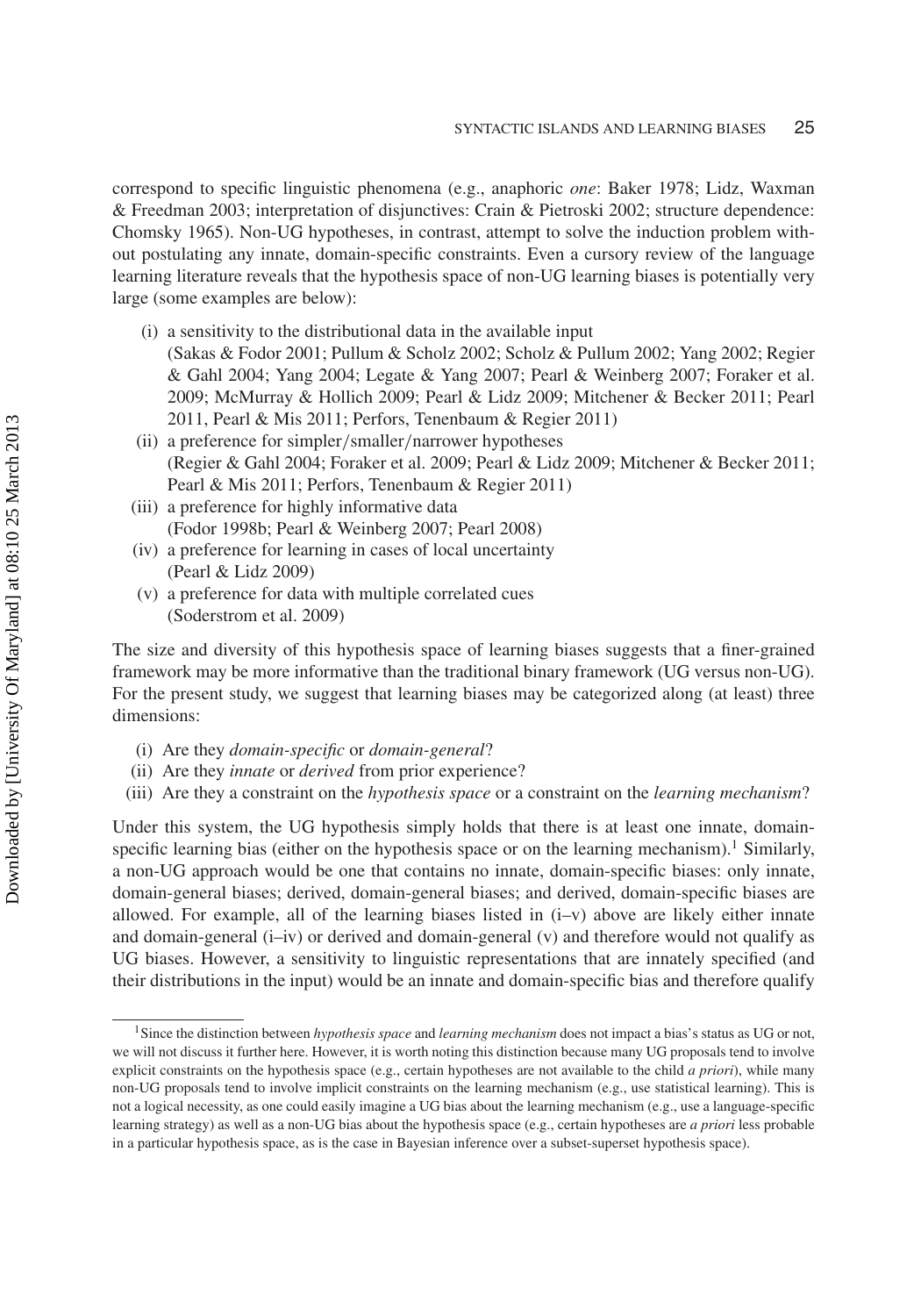as a UG bias (e.g., Sakas & Fodor 2001; Yang 2002; Yang 2004; Legate & Yang 2007; Pearl & Lidz 2009; Mitchener & Becker 2011; Pearl 2011; Pearl & Mis 2011, 2012).

#### 1.2. Previous Investigations of Learning Biases in Syntax

There have been several recent high-profile investigations of the types of learning biases required to learn various aspects of the syntax of human languages. For example, Perfors, Tenenbaum & Regier (2011) have shown that an ideal learner using Bayesian inference will choose hierarchical representations over other kinds of possible representations, given child-directed speech data. This then shows that children do not necessarily need to know beforehand that language uses hierarchical representations; instead, this knowledge can be derived from a domain-general sensitivity to the distributional properties of the data. Importantly, children must still know that hierarchical representations are one possible hypothesis—but they do not need to have competing representations ruled out a priori.<sup>2</sup>

As another example, a number of researchers have recently conducted computational investigations of the acquisition of English anaphoric *one* (e.g., "Look, a red bottle! Oh look, another *one*."). Regier & Gahl (2004) demonstrated that a learner using online Bayesian inference can learn the correct syntactic representation and semantic interpretation of *one* from child-directed speech, provided that the child expands the range of informative data beyond the traditional data set of unambiguous data. Their model highlights the utility of a bias to use statistical distribution information in the data and a bias to prefer simpler/smaller/narrower hypotheses when encountering ambiguous data. Pearl & Lidz (2009) discovered this was an effective strategy only as long as the child knew to ignore certain kinds of ambiguous data; therefore, they proposed a learning preference for learning in cases of local uncertainty, which would rule out the troublesome ambiguous data. Pearl & Mis (2011, 2012) discovered that expanding the range of informative data even further negated the need for the local uncertainty bias; instead, a modeled learner could reproduce the observed behavior of children as long as it recognized the distributional similarities between *one* and other referential pronouns like *it*. Notably, however, this learner did not achieve the adult knowledge state, even though it reproduced child behavior. Pearl & Mis (2011) suggest that an additional strategy is still needed to reach the adult knowledge state. One possibility is the learning strategy investigated by Foraker at el. (2009), in which an ideal Bayesian learner with detailed linguistic knowledge about the link between semantic interpretation and certain syntactic structures (syntactic complements and syntactic modifiers) was able to use the difference in distribution for *one* with these structures to converge on the correct knowledge for *one*. In the Foraker et al. (2009) model, the learning mechanism is domain-general; however, it is still unclear whether the detailed linguistic knowledge that is assumed can be derived through domain-general means or would instead be innate and domain-specific.

These previous studies have made at least two contributions to the language learning debates. First, they have demonstrated a concrete set of methodologies for investigating the types of learning biases that are required by language learning. Specifically, by combining child-directed

<sup>&</sup>lt;sup>2</sup>Notably, however, this does not address the induction problem traditionally associated with structure dependence, which concerns hypothesizing structure-dependent *rules* that utilize these hierarchical representations (Berwick et al. 2011). Just because structured representations are available does not necessarily mean children know to use them when forming rules.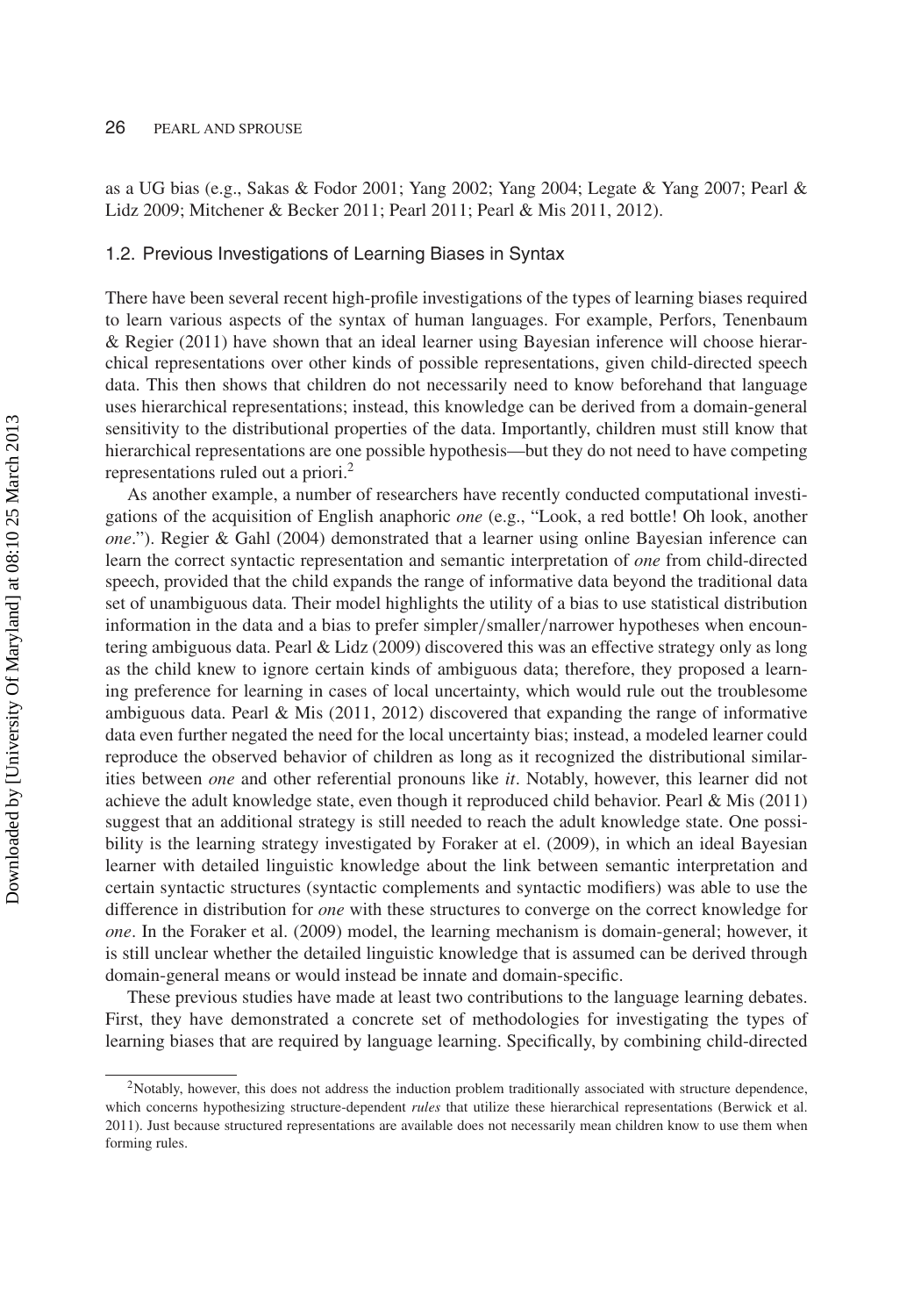speech corpora with explicitly defined computational learning models, it is possible to systematically test the necessity of different types of learning biases. Second, they have demonstrated that at least some basic syntactic phenomena (e.g., hierarchical representations and anaphoric *one*) could in principle be learned without innate, domain-specific biases. Notably, however, there are some lingering questions, such as whether the fundamental assumptions of these models could *also* be learned without innate, domain-specific biases and whether the end-states of the models are identical to the end-states hypothesized for adult speakers. We take these results as the starting point for our investigation of learning biases for syntactic island effects.

### 1.3. The Acquisition of Syntactic Island Effects

Although these findings have substantially advanced our understanding of the acquisition of some aspects of syntax, there are at least three ways that the computational approach to the investigation of language learning (and the nature of learning biases) can be further advanced. First, the phenomena that have been investigated so far are generally not considered central to the syntactic theories of UG proponents. This likely means that the theoretical consequences of the previous studies have been limited due to the (relatively) peripheral nature of the phenomena in current syntactic research. In order to truly test the UG hypothesis, and in order for the resulting acquisition models to have a real impact on existing syntactic theories (Chomsky 1965), we need to choose a set of syntactic phenomena that are central to (UG-based) syntactic theories. Second, while the methodology for testing learning biases is relatively clear, the data required to actually perform those tests are still relatively scarce. Realistic syntactic learning models require childdirected speech corpora annotated with specific syntactic structural information, such as phrase structure trees. Unfortunately, many of the freely available corpora do not yet have this kind of syntactic annotation (though there are other types of syntactic annotation available for some corpora, such as dependency tree annotations in CHILDES [Sagae et al. 2010]). Finally, discussions of all of the assumptions underlying successful computational models can help highlight both the progress that they represent (i.e., moving away from explicitly encoding syntactic theories) and the challenges that they reveal (i.e., lingering questions about how those assumptions are met). Our goal in this article is to address these three issues by (i) constructing a corpus of child-directed speech with the syntactic annotations that we need to test syntactic learning models, (ii) investigating the learning biases required to learn a set of phenomena that is undeniably central to (UG-based) syntactic theories—namely, syntactic island constraints, and (iii) explicitly discussing all of the components of the simplest successful model, as well as the consequences of that model for both acquisition and syntactic theories.

With these goals in place, our investigation and the rest of this article are both organized as follows. Section 2 introduces syntactic island effects and presents the formal acceptability judgment experiments (from Sprouse, Wagers & Phillips 2012a) that were used to quantitatively define the target state of learning. Section 3 introduces the syntactic annotation process and the results of the structural search of the child-directed speech corpora that were used as realistic childdirected input for the learning model. This step is particularly important, as it identifies the data from which syntactic islands must be learned and also serves to formalize the apparent induction problem that has been claimed by linguists, but not universally assumed by all researchers (e.g., Sampson 1989, 1999; Pullum & Scholz 2002; MacWhinney 2004; and Tomasello 2004, among others). Section 4 describes the simplest statistical learner that successfully learns the pattern of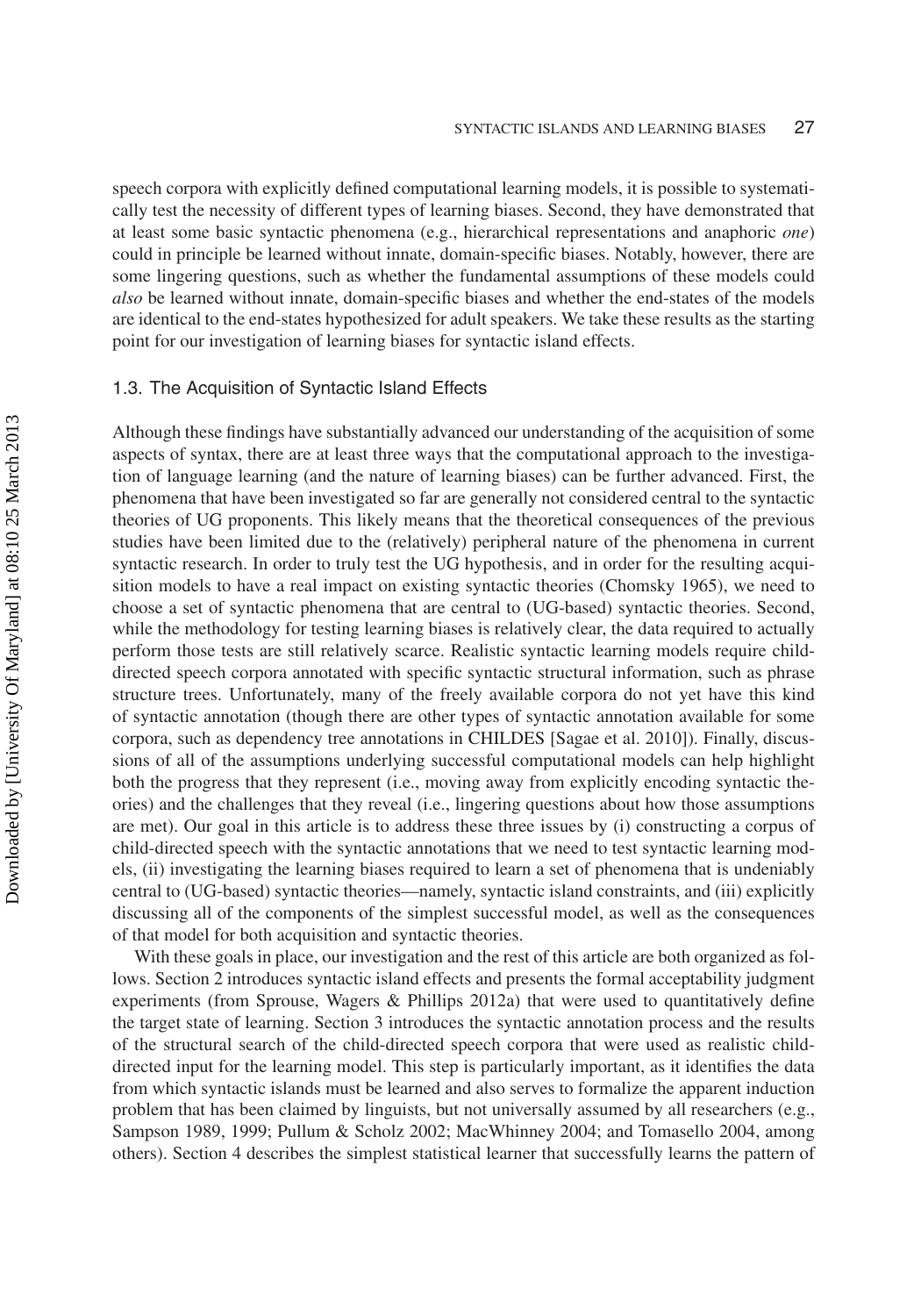island effects. Section 5 reports the results of that learning strategy when it is trained on realistic input and discusses its behavior in detail. Section 6 presents a detailed discussion of the biases built into this learner, focusing on (i) the empirical motivation (if any) of the bias, (ii) the classification of the bias according to the schema in section 1.1, and (iii) the questions raised by the bias for the learning debates. Section 7 continues the discussion by highlighting potential empirical problems for this learner raised by current empirical claims in syntactic theory (or conversely, predictions that the learner makes concerning related phenomena in syntactic theory). Section 8 concludes.

# 2. A BRIEF INTRODUCTION TO SYNTACTIC ISLAND EFFECTS

One of the most interesting aspects of the syntax of human languages is the fact that dependencies can exist between two non-adjacent items in a sentence. For example, in English, Noun Phrases (NPs) typically appear adjacent (or nearly adjacent) to the verbs that select them as semantic arguments (e.g., "Jack likes Lily."). However, in English *wh-*questions, *wh*-words do not appear near the verb that selects them as semantic arguments. Instead, *wh*-words appear at the front of the sentence (1a), resulting in a long-distance dependency between the *wh*-word and the verb that selects it (we will mark the canonical position of the *wh*-word, which is often called the *gap position*, with an underscore). One of the defining characteristics of these long-distance *wh*dependencies is that they appear to be unconstrained by length (Chomsky 1965; Ross 1967): the distance between the *wh*-word and the verb that selects it can be increased by any number of words and/or clauses (1b–d). Though there is clearly an upper bound on the number of words and/or clauses that an English speaker can keep track of during sentence processing, this restriction appears to be based on the limited nature of human working memory capacity rather than an explicit grammatical restriction on the length of *wh*-dependencies in English. Because of this, syntacticians often describe *wh*-dependencies as *unbounded* or *long-distance* dependencies.

- (1) a. What does Jack think  $\frac{1}{2}$ ?
	- b. What does Jack think that Lily said \_\_?
	- c. What does Jack think that Lily said that Sarah heard \_\_?
	- d. What does Jack think that Lily said that Sarah heard that David stole \_\_?

Though it is true that *wh*-dependencies are unconstrained by length, they are not entirely unconstrained. Linguists have observed that if the gap position of a *wh*-dependency appears within certain syntactic structures, the resulting sentence will be unacceptable (Chomsky 1965; Ross 1967; Chomsky 1973; Huang 1982; and many others):

- (2) a. <sup>∗</sup>What did you make [the claim that Jack bought \_\_]?
	- b. <sup>∗</sup>What do you think [the joke about \_\_] offended Jack?
	- c. <sup>∗</sup>What do you wonder [whether Jack bought \_\_]?
	- d. <sup>∗</sup>What do you worry [if Jack buys \_\_]?
	- e. \*What did you meet [the scientist who invented \_\_]?
	- f. \*What did [that Jack wrote \_] offend the editor?
	- g. <sup>∗</sup>What did Jack buy [a book and \_\_]?
	- h. <sup>∗</sup>Which did Jack borrow [\_\_ book]?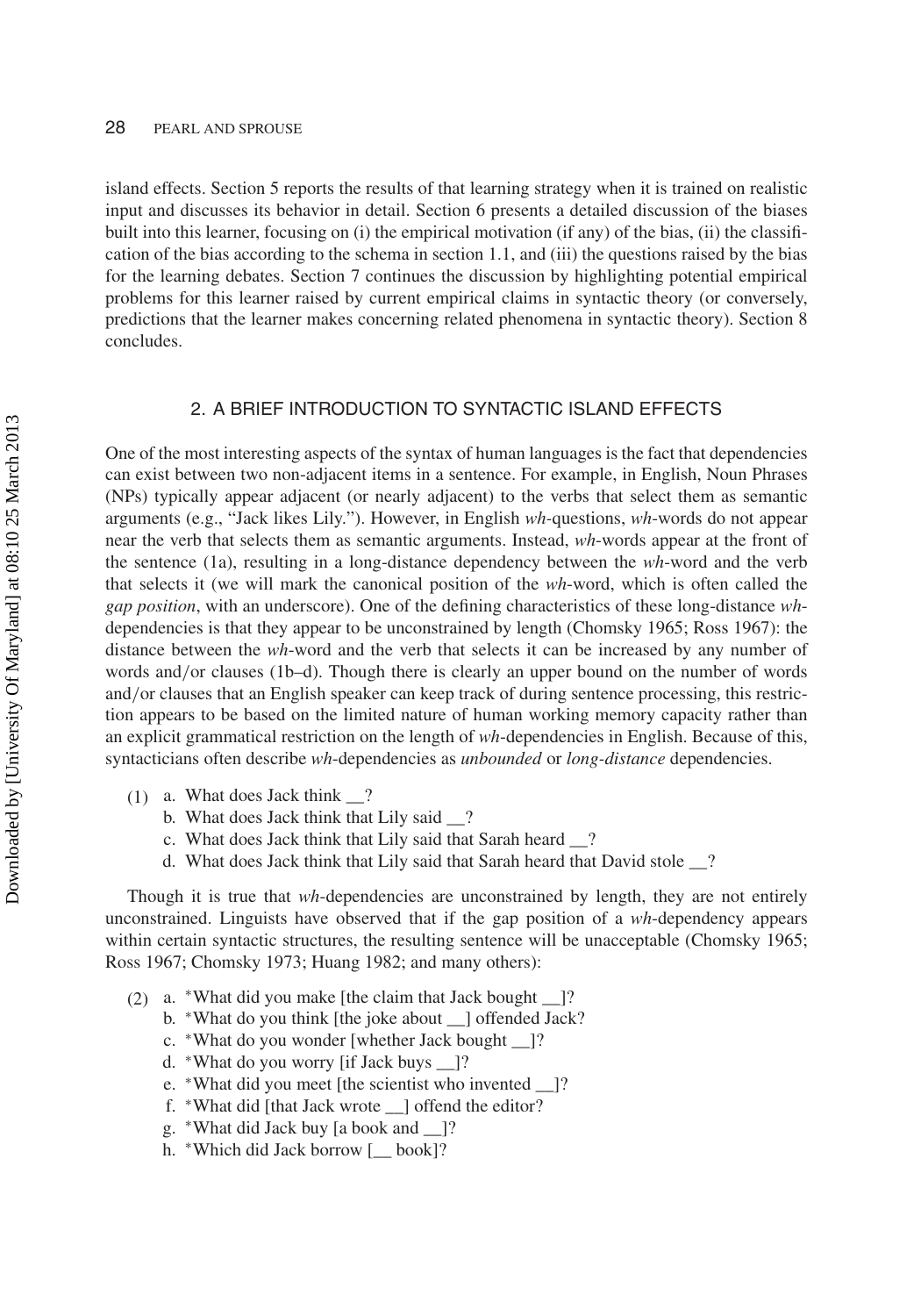Drawing on the metaphor that the relevant syntactic structures are *islands* that prevent the *wh*word from *moving* to the front of the sentence, Ross (1967) called the unacceptability that arises in these constructions *island effects* and the syntactic constraints that he proposed to capture them *island constraints*. Though island effects are typically exemplified by *wh*-dependencies, it should be noted that island effects arise with several different types of long-distance dependencies in human languages, such as relative-clause formation (3), topicalization (4), and adjective-*though* constructions (5):

- (3) a. I like the car that you think [that Jack bought \_\_].
	- b. <sup>∗</sup>I like the car that you wonder [whether Jack bought \_\_].
- (4) a. I don't know who bought most of these cars, but that car, I think [that Jack bought \_\_].
	- b. <sup>∗</sup>I know who bought most of these cars, but that car, I wonder [whether Jack bought \_\_]?
- (5) a. Smart though I think [that Jack is \_\_], I don't trust him to do simple math.
	- b. <sup>∗</sup>Smart though I wonder [whether Jack is \_\_], I trust him to do simple math.

In the 45 years since island effects were first investigated (Chomsky 1965; Ross 1967), there have been literally hundreds of articles in dozens of languages devoted to the investigation of island effects, resulting in various proposals regarding the nature of island constraints (e.g., Erteschik-Shir 1973; Nishigauchi 1990; Deane 1991; Kluender & Kutas 1993; Szabolcsi & Zwarts 1993; Tsai 1994; Reinhart 1997; Hagstrom 1998; Chomsky 2001; Goldberg 2007; Truswell 2007; Abrusán 2011; and many others), the cross-linguistic variability of island effects (e.g., Engdahl 1980; Huang 1982; Rizzi 1982; Lasnik & Saito 1984; Torrego 1984; Hagstrom 1998), and even the real-time processing of dependencies that contain island effects (e.g., Stowe 1986; Kluender & Kutas 1993; McKinnon & Osterhout 1996; Traxler & Pickering 1996; Phillips 2006, and many others). Though most of this literature is beyond the scope of the present article, it does serve to underscore the central role that syntactic island effects have played in the development of (generative) syntactic theory. Furthermore, the predominant analysis of syntactic island effects in generative syntactic theory is well known to rely on innate, domain-specific learning biases. For example, in the Government and Binding framework of the 1980s, syntacticians proposed a syntactic constraint called the *Subjacency Condition*, which basically holds that the dependency between a displaced element (e.g., a *wh*-word) and the gap position cannot cross two or more *bounding nodes* (Chomsky 1973; Huang 1982; Lasnik & Saito 1984, and many others). The definition of *bounding nodes* can vary from language to language in order to account for the various patterns of island effects that have been observed cross-linguistically. For example, the bounding nodes in English are argued to be NP (Noun Phrase) and IP (Inflection Phrase) (Chomsky 1973), while the bounding nodes in Italian and Spanish are argued to be NP and CP (Complementizer Phrase) (Rizzi 1982; Torrego 1984). Crucially, this framework assumes that the Subjacency Condition itself is part of UG, as are the possible options for bounding nodes (NP, IP, or CP). The language learner then simply needs to determine which bounding nodes are relevant for her specific language in order to learn syntactic island constraints. Although recent evolutions of syntactic theory have terminologically abandoned Subjacency and bounding nodes, it has been argued that modern incarnations of syntactic constraints (such as *phase impenetrability*) are essentially formal variants of the original Subjacency analysis (Boeckx & Grohmann 2007).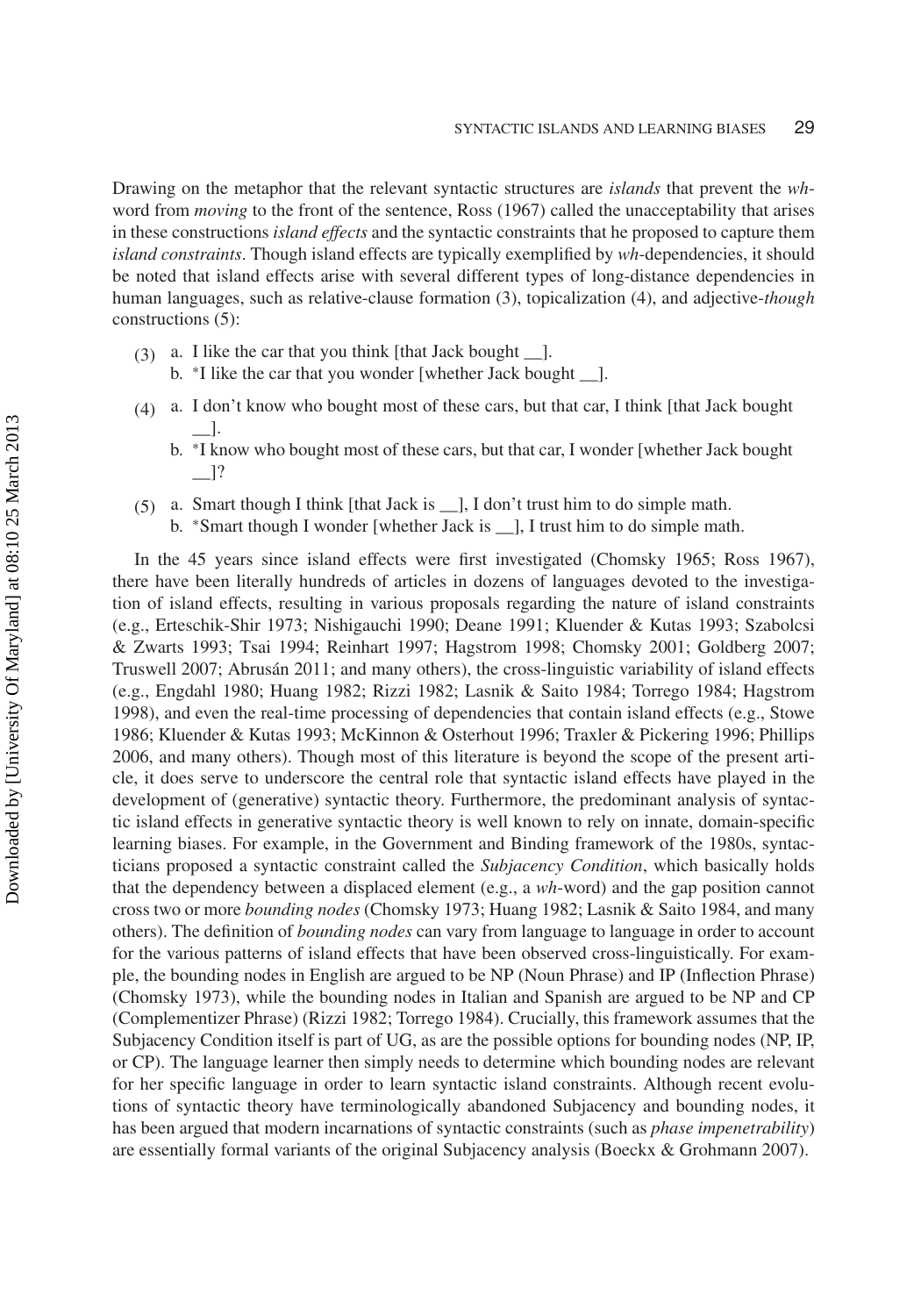Between the centrality of syntactic island effects as a topic of research in (generative) syntactic theory and the reliance on a UG-based mechanism for their acquisition, it seems clear that syntactic island effects are an ideal case study in the role of innate, domain-specific learning biases in language acquisition. However, investigating the learning of syntactic island effects requires a formally explicit definition of the target state beyond the diacritics that are typically used to delineate unacceptable sentences in syntactic articles. To that end, we decided to explicitly construct the target state from data from Sprouse, Wagers & Phillips (2012a), who collected formal acceptability judgments for four island types using the magnitude estimation task: Complex NP islands (2a), (simple) Subject islands (2b), Whether islands (2c), and (conditional) Adjunct islands (2d). These four islands were selected by Sprouse, Wagers & Phillips (2012a) for several reasons. First, they have been argued to be captured by syntactic constraints (e.g., Subjacency or the Condition on Extraction Domains), as opposed to the island types that have historically been captured with semantic constraints (e.g., factive islands, negative islands). Second, dependencies spanning these islands are still somewhat intelligible and so can provide a more nuanced assessment of unacceptability, rather than being complete "word salad." This is because these islands are the more acceptable incarnations of their particular types: Complex NP islands are more acceptable than Relative Clause islands, simple Subject islands are more acceptable than sentential Subject islands, Whether islands are more acceptable than *Wh*-islands with full *wh*-words in embedded spec-CP, and conditional Adjunct islands are more acceptable than causal Adjunct islands. Thus, a successful learner must accomplish a harder task than if these islands were the less acceptable varieties: the learner must realize that dependencies spanning these more acceptable islands are still ungrammatical when compared to grammatical dependencies, even though these island-spanning dependencies are still relatively intelligible.

The Sprouse, Wagers & Phillips (2012a) results are particularly useful for two reasons. First, the magnitude estimation task employs a continuous scale (the positive number line) for acceptability judgments, which results in gradient responses that are comparable to the probabilistic outputs of statistical learning models. Second, Sprouse, Wagers & Phillips used a  $(2\times2)$  factorial definition of each island effect (shown in 6–9), which controls for the two salient syntactic properties of island-violating sentences: (i) they contain a long-distance dependency, and (ii) they contain an island structure. By translating each of these properties into separate factors, each with two levels (dependency GAP POSITION: matrix, embedded; STRUCTURE present in question: non-island, island), Sprouse, Wagers & Phillips were able to define island effects as a superadditive interaction of the two factors—in other words, an island effect is the additional unacceptability that arises when the two factors are combined, above and beyond the independent contribution of each factor. Specifically, a syntactic island occurs when there is more unacceptability than what the EMBEDDED dependency and the presence of an ISLAND structure in the question contribute by themselves.

- (6) Complex NP islands
	-
	-
	- c. Who  $\equiv$  made the claim that Lily forgot the necklace?
	- d. \*What did the teacher make the claim that EMBEDDED | ISLAND Lily forgot ?

a. Who  $\_\_$  claimed that Lily forgot the necklace? MATRIX | NON-ISLAND<br>b. What did the teacher claim that Lily forgot  $\_\_$ ? EMBEDDED | NON-ISLAND b. What did the teacher claim that Lily forgot \_\_? EMBEDDED | NON-ISI<br>c. Who made the claim that Lily forgot MATRIX | ISLAND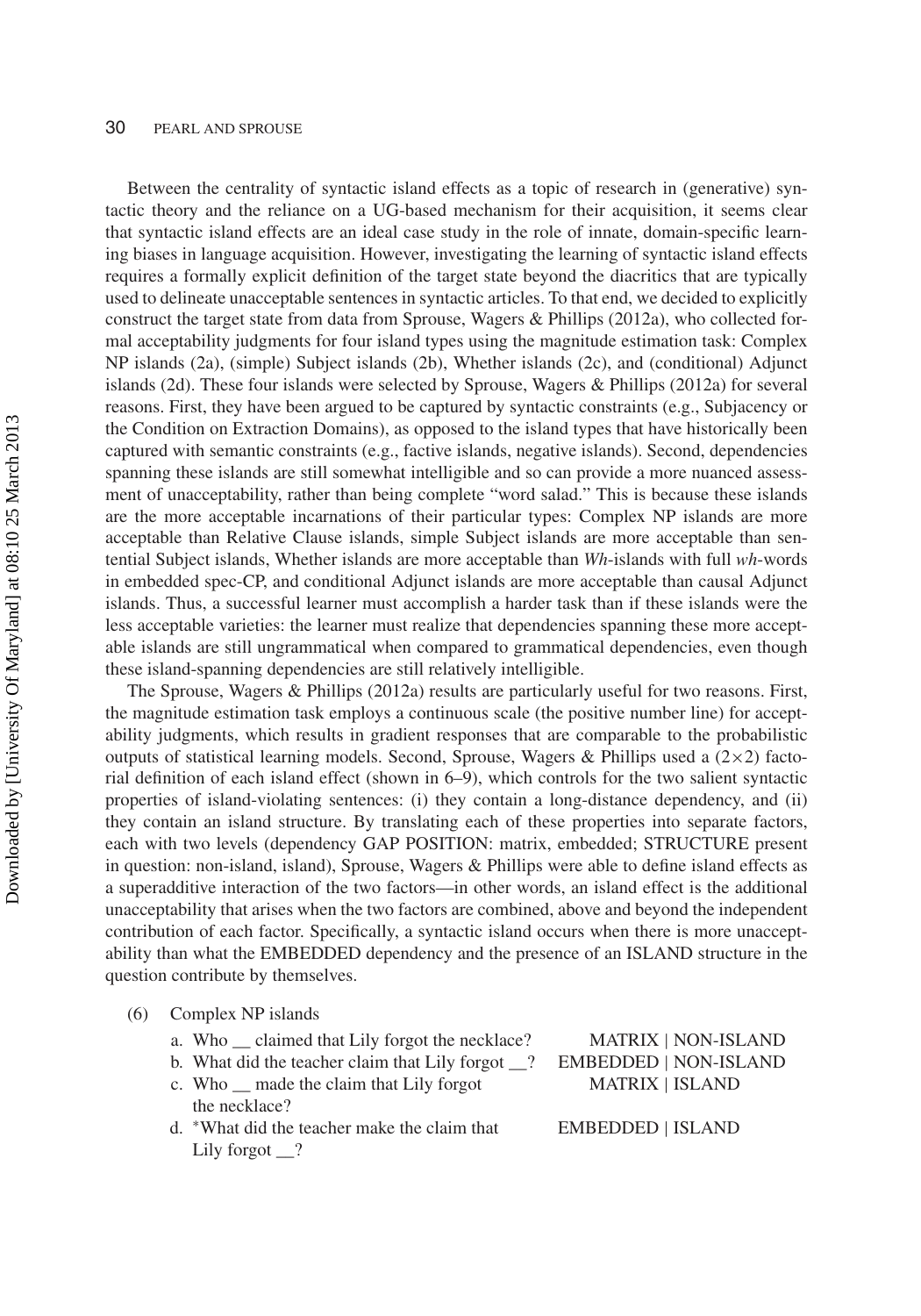| (7) | Subject islands                                                               |                              |
|-----|-------------------------------------------------------------------------------|------------------------------|
|     | a. Who _ thinks the necklace is expensive?                                    | <b>MATRIX   NON-ISLAND</b>   |
|     | b. What does Jack think _ is expensive?                                       | <b>EMBEDDED   NON-ISLAND</b> |
|     | c. Who _ thinks the necklace for Lily                                         | <b>MATRIX   ISLAND</b>       |
|     | is expensive?                                                                 |                              |
|     | d. *Who does Jack think the necklace                                          | <b>EMBEDDED</b>   ISLAND     |
|     | for $\equiv$ is expensive?                                                    |                              |
| (8) | Whether islands                                                               |                              |
|     | a. Who __ thinks that Jack stole the necklace?                                | <b>MATRIX   NON-ISLAND</b>   |
|     | b. What does the teacher think that Jack stole $\_\,$ ? EMBEDDED   NON-ISLAND |                              |
|     | c. Who __ wonders whether Jack stole                                          | <b>MATRIX   ISLAND</b>       |
|     | the necklace?                                                                 |                              |
|     | d. *What does the teacher wonder whether                                      | <b>EMBEDDED</b>   ISLAND     |
|     | Jack stole $\_\,$ ?                                                           |                              |
| (9) | Adjunct islands                                                               |                              |
|     | a. Who $\equiv$ thinks that Lily forgot the necklace?                         | <b>MATRIX   NON-ISLAND</b>   |
|     | b. What does the teacher think that Lily forgot _? EMBEDDED   NON-ISLAND      |                              |
|     | c. Who _ worries if Lily forgot                                               | <b>MATRIX   ISLAND</b>       |
|     | the necklace?                                                                 |                              |
|     | d. *What does the teacher worry if Lily                                       | <b>EMBEDDED   ISLAND</b>     |
|     | forgot $\_\$ ?                                                                |                              |
|     |                                                                               |                              |

Because the factorial definition treats island effects as a superadditive interaction of two factors, the presence of a syntactic island is also visually salient: if the acceptability of the four question types (as indicated by their z-scores) is plotted in an interaction plot, the presence of a syntactic island appears as two non-parallel lines (the left panel of Figure 1) and results in a significant statistical interaction; the absence of a syntactic island appears as two parallel lines (the right panel of Figure 1) and results in no significant statistical interaction.



FIGURE 1 Example graphs showing the presence (left panel) and absence (right panel) of a syntactic island using the factorial definition from Sprouse, Wagers & Phillips (2012a).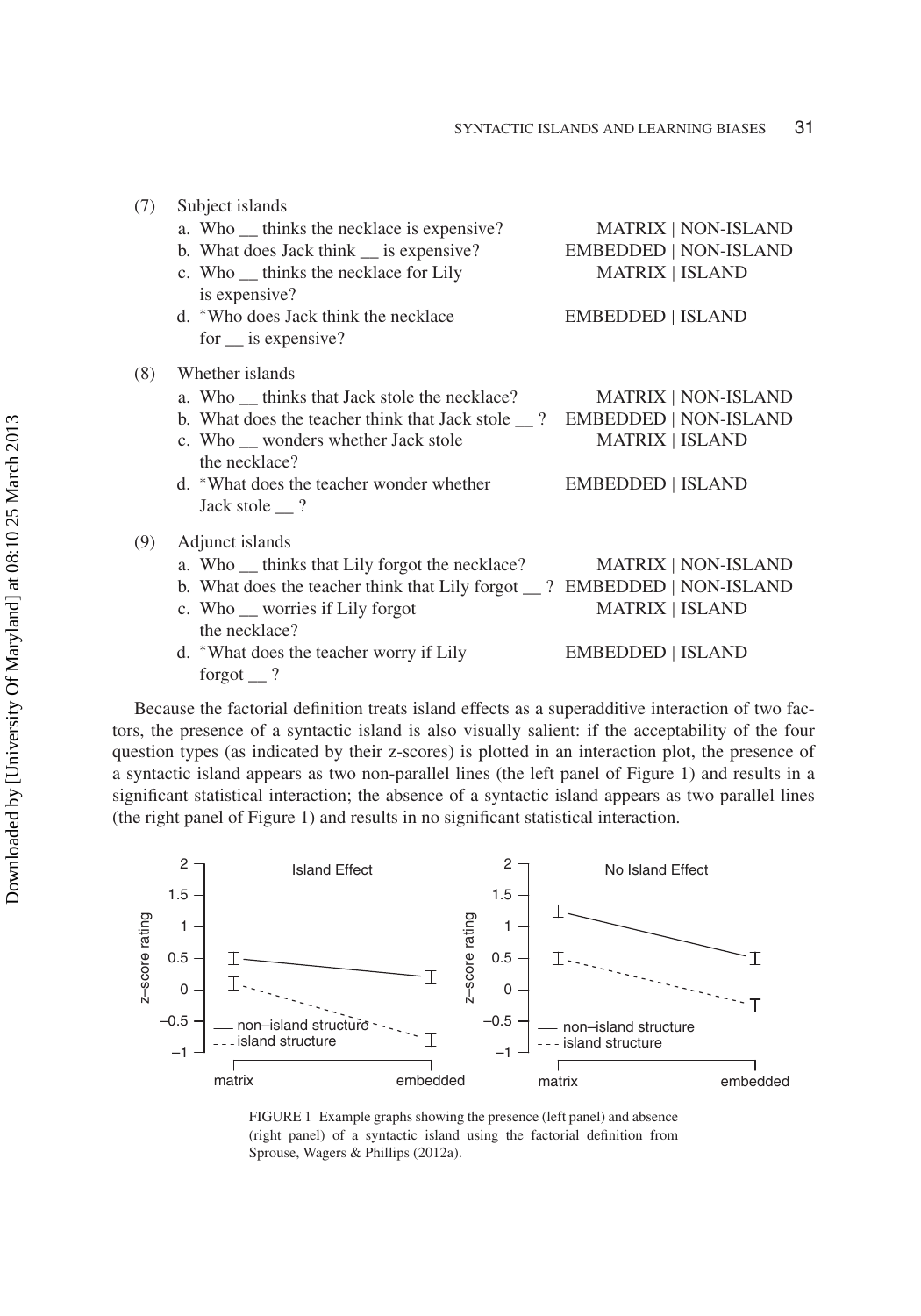

FIGURE 2 Experimentally derived acceptability judgments for the four island types from Sprouse, Wagers & Phillips (2012a)  $(N = 173)$ .

Figure 2 plots the experimentally obtained judgments for the island types investigated in Sprouse, Wagers & Phillips (2012a), which shows that adult speakers appear to have implicit knowledge of these four syntactic islands. We can thus use the superadditive interactions for the four island types in Figure 2 as an explicit target state for our statistical learner.<sup>3</sup>

# 3. IDENTIFYING THE INDUCTION PROBLEM USING SYNTACTICALLY ANNOTATED **CORPORA**

To identify an induction problem, we must determine the data available to children, since this is the input they would use to reach the target state knowledge. To assess a child's input for constraints on *wh*-dependencies (and, specifically, the data in the input directly relevant for generating the judgments in Sprouse, Wagers & Phillips 2012a), we examined child-directed speech

<sup>&</sup>lt;sup>3</sup>We follow the field of syntax in assuming that well-controlled acceptability judgments can be used to infer grammaticality (see Chomsky 1965; Schütze 1996; Schütze & Sprouse in press; Sprouse & Almeida in press).We also follow the conclusion in Sprouse, Wagers & Phillips (2012a, 2012b) that the acceptability judgment pattern observed for syntactic islands is due to grammatical constraints and likely cannot be explained as an epiphenomenon of sentence processing.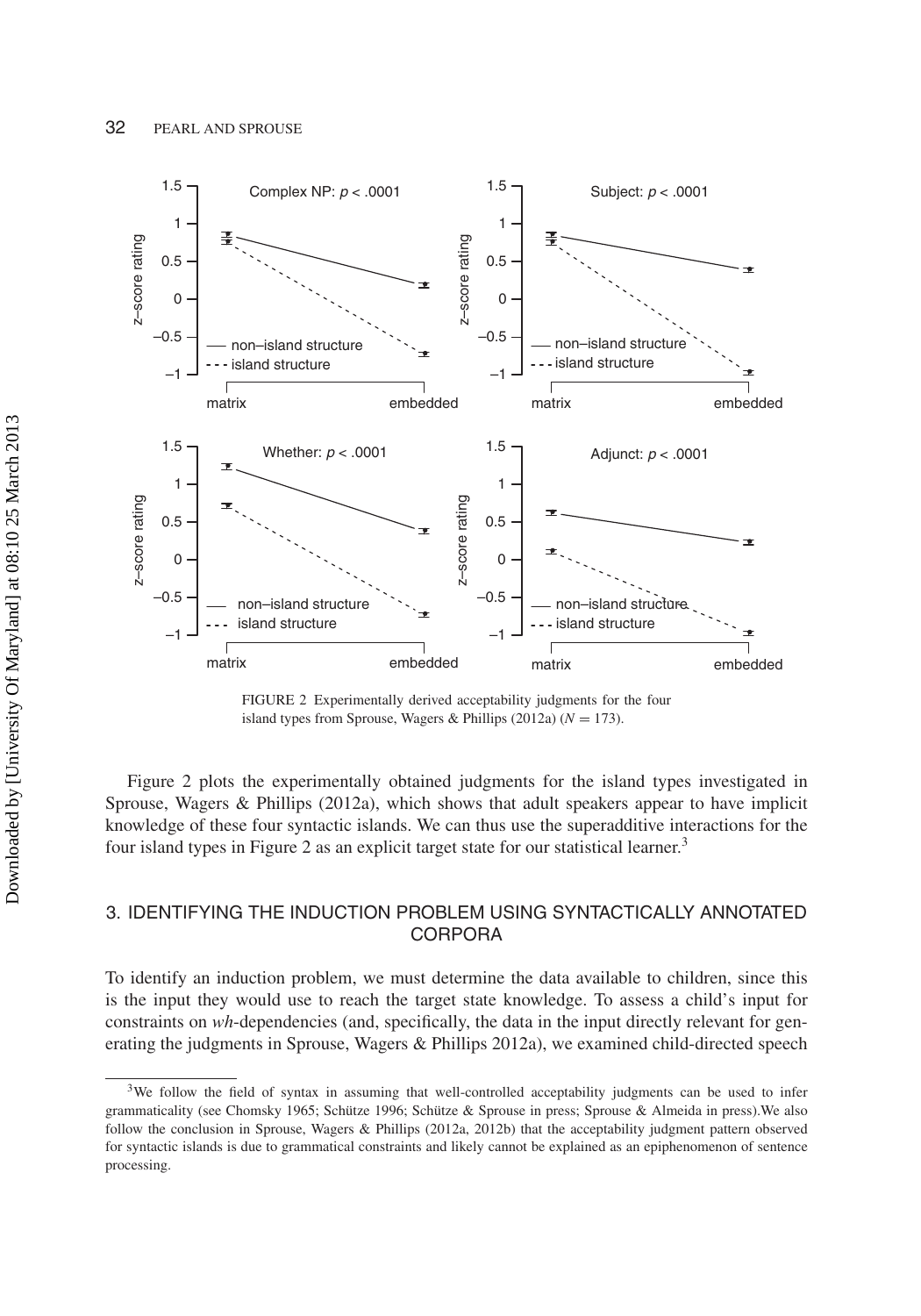samples to determine the frequency of the structures used as experimental stimuli in Sprouse, Wagers & Phillips (2012a). While the CHILDES database has many corpora that are annotated with syntactic dependency information (Sagae et al. 2010), it is difficult to automatically extract the kind of *wh*-dependency information we needed to identify. For this reason, we selected five well-known corpora of child-directed speech from the CHILDES database (MacWhinney 2000) to annotate with phrase structure tree information: the Adam, Eve, and Sarah corpora from the Brown data set (Brown 1973), the Valian dataset (Valian 1991), and the Suppes dataset (Suppes 1974). We first automatically parsed the child-directed speech utterances using a freely available syntactic parser (the Charniak parser $4$ ), yielding the basic phrase structure trees. However, due to the conversational nature of the data, there were many errors. We subsequently had the parser's output hand-checked by two separate annotators from a group of UC Irvine undergraduates who had syntax training, with the idea that errors that slipped past the first annotator would be caught by the second.<sup>5</sup> We additionally hand-checked the output of our automatic extraction scripts when identifying the frequency of *wh-*dependencies used as experimental stimuli in Sprouse, Wagers & Phillips (2012a) in order to provide a third level of error detection.

The data from these five corpora comprise child-directed speech to 25 children between the ages of one- and five-years-old, with 813,036 word tokens total. Of all the utterances, 31,247 contained *wh*-words and verbs, and so were likely to contain syntactic dependencies. Table 1 shows the number of utterances found containing the structures and dependencies examined in Sprouse, Wagers & Phillips (2012a).

|             | Syntactic Island Conditions*       |                          |                                |                                  |  |  |
|-------------|------------------------------------|--------------------------|--------------------------------|----------------------------------|--|--|
| Island Type | <b>MATRIX</b><br><b>NON-ISLAND</b> | EMBEDDED  <br>NON-ISLAND | <b>MATRIX</b><br><b>ISLAND</b> | <b>EMBEDDED</b><br><b>ISLAND</b> |  |  |
| Complex NP  |                                    | 295                      |                                |                                  |  |  |
| Subject     |                                    | 29                       |                                | $\theta$                         |  |  |
| Whether     |                                    | 295                      |                                |                                  |  |  |
| Adjunct     |                                    | 295                      | 15                             |                                  |  |  |

TABLE 1 The Corpus Analysis of the Child-Directed Speech Samples

*Note*. These are the child-directed speech samples from CHILDES, given the experimental stimuli used in Sprouse, Wagers & Phillips et al. (2012a) for the four island types examined. The syntactic island condition (which is Ungrammatical) is bolded.

<sup>∗</sup>Note that the number of MATRIX | NON-ISLAND data are identical for all four island types since that control structure was identical for each island type (a *wh*-dependency linked to the subject position in the main clause, with the main clause verb (e.g., *thinks*) taking a tensed subordinate clause (e.g., *Lily forgot the necklace*). Similarly, the number of EMBEDDED | NON-ISLAND data are identical for Complex NP, Whether, and Adjunct islands since that control structure was identical for those island types (a *wh-*dependency linked to the object position in the embedded clause, with the main clause verb taking a tensed subordinate clause).

<sup>4</sup>Available at ftp://ftp.cs.brown.edu/pub/nlparser/ (31 October, 2012.)

<sup>5</sup>This work was conducted as part of NSF grant BCS-0843896, and the parsed corpora are available at http://www. socsci.uci.edu/~lpearl/CoLaLab/TestingUG/index.html (31 October, 2012).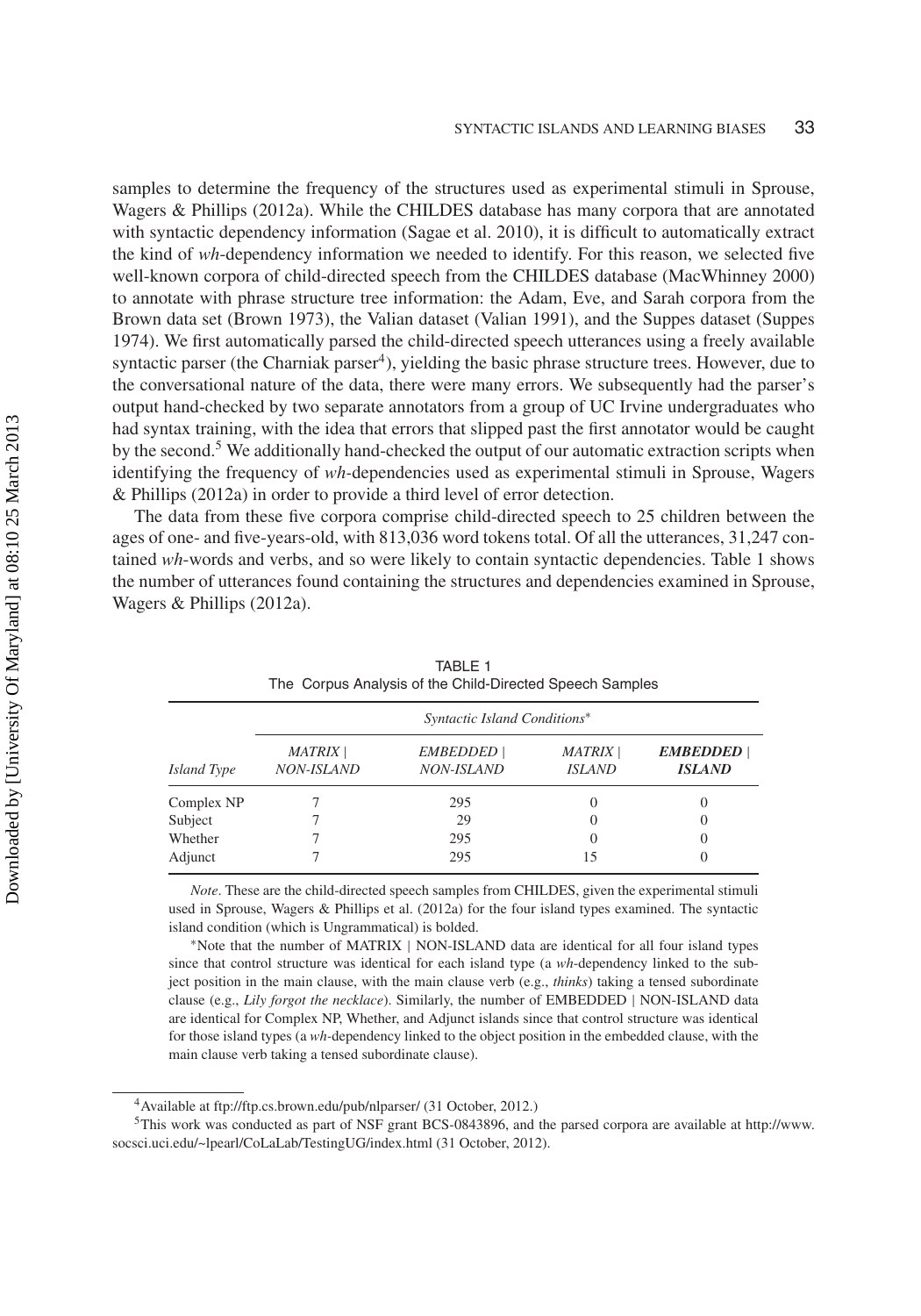From Table 1, we can see that these utterance types are fairly rare in general, with the most frequent type (EMBEDDED | NON-ISLAND) appearing in only 0.9% of all *wh*-utterances (295 of 31,247). Secondly, we see that being grammatical doesn't necessarily mean an utterance type will occur in the input. Specifically, while both the MATRIX | NON-ISLAND and MATRIX | ISLAND utterance types are grammatical, they rarely occur in the input (7 for MATRIX | NON-ISLAND, either 0 or 15 for MATRIX | ISLAND). This is problematic from a learning standpoint if a learner is keying grammaticality directly to input frequency. Unless the child is very sensitive to small frequency differences (even 15 out of 31,247 is less than 0.05% of the relevant input), the difference between the frequency of grammatical MATRIX | ISLAND or MATRIX | NON-ISLAND utterances and that of ungrammatical EMBEDDED | ISLAND utterances is very small for Adjunct island effects. It's even worse for Complex NP, Subject, and Whether island effects, since the difference between grammatical MATRIX | ISLAND utterances and ungrammatical EMBEDDED | ISLAND structures is nonexistent. Thus, it appears that child-directed speech input presents an induction problem to a learner attempting to acquire an adult grammar for dependencies crossing syntactic islands.

The existence of an induction problem then requires some sort of learning bias in order for children to end up with the correct adult grammar. We note that this induction problem arises when we assume that children are limiting their attention to direct evidence of the language knowledge of interest (something Pearl & Mis (2012) call the *direct evidence assumption*)—in this case, utterances containing *wh*-dependencies and certain linguistic structures. One useful bias may involve children expanding their view of which data are relevant (Foraker et al. 2009; Pearl & Mis 2011; Perfors, Tenenbaum & Regier 2011) and thus including *indirect positive evidence* (Pearl & Mis 2012) for syntactic islands in their input.<sup>6</sup> We explore this option in the learning strategy we describe in the next section.

# 4. A STATISTICAL LEARNING ALGORITHM FOR SYNTACTIC ISLANDS

Though there appears to be an induction problem for syntactic islands, children clearly must utilize some learning procedure in order for them to become adults who have the acceptability judgments observed in Sprouse, Wagers & Phillips (2012a). The essence of the acquisition process involves applying learning procedures to the available input in order to produce knowledge about language (Niyogi & Berwick 1996; Yang 2002, among many others). Pearl & Lidz (2009) suggest that the process can be further specified by considering the following components:

- (i) children's representations of the hypothesis space
- (ii) the set of input children learn from (the data *intake* (Fodor 1998b)), and how that input set is identified and represented
- (iii) the updating procedure, and how it uses the intake

 $6$ Interestingly, the idea of indirect positive evidence is similar in spirit to what linguistic parameters are meant to do in generative linguistic theory—if multiple linguistic phenomena are controlled by the same parameter, data for any of these phenomena can be treated as an equivalence class, where learning about some linguistic phenomena yields information about others (Chomsky 1981; Viau & Lidz 2011; Pearl & Lidz in press).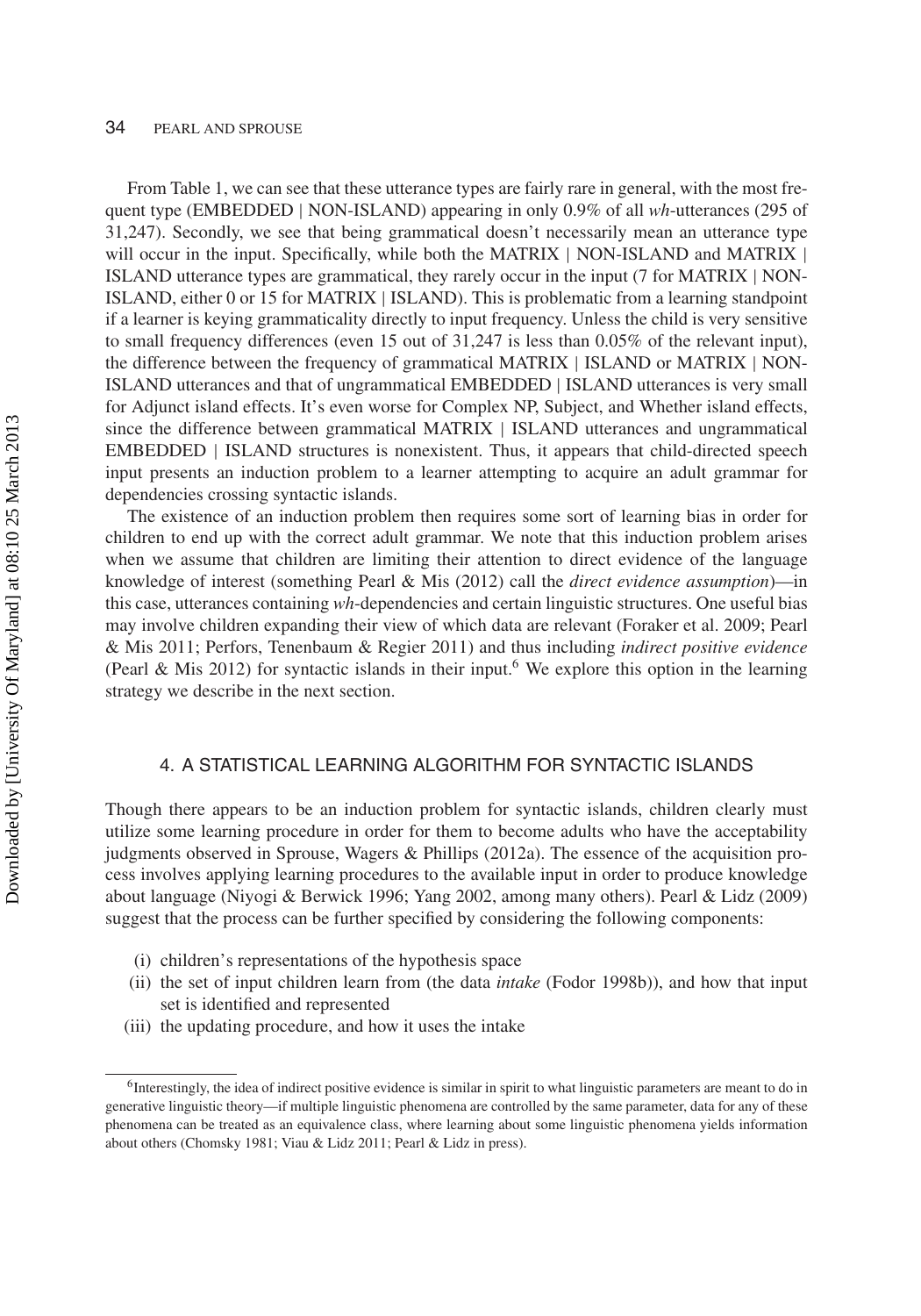In this section, we will use these three components to organize the presentation of our learning algorithm, albeit in a slightly different order: the representation of the input, the representation of the hypothesis space given the input, and the updating procedure given the input. We describe the performance of this learning strategy based on realistic input in section 5. We postpone discussion of the nature of the components of the learning strategy until section 6.

#### 4.1. The Representation of the Input

Syntactic island effects are constraints on long-distance dependencies; therefore it is clear that the algorithm must operate over sentences that have been parsed into a phrase structure representation and must also have the ability to track the structural information of the dependency itself (see Fodor 1998a, 1998b; Sakas & Fodor 2001; and Fodor 2009 for discussions of the utility of parsing during acquisition). Specifically, we propose that the algorithm extracts all of the phrasal nodes that dominate (or "contain") the gap location but not the *wh*-element, resulting in what we call the *container node sequence*. For example, given the sentence (and associated phrase structure representation) in (10a), the container nodes would be the unclosed left brackets that dominate the gap but not the *wh*-element as in (10b), resulting in the container node sequence in (10c). Another example is shown in (11a–c). Here, the gap position associated with the *wh*-element *who* is dominated by several nodes (11b), which can be represented by the container node sequence in (11c).

- (10) a.  $\lbrack \mathbf{C} \rbrack P$  Who did  $\lbrack \mathbf{I} \rbrack P$  she  $\lbrack \mathbf{V} \rbrack P$  like  $\lbrack \rbrack P$ b. IP VP c. IP-VP
- (11) a.  $[CP$  Who did  $[IP \text{ she } [VP]$  think  $[CP$   $[IP \text{ he } gift]$   $[VP \text{ was } [PP \text{ from } []]]]]$ ?<br>b.  $[PP \text{ VP } PP$ b. IP VP CP IP VP PP c. IP-VP-CP-IP-VP-PP

Although container nodes appear to be a relatively complex piece of information to extract from the input, they are not unmotivated, as they play an integral role in all syntactic formulations of island constraints (Ross 1967; Chomsky 1973, among others). Furthermore, the sentence-processing literature has repeatedly established that the search for the gap location is an active process (Crain & Fodor 1985; Stowe 1986; Frazier & Flores d'Arcais 1989) that tracks the container nodes of the gap location (see Phillips 2006 for a review of real-time studies that have demonstrated the parser's sensitivity to island boundaries). In this way, the assumption that the learner could in principle have access to this information from the phrase structure is a wellestablished fact of the behavior of the human sentence parser (though there is a difference between having access to information and actually using that information, which we will discuss in detail in section 6).

In order to track container node sequences, the learning algorithm must also specify the set of possible container nodes. For the current algorithm, we assume phrase structure nodes that are relatively universal across syntactic theories (e.g., NP, VP, IP, CP). However, the definition of island effects in section 2 and the corpus study in section 3 make it clear that CP nodes must be subcategorized in order to successfully learn syntactic islands. For example, without subcategorizing the CP node, the container node sequence for the grammatical EMBEDDED NON-ISLAND sentence in the Whether island design would be identical to the ungrammatical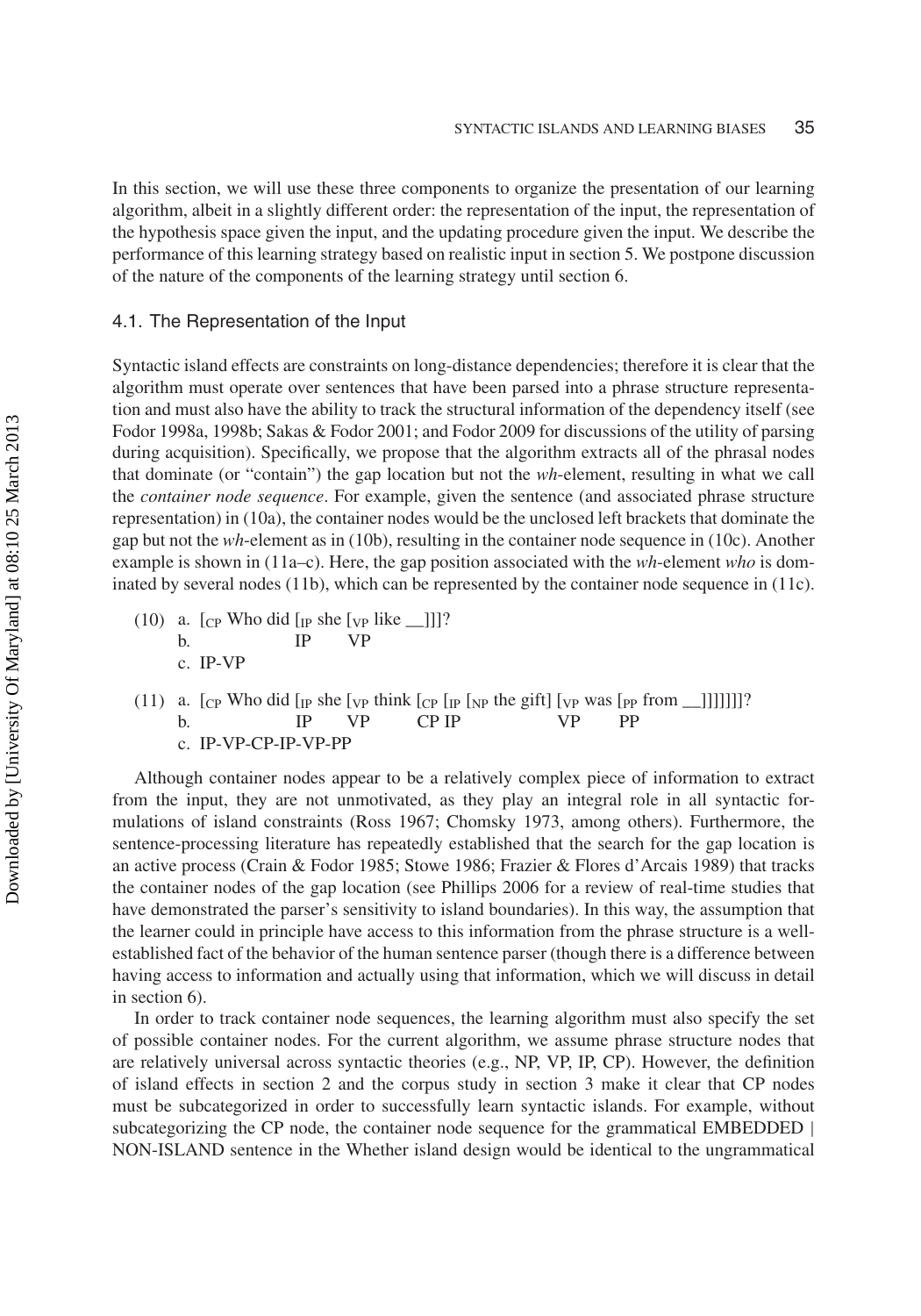EMBEDDED | ISLAND condition: IP-VP-CP-IP-VP. In order to separate these two conditions, the algorithm must track the lexical item that introduces the CP (*that* versus *whether*): IP-VP- $CP<sub>that</sub>$ -IP-VP versus IP-VP-CP<sub>whether</sub>-IP-VP. This is an empirical necessity; however, we discuss potential empirical motivation for this assumption, as well as the questions it raises, in section 6.

#### 4.2. The Representation of the Hypothesis Space

Given an input representation based on container node sequences, the hypothesis space consists of container node sequences, only some of which are grammatical. This can be formalized through a learning algorithm that assigns some probability to each possible container node sequence, either explicitly or implicitly. However, we already know from the corpus search in section 3 that a learning algorithm that assigns a probability to the full container node sequence based solely on the frequency of that sequence will be unsuccessful, because there are container node sequences that are rated acceptable by adults that nonetheless have a frequency of 0 (or near 0) in childdirected speech. This suggests that the learning algorithm must decompose the container node sequences in some way, prior to assigning probabilities based on the child-directed input.

To solve this problem, the proposed algorithm tracks the frequency of *trigrams* of container nodes (i.e., a continually updated sequence of three container nodes) in the input utterances.7 For example, the container node sequences from (10c) would be represented as a sequence of trigrams as in (12c), and the container node sequences from (11c) would be represented as a sequence of trigrams as in (13c):

- (12) a. [CP Who did [IP she [VP like \_\_]]]? b. IP VP c. start-IP-VP-end  $=$ start-IP-VP IP-VP-end
- (13) a. [CP Who did [IP she [VP think [CP [IP [NP the gift] [VP was [PP from \_\_]]]]]]]? b. IP VP CP<sub>null</sub> IP VP PP c. start-IP-VP-CP<sub>null</sub>-IP-VP-PP-end  $=$ start-IP-VP IP-VP-CP<sub>null</sub> VP-CP<sub>null</sub>-IP CPnull-IP-VP IP-VP-PP VP-PP-end

The ability to track trigrams of container nodes is also an empirical necessity: neither tracking only unigrams nor only bigrams will succeed, as there are grammatical dependencies that contain each of the unigrams and bigrams that exist in the container node sequences in the ungrammatical

<sup>7</sup>Note that this means the learner is learning from data containing dependencies besides the one of interest, treating the other dependencies as indirect positive evidence (Pearl & Mis 2012). For example, a learner deciding about the sequence IP-VP-CP*that*-IP-VP would learn from IP-VP dependencies that the trigram *start-IP-VP* appears. This is a learning bias that expands the relevant intake set of the learner—all dependencies are informative, not just the ones being judged as grammatical or ungrammatical.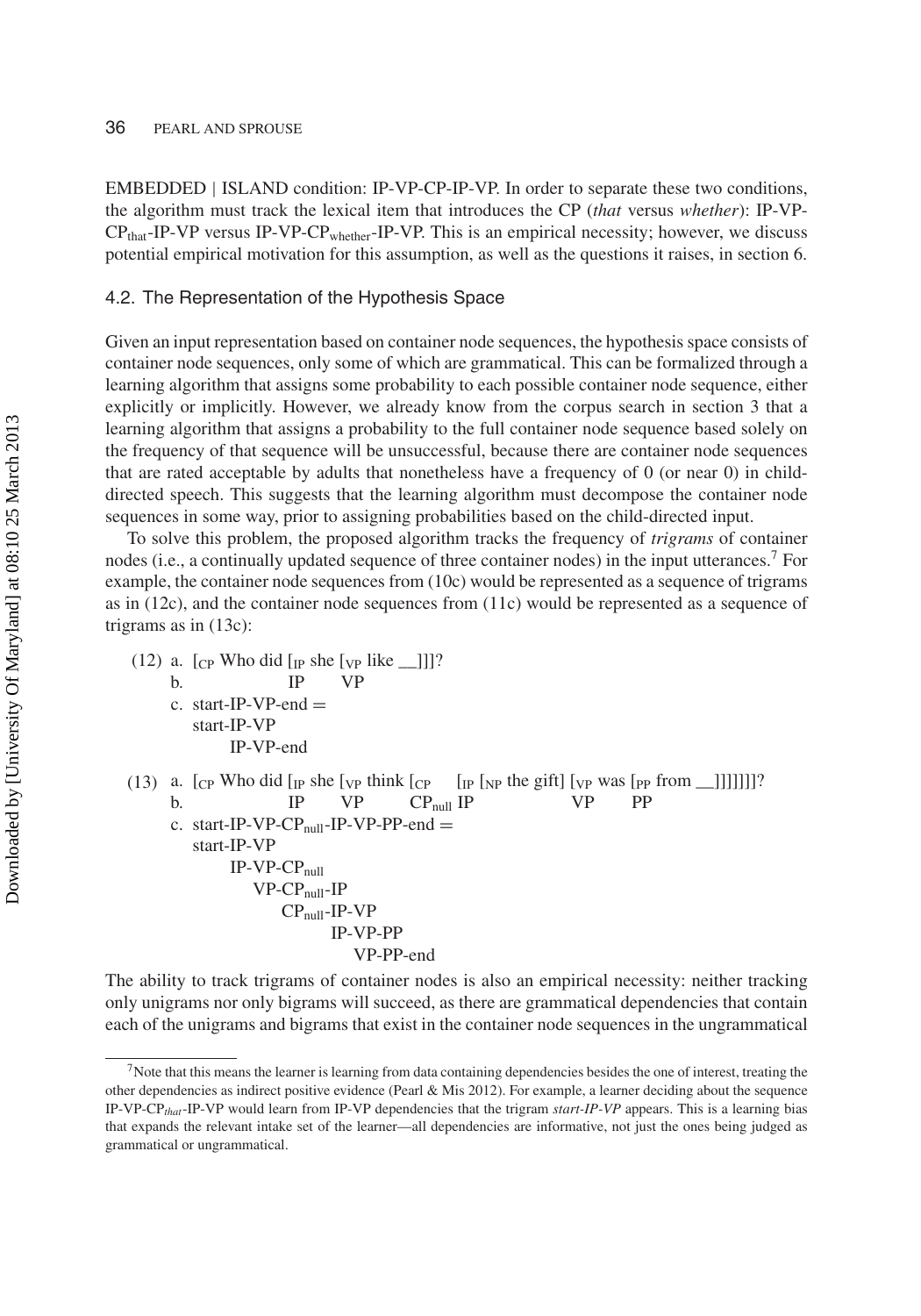island violations (see section 6.5). Conversely, 4-grams (and above) will require special treatment for *wh*-dependencies where the gap is in the subject of the matrix clause, as the container node sequence consists of only 3 units (start-IP-end) (again, see section 6.5).

#### 4.3. The Updating Procedure

The learner generates the probability of a given container node trigram based on the observed data. Then, to gauge the grammaticality of any given container node chain (such as one that crosses an island), the learner calculates the probability of observing that sequence of container node trigrams, which is simply the product of the trigram probabilities.<sup>8</sup> For example, in (12), the sequence IP-VP would have a probability equal to the product of the trigram *start-IP-VP* and the trigram *IP-VP-end*. The learning algorithm and calculation of grammaticality preferences<sup>9</sup> are schematized in Figure 3, and two examples of grammaticality preferences are shown in (14) and (15). A more formal description of the learning algorithm and generation of grammaticality preferences is provided in Appendix A.

| (14) | "Where does the reporter think Jack stole from?"                                                                                                                              |                 |                |  |    |     |
|------|-------------------------------------------------------------------------------------------------------------------------------------------------------------------------------|-----------------|----------------|--|----|-----|
|      | $\lceil_{CP}$ Where does $\lceil_{IP} \rceil_{NP}$ the reporter $\lceil_{VP} \rceil_{NP}$ $\lceil_{CP} \rceil_{NP}$ Jack $\lceil_{VP} \rceil_{NP}$ stole $\lceil_{PP} \rceil$ |                 |                |  |    |     |
|      |                                                                                                                                                                               |                 |                |  |    |     |
|      | IP                                                                                                                                                                            | VP.             | $CP_{null}$ IP |  | VP | PP. |
|      | Sequence: $start$ -IP-VP-CP <sub>null</sub> -IP-VP-PP-end                                                                                                                     |                 |                |  |    |     |
|      | Trigrams: start-IP-VP                                                                                                                                                         |                 |                |  |    |     |
|      | $IP-VP-CP$ <sub>mull</sub>                                                                                                                                                    |                 |                |  |    |     |
|      | $VP-CP_{null}-IP$                                                                                                                                                             |                 |                |  |    |     |
|      | $CP_{\text{null}}$ -IP-VP                                                                                                                                                     |                 |                |  |    |     |
|      |                                                                                                                                                                               | <b>IP-VP-PP</b> |                |  |    |     |
|      |                                                                                                                                                                               | VP-PP-end       |                |  |    |     |
|      | $Probability (IP-VP-CPnull-IP-VP-PP) =$                                                                                                                                       |                 |                |  |    |     |
|      | $p(\text{start-IP-VP})^*p(\text{IP-VP-CP}_{null})^*p(\text{VP-CP}_{null-IP})^*p(\text{CP}_{null-IP-VP})^*p(\text{IP-VP-VP}_{null-IP-VP})$<br>$PP$ <sup>*</sup> $p(VP-PP-end)$ |                 |                |  |    |     |
|      |                                                                                                                                                                               |                 |                |  |    |     |

<sup>8</sup>We note that the learner we implement in section 4.4 uses smoothed trigram probabilities (using Lidstone's Law [Manning & Schütze 1999] with smoothing constant  $\alpha = 0.5$ ), so unobserved trigrams have a frequency slightly above 0. Thus, the equation for a trigram *t*'s probability is

total observations of  $t + \alpha$ total observations of all N trigrams  $+$  N $\alpha$ 

Specifically, the learner imagines that unobserved trigrams have been observed  $\alpha$  times, rather than 0 times, and all other trigrams have been observed  $\alpha$  + their actual observed occurrences. We note also that the overall trend of results we observe later on does not critically depend on the value of  $\alpha$ , which effectively serves to distinguish trigrams that rarely occur from trigrams that never occur. The smaller  $\alpha$  is, the more these are distinguished.

<sup>9</sup>Here and throughout we will use the term *grammaticality preference* to refer to the result of the learning algorithm (a probability), and *acceptability judgments* to refer to the actual observed behavior of adults in an experimental setting (e.g., Sprouse, Wagers & Phillips 2012a). As discussed at the end of section 4, an acceptability judgment is the result of several factors, of which the grammaticality preferences generated by our learner are just one. Other factors affecting acceptability judgments include semantic plausibility, lexical properties, and parsing difficulty.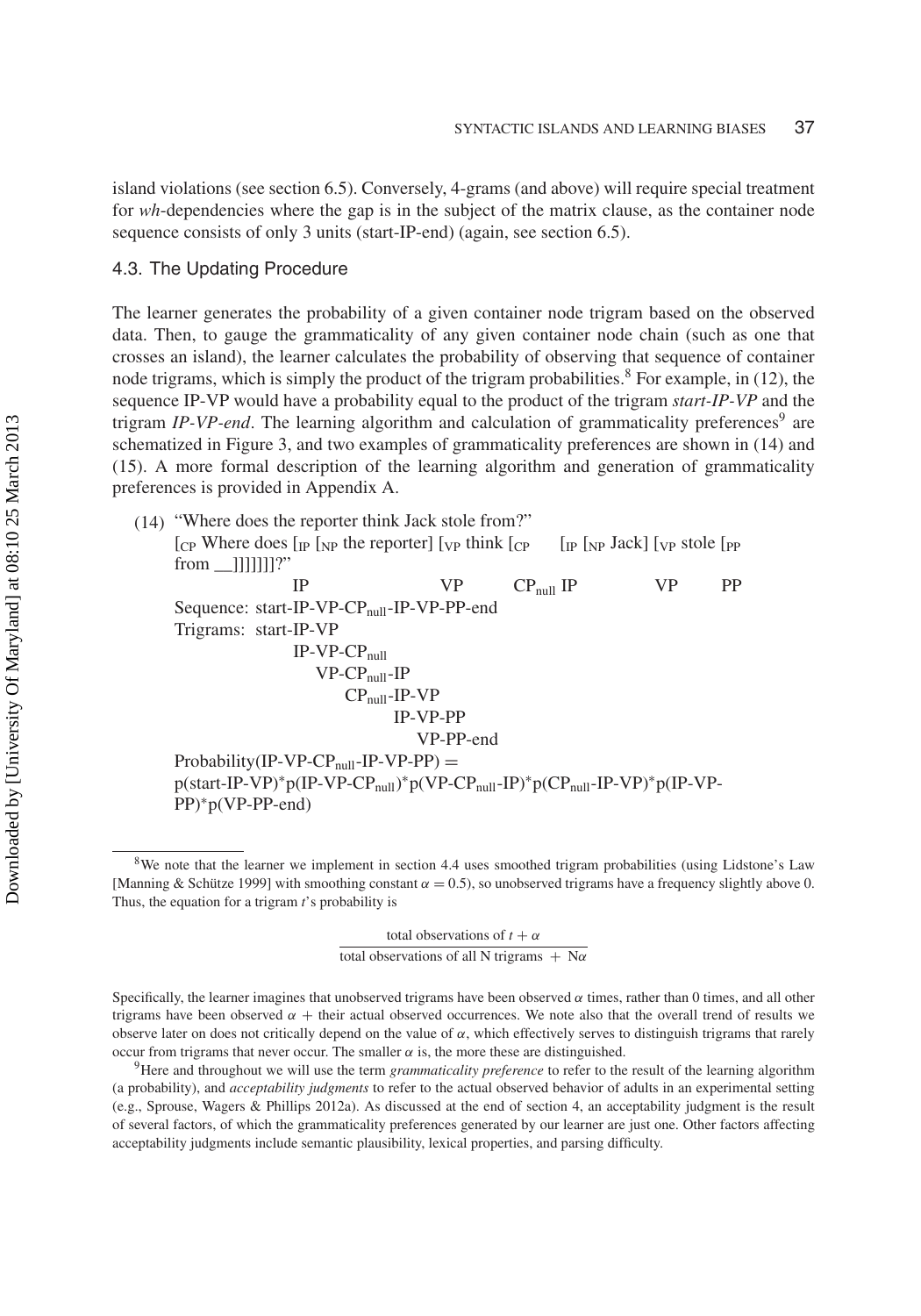







FIGURE 3 Steps in the acquisition process and calculation of grammaticality preferences (color figure available online). FIGURE 3 Steps in the acquisition process and calculation of grammaticality preferences (color figure available online).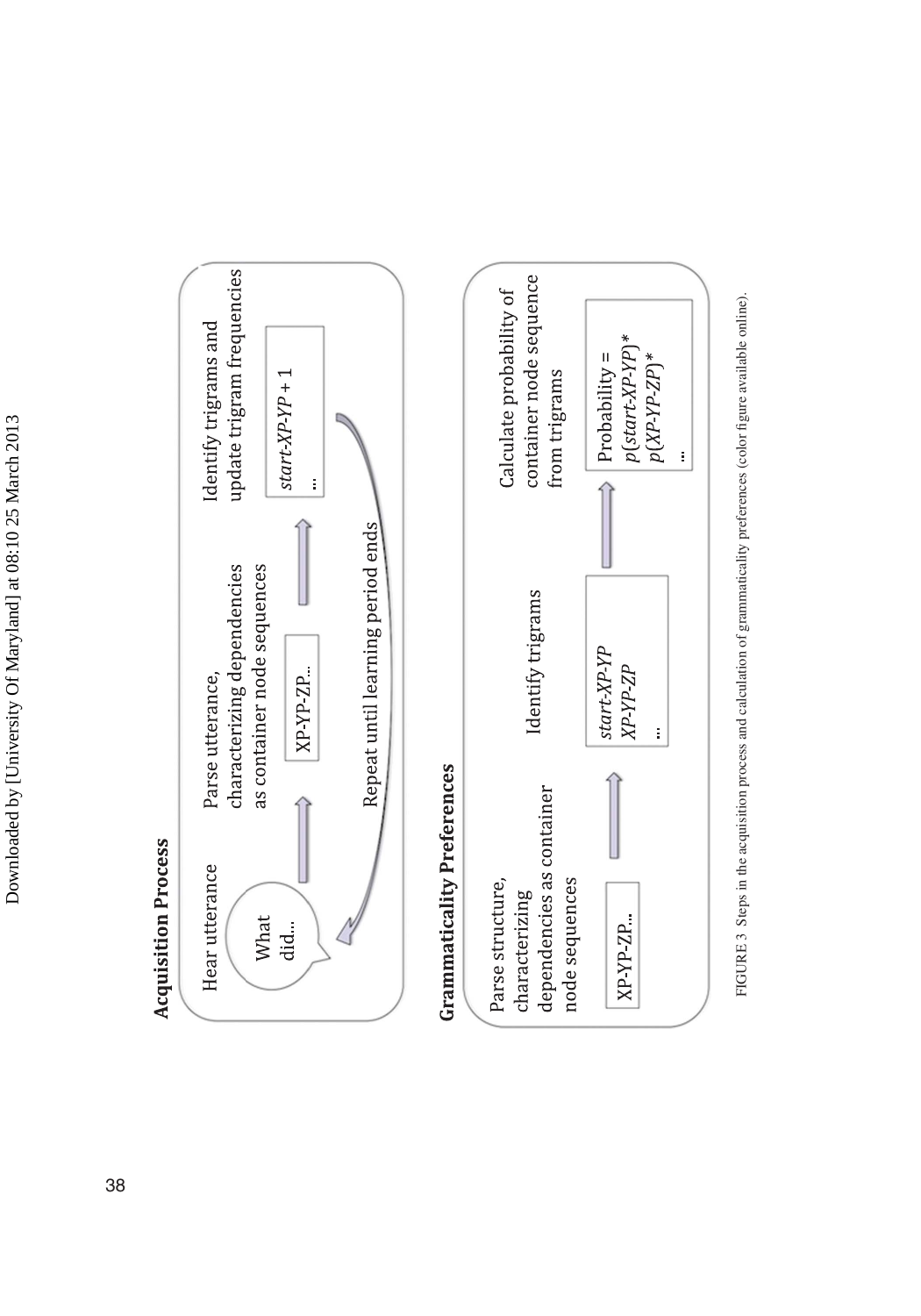(15) <sup>\*</sup>"Who does Jack think the necklace for is expensive?"  $\begin{bmatrix}$  [CP Who does  $\begin{bmatrix}$  [IP  $\end{bmatrix}$  [NP  $\begin{bmatrix}$  Jack]  $\begin{bmatrix}$  [VP think  $\begin{bmatrix}$  [CP  $\end{bmatrix}$  [IP  $\begin{bmatrix}$  [NP the necklace  $\begin{bmatrix}$  [PP for  $\end{bmatrix}$ ]  $[<sub>VP</sub>$  is expensive]]]]]? IP VP CP<sub>null</sub> IP NP PP Sequence: start-IP-VP-CP<sub>null</sub>-IP-NP-PP-end Trigrams: start-IP-VP IP-VP-CP<sub>null</sub>  $VP$ - $CP$ <sub>null</sub>- $IP$  $CP<sub>null</sub>-IP-NP$ IP-NP-PP-NP-PP-end  $Probability/IP-VP-CP<sub>null</sub>-IP-NP-PP)$  = p(start-IP-VP)\*p(IP-VP-CP<sub>null</sub>)\*p(VP-CP<sub>null</sub>-IP)\*p(CP<sub>null</sub>-IP-NP)\*p(IP-NP-PP)∗p(NP-PP-end)

Given this learning algorithm, a child can generate a grammaticality preference for a given dependency at any point during learning, based on the input previously observed, by calculating its probability from the frequency of the trigrams that comprise it (see Figure 3). Similarly, a relative grammaticality preference can be calculated by comparing the probabilities of two dependencies' container node sequences. This will allow us, for example, to compare the inferred grammaticality of dependencies spanning island structures versus dependencies spanning non-island structures.

# 5. THE PERFORMANCE OF THE ALGORITHM

In this section, we evaluate the performance of the proposed algorithm for both child-directed speech and adult-directed input (both speech and text, which is likely more similar to an adult's linguistic input). We include both types of input in order to assess the performance of the model under slightly different input environments and to quantify the differences between child- and adult-directed corpora (especially given the scarcity of the former and the relative abundance of the latter). After presenting the results of the algorithm for both input types, we then discuss the detailed behavior of the algorithm to uncover exactly how it is that the set of biases described in section 4 combine to learn the superadditive pattern of island effects.

# 5.1. Empirically Grounding the Learner

The two datasets used as input were comprised of six corpora across three corpus types: childdirected speech from the Adam and Eve corpora from Brown (1973), the Valian corpus (Valian 1991), and the Suppes corpus (Suppes 1974) of CHILDES (MacWhinney 2000); adult-directed speech from the Switchboard section of the Treebank-3 corpus (Marcus et al. 1999) and adultdirected text from the Brown section of the Treebank-3 corpus (Marcus et al. 1999). Table 2 presents the basic composition of the three corpus types. Figure 4 provides a compact representation of the distribution of the types of *wh-*dependencies in each corpus, while Appendix B provides a detailed description of the composition of each corpus that can be used by readers to construct additional algorithms (or to replicate the performance of the current algorithm).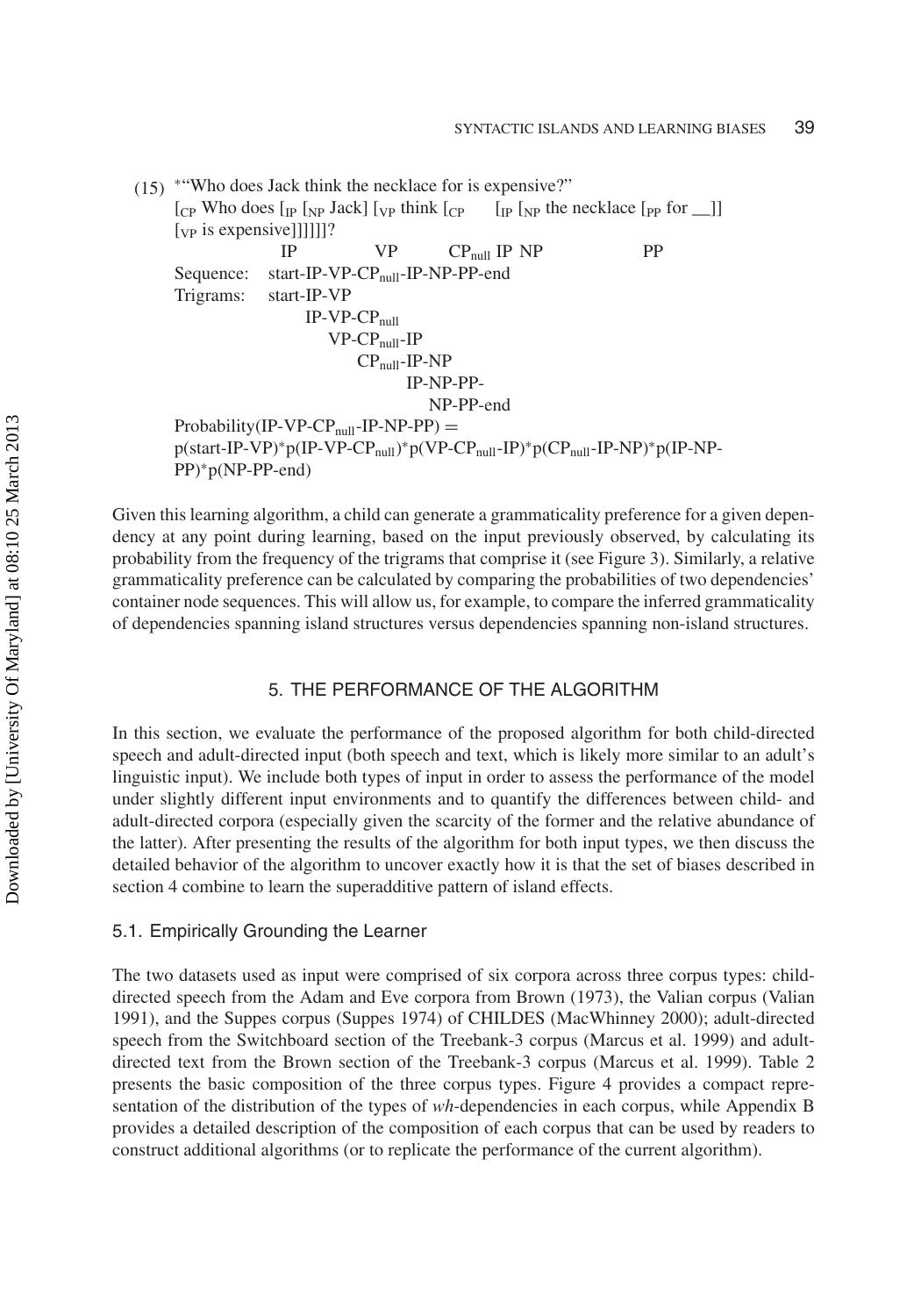|                               | Child-Directed: Speech | Adult-Directed: Speech | Adult-Directed:Text |
|-------------------------------|------------------------|------------------------|---------------------|
| Total Utterances              | 101838                 | 74576                  | 24243               |
| Total <i>wh</i> -Dependencies | 20923                  | 8508                   | 4230                |

TABLE 2 Basic Composition of the Child-Directed and Adult-Directed Input Corpora

These results suggest that two sequences account for a substantial portion of the input of all three corpora: IP-VP, which corresponds to a gap in the matrix object position, and IP, which corresponds to a gap in the matrix subject position. These two dependency types account for between 90 and 95% of the *wh*-dependencies in the input, depending on the corpus type. This analysis also suggests that child-directed speech is similar to adult-directed speech in terms of the proportion of *wh*-dependencies, with IP-VP accounting for a substantially larger proportion of the input than IP (child-directed speech: 76.7% versus 12.8%; adult-directed speech: 73.0% versus 17.2%). This suggests that, at the current level of abstraction, child-directed speech and adult-directed speech are fairly equivalent, which is not necessarily the case for less abstract representations such as complete phrase structure trees, grammatical category sequences, or vocabulary items. In contrast, adult-directed written text tends to be biased slightly more toward main clause subject dependencies (IP), though main clause object dependencies (IP-VP) are still far more prevalent (IP-VP: 63.3% versus IP: 33.0%). Also, it should be noted that overt complementizers (such as *that*, indicated as CP<sub>that</sub> in the table in Appendix B) are rare in general. This will be relevant when we examine the learned grammaticality preferences for dependencies involving the complementizer *that*.

In addition to specifying the composition of the input, computational models also require a specification of the amount of input that the algorithm receives in the form of a learning period.



FIGURE 4 The 15 most frequent *wh*-dependency types in the three corpora types. The left panel displays the 10 most frequent *wh*-dependency types for each of the three corpora types, with IP-VP and IP dominating all three corpora types (IP-VP: rank 1, IP: rank 2). The right panel displays the 6th–15th most frequent *wh*-dependency types on a smaller y-axis scale (0–.01) in order to highlight the small amount of variation between corpora types for these dependency types.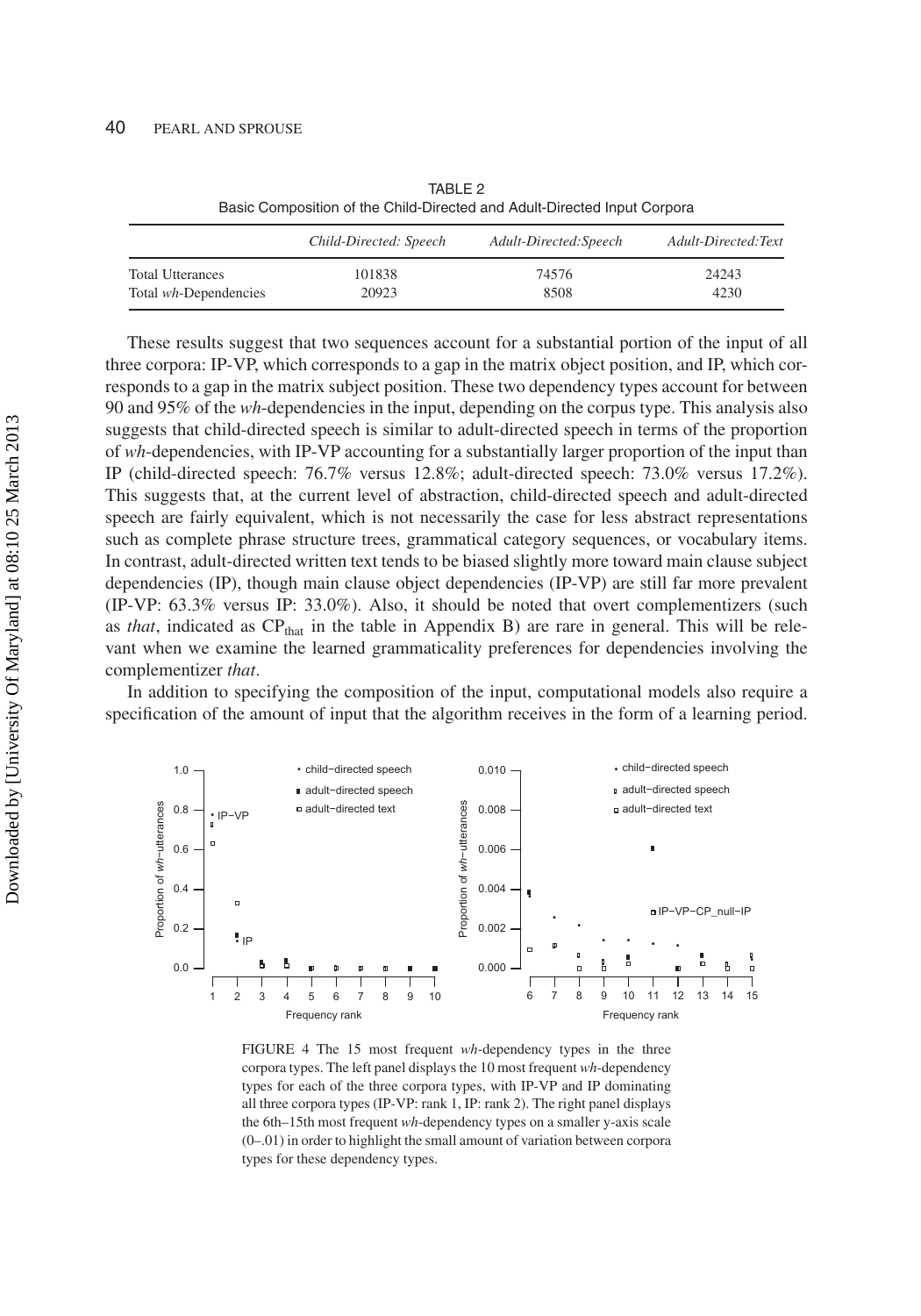We based the current learning period on empirical data from Hart & Risley (1995), who found that children are exposed to approximately 1 million utterances between birth and 3 years of age. Assuming that syntactic islands are acquired within a three-year period (perhaps between the ages of 2 and 5 years old; see Goodluck, Foley & Sedivy 1992; De Villiers & Roeper 1995; De Villiers et al. 2008; and Roeper & de Villiers 2011), we can use the composition of the annotated corpora to estimate the number of *wh*-dependencies that would occur in those one million utterances. Given child-directed speech samples from Adam and Eve (Brown 1973), Valian (Valian 1991), and Suppes (Suppes 1974), we estimate the proportion of *wh*-dependencies (20,923) to total utterances (101,823) as approximately 0.2. We thus set the learning period to 200,000 *wh*dependency data points. This means that the current algorithm will encounter 200,000 data points containing *wh*-dependencies, drawn randomly from a distribution characterized by the corpora in the table in Appendix B.

#### 5.2. Success Metrics and Learner Implementation

We can test the current algorithm by comparing the learned grammaticality preferences to empirical data on adult acceptability judgments from Sprouse, Wagers & Phillips (2012a). The container node sequences that arise for the sentence types in (6–9) above are given in (16–19). It should be noted that the current algorithm will compare syntactic island violations to only three types of grammatical container node sequences, despite the number of superficial sentence types involved: IP, IP-VP-CP<sub>that</sub>-IP-VP, and IP-VP-CP<sub>null</sub>-IP.<sup>10</sup>

|      | (16) Complex NP islands                |                              |
|------|----------------------------------------|------------------------------|
|      | a. IP                                  | <b>MATRIX   NON-ISLAND</b>   |
|      | b. IP-VP- $CP_{\text{that}}$ -IP-VP    | <b>EMBEDDED   NON-ISLAND</b> |
|      | $c.$ IP                                | <b>MATRIX   ISLAND</b>       |
|      | d. *IP-VP-NP-CP <sub>that</sub> -IP-VP | <b>EMBEDDED   ISLAND</b>     |
| (17) | Subject islands                        |                              |
|      | a. IP                                  | <b>MATRIX   NON-ISLAND</b>   |
|      | b. IP-VP- $CP_{null}$ -IP              | <b>EMBEDDED   NON-ISLAND</b> |
|      | $c.$ IP                                | <b>MATRIX   ISLAND</b>       |
|      | d. *IP-VP-CP $_{null}$ -IP-NP-PP       | <b>EMBEDDED   ISLAND</b>     |
| (18) | Whether islands                        |                              |
|      | $a.$ IP                                | <b>MATRIX   NON-ISLAND</b>   |
|      | b. IP-VP- $CP_{\text{that}}$ -IP-VP    | <b>EMBEDDED   NON-ISLAND</b> |
|      | $c. \quad \text{IP}$                   | <b>MATRIX   ISLAND</b>       |
|      | d. *IP-VP- $CP_{whether}$ -IP-VP       | <b>EMBEDDED   ISLAND</b>     |

<sup>&</sup>lt;sup>10</sup>This shows that actual process of generating acceptability judgments is likely more nuanced than the basic implementation in the current algorithm. One clear difference is that the current algorithm does not factor in the portion of the utterance beyond the gap position, whereas the actual process in humans likely does. For example, *Who saw it?* is not judged as equivalent to *Who thought that Jack said that Lily saw it*?, even though both are IP dependencies. Similarly, the current algorithm does not factor lexical or semantic properties into the judgments, whereas the actual process in humans likely does. This is why experimental studies have to balance the lexical, structural, and semantic properties of the experimental materials, as Sprouse, Wagers & Phillips (2012a) did.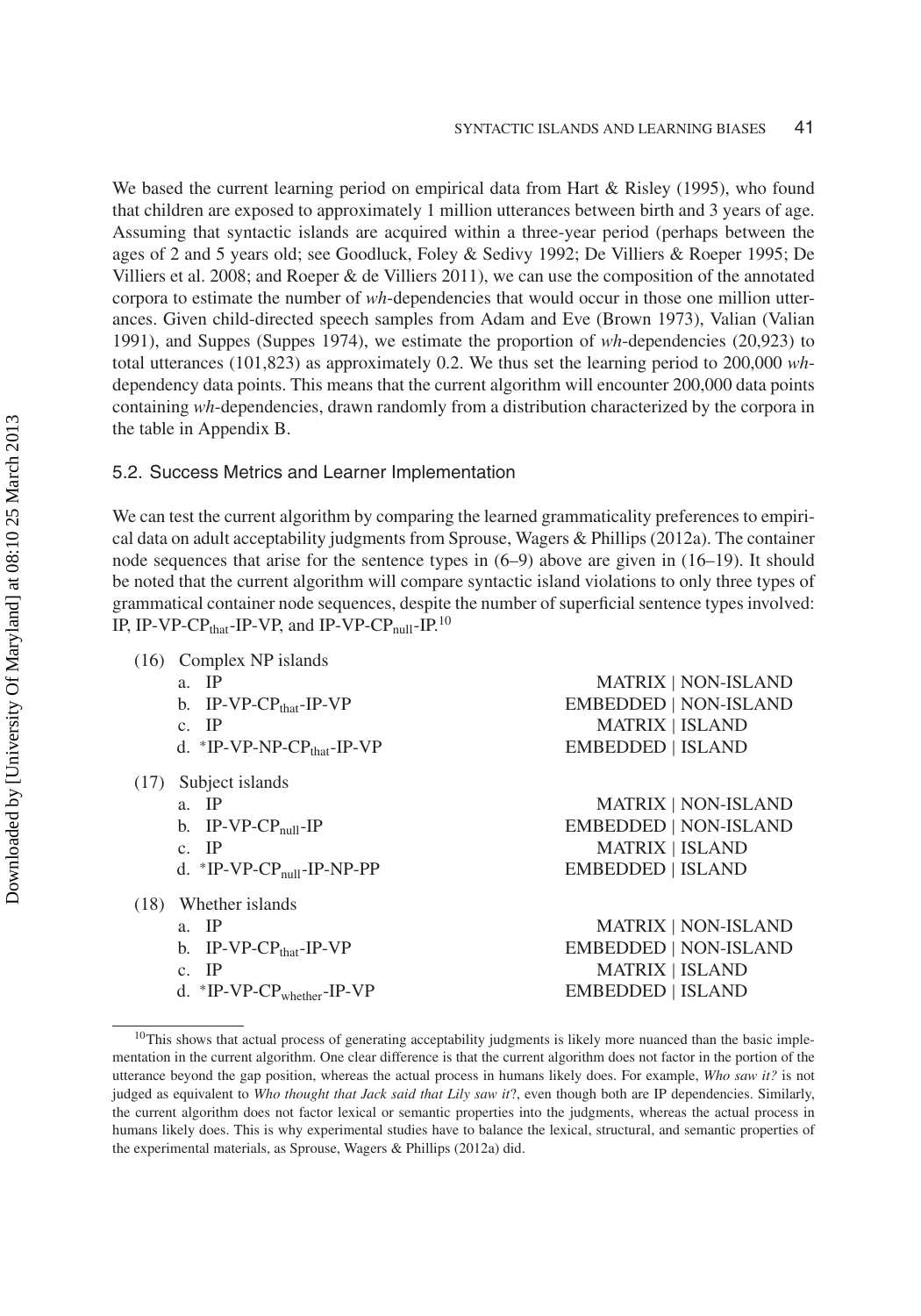(19) Adjunct islands a. IP MATRIX | NON-ISLAND<br>b. IP-VP-CP<sub>that</sub>-IP-VP EMBEDDED | NON-ISLAND b. IP-VP-CP<sub>that</sub>-IP-VP EMBEDDED | NON-ISLAND<br>c. IP MATRIX | ISLAND MATRIX | ISLAND<br>EMBEDDED | ISLAND d. \*IP-VP-CP<sub>if</sub>-IP-VP

Recall that this factorial definition of island effects makes the presence of island effects visually salient. If the acceptability of the four utterance types is plotted in an interaction plot, the presence of an island effect shows up as two non-parallel lines (e.g., the left panel of Figure 1), while the absence of an island effect shows up as two parallel lines (e.g., the right panel of Figure 1). Sprouse, Wagers & Phillips (2012a) found an island effect pattern for all four island types; therefore, a successful algorithm will also reveal an island effect pattern for all four island types.

To evaluate the success of the current algorithm, we can plot the predicted grammaticality preferences in a similar interaction plot: if the lines are non-parallel, then the learner has acquired the knowledge required to implement island constraints; if the lines are parallel, then the learner did not acquire the knowledge required to implement island constraints. The current algorithm will follow the grammaticality preference calculation process outlined in Figure 3 and Appendix A. In particular, it will receive data incrementally, identify the container node sequence and trigrams contained in that sequence, and update the corresponding trigram frequencies. It will then use these trigram frequencies to infer a probability for a given *wh*-dependency, which can be equated to the judged acceptability of that dependency—more probable dependencies are more acceptable, while less probable dependencies are less acceptable. Though the inferred acceptability can be generated at any point during learning (based on the trigram frequencies at that point), we will show results only from the end of the learning period.

# 5.3. Modeling Results

Because the result of a grammaticality preference calculation is often a very small number (due to multiplying many probabilities together), we will instead report the log probability. This allows for easier comparison with acceptability judgments. All log probabilities are negative (this is because raw probabilities are between 0 and 1, and the logarithm of numbers less than 1 is negative). The more positive numbers (i.e., closer to zero) represent "more acceptable" structures, while more negative numbers (i.e., farther from zero) represent "less acceptable" structures.<sup>11</sup> Figures 5 and 6 represent the results of the proposed algorithm given child-directed and adult-directed input, respectively. Table 3 lists the log probabilities depicted in Figures 5 and 6.

Figures 5 and 6 indicate that learners using either child-directed or adult-directed input and the proposed algorithm would arrive at the correct pattern of grammaticality preferences (a superadditive interaction) for all four islands. Furthermore, the log probabilities suggest that the ungrammatical island violations are substantially less acceptable than the grammatical control conditions in the factorial design. This can be seen by subtracting the log probabilities of the two conditions that one wishes to compare: because subtraction in logarithmic space is equivalent

<sup>11</sup>This measurement is similar to *surprisal*, which is traditionally defined as the negative log probability of occurrence (Tribus 1961) and has been used recently within the sentence processing literature (Hale 2001; Jaeger & Snider 2008; Levy 2008, 2011). Under this view, less acceptable dependencies are more surprising.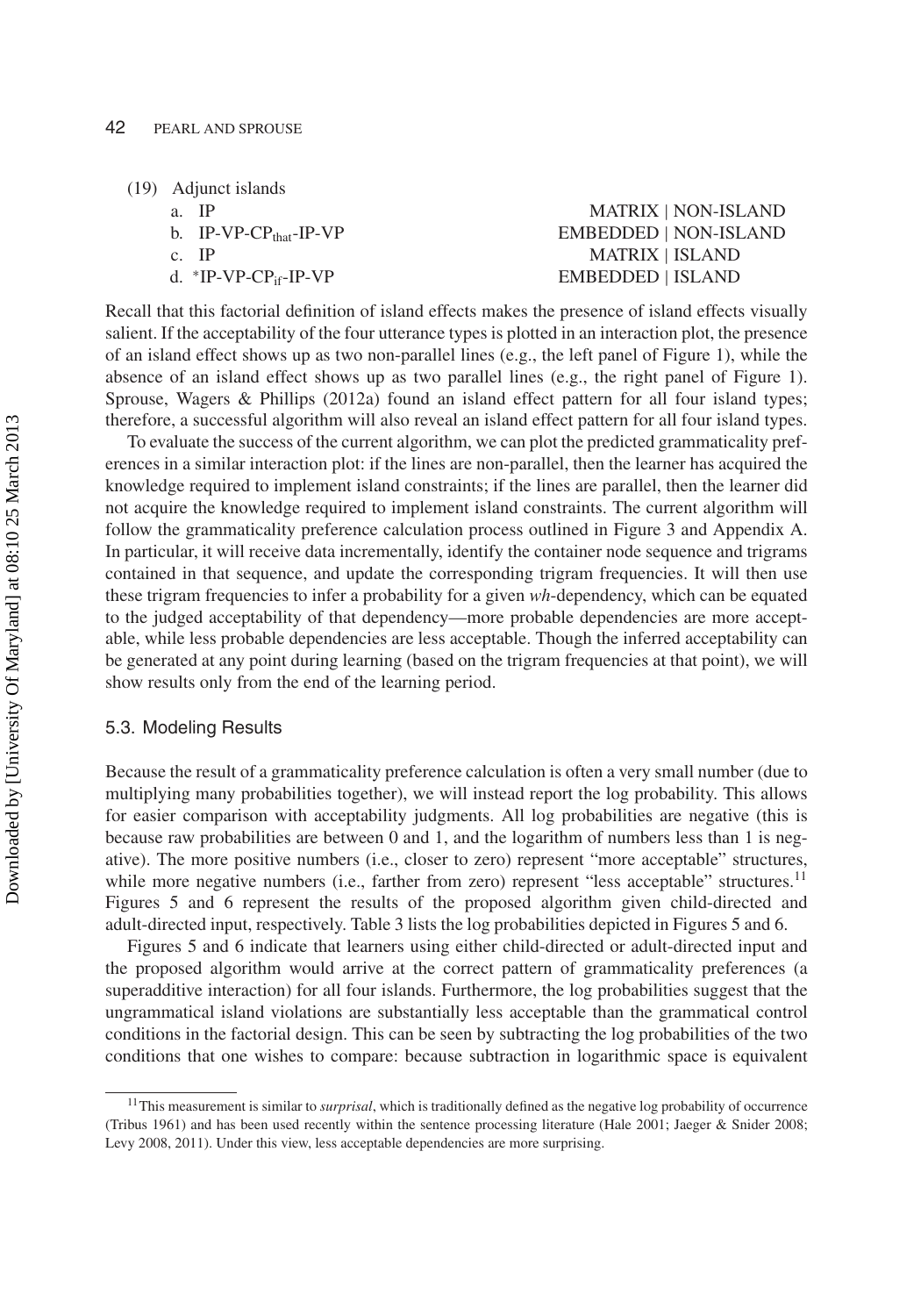|                                     |                                | Child-Directed<br>Speech | Adult-Directed<br>Speech & Text |
|-------------------------------------|--------------------------------|--------------------------|---------------------------------|
| <b>Grammatical Dependencies</b>     |                                |                          |                                 |
| Matrix Subject                      | IP                             | $-1.21$                  | $-0.93$                         |
|                                     |                                |                          |                                 |
| <b>Embedded Subject</b>             | $IP-VP-CP$ <sub>mull</sub> -IP | $-7.89$                  | $-7.67$                         |
| <b>Embedded Object</b>              | $IP-VP-CPthat-IP-VP$           | $-13.84$                 | $-11.00$                        |
| <b>Island-Spanning Dependencies</b> |                                |                          |                                 |
| Complex NP                          | $IP-VP-NP-CPthat-IP-VP$        | $-19.81$                 | $-18.93$                        |
| Subject                             | $IP-VP-CP_{null}-IP-NP-PP$     | $-20.17$                 | $-20.36$                        |
| Whether                             | $IP-VP-CP_{whether}-IP-VP$     | $-18.54$                 | $-18.46$                        |
| Adjunct                             | $IP-VP-CP_{if}-IP-VP$          | $-18.54$                 | $-18.46$                        |

TABLE 3 Inferred Grammaticality of Different *Wh*-Dependencies from Sprouse, Wagers & Phillips (2012a), Represented with Log Probability

to division in the raw space, the difference between two log probabilities indicates the number of times larger or smaller one probability is than the other. For example, the log probability of



FIGURE 5 Log probabilities derived from a learner using child-directed speech.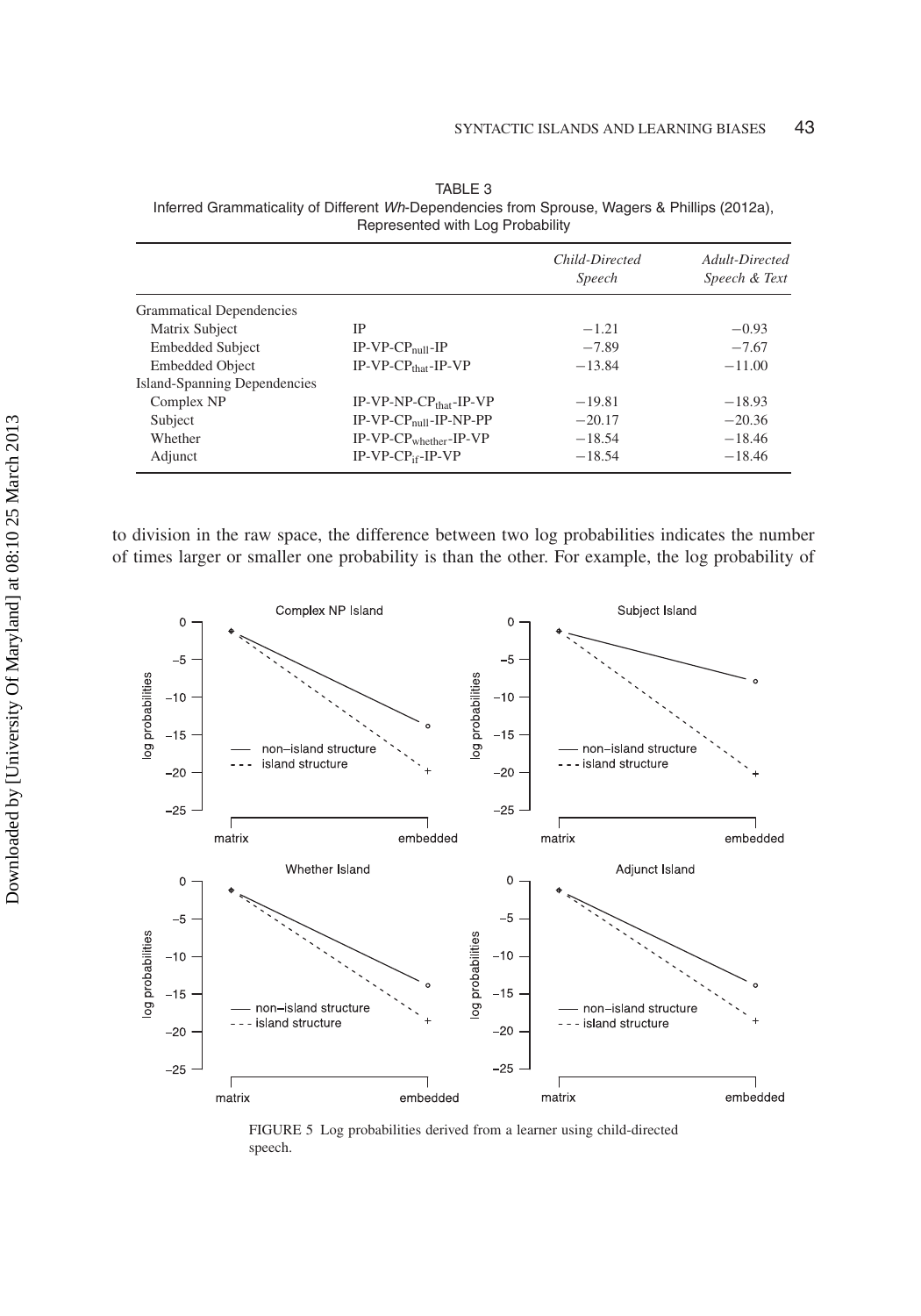

FIGURE 6 Log probabilities derived from a learner using adult-directed speech and text.

Subject island violations (–20.17) is 12.28 less than the log probability of an embedded subject dependency (–7.89). This indicates that the proposed algorithm rates Subject island violations as 12.28 times less acceptable than embedded subject dependencies. This measure is also known as the *log-odds* of the comparison. All of the island violations are at least 4 times less acceptable than the grammatical control conditions, and often more than 10 times less acceptable.

Although these results demonstrate that our modeled learner can acquire the general superadditive interaction pattern observed in the actual acceptability judgment experiments, it should be noted that there are noticeable differences between the observed acceptability judgments and the inferred grammaticality preferences learned by this model. The reason for this is that actual acceptability judgments are based on dozens of factors that are not included in this model. For example, lexical items, semantic probability, and processing difficulty have all been demonstrated to impact acceptability judgments (Schütze 1996; Cowart 1997; Keller 2000; Sprouse 2009). The inferred grammaticality of this particular model would constitute only one (relatively large) factor among many that affect acceptability. In other words, the grammaticality preferences of this model are themselves limited to the dependency alone—they ignore all of the other properties of the sentence.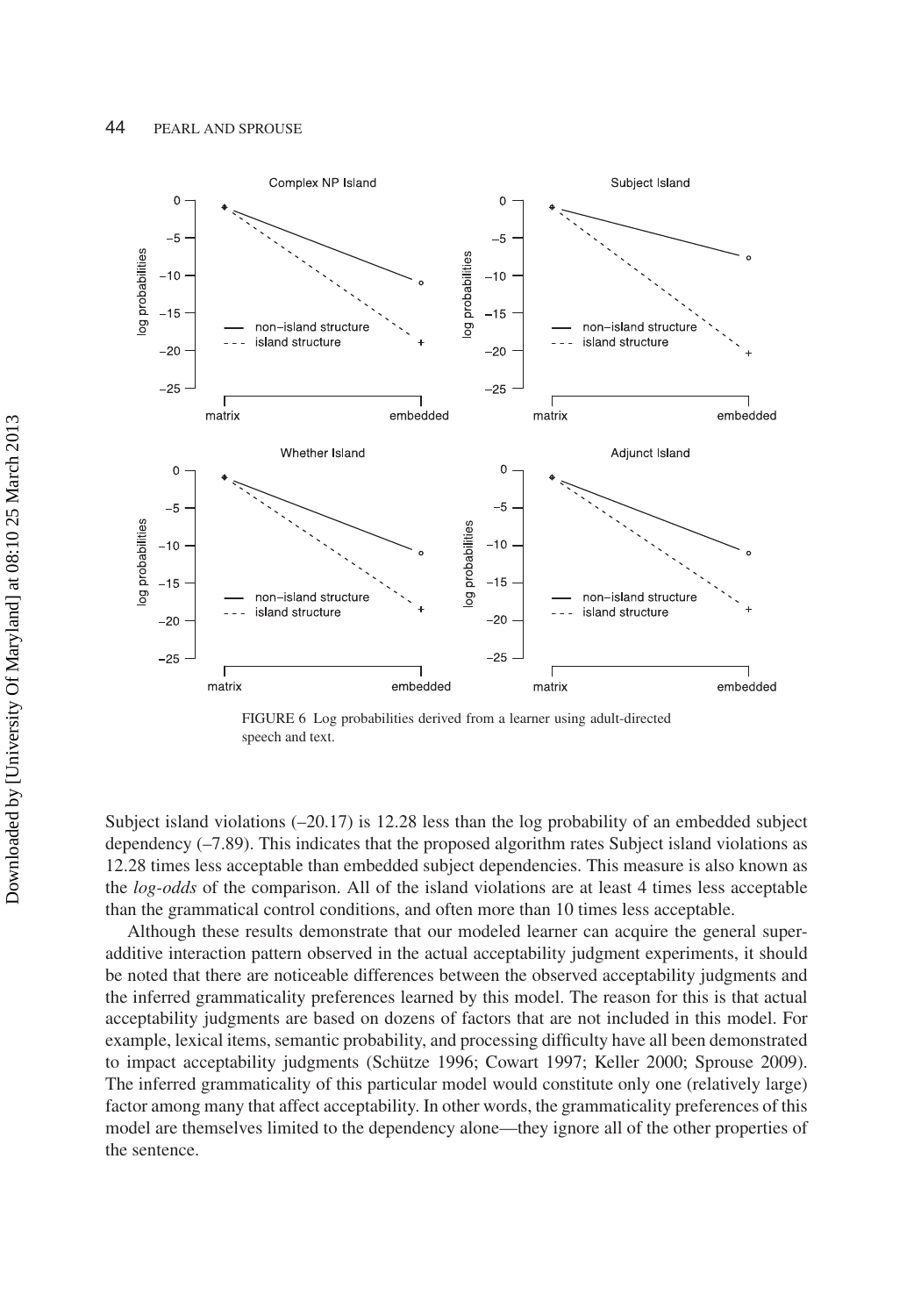#### 5.4. Understanding the Behavior of the Algorithm

The results of the previous section suggest that the proposed algorithm can successfully learn the superadditive pattern of syntactic island effects from realistic child-directed or adult-directed input. The question then is how tracking container node trigrams leads to such success. The answer requires a closer examination of the container node trigram probabilities involved in each island-spanning dependency, as shown in Table 4. Crucially, for each of the island-spanning dependencies, there is at least one extremely low probability container node trigram in the container node sequence of the dependency. These trigrams are assigned low probabilities because these trigram sequences are never observed in the input—it is only the smoothing parameter that prevents these probabilities from being 0. Note that some trigrams are low probability due to being rarely encountered in the input (e.g.,  $CP<sub>that</sub>-IP-VP$  in child-directed speech)—but, crucially, this is still more than never. Even though CP<sub>that</sub> rarely appears, it *does* appear, and so it is assigned a probability that is substantially non-zero.

In addition to highlighting the role of low probability trigrams in determining the acceptability of syntactic island violations, Table 4 also highlights the tension between the length of the dependency and its acceptability. Given that the proposed algorithm calculates the probability of the dependency as the product of the probability of the trigrams that compose the sequence, longer dependencies will tend to be less probable than shorter dependencies because longer dependencies by definition involve the multiplication of more probabilities, and those probabilities are always less than 1. Despite this general tendency to prefer shorter dependencies to longer dependencies, the specific frequencies of the individual trigrams comprising those dependencies still have a large effect. As a concrete example, Table 5 lists two grammatical dependencies that are relatively long: both are triply embedded object dependencies, one with no CP container nodes (IP-VP-IP-VP-IP-VP: e.g., *What does Lily want to pretend to steal?*), and one with CP container nodes (IP-VP-CPnull-IP-VP-CPnull-IP-VP : e.g., *What does Lily think Jack heard she stole?*). In both cases, these grammatical dependencies are categorized by the algorithm as more probable than the island violations (as shown by their log probabilities) despite being substantially longer than the island violations. This is because the container node trigrams that comprise the grammatical dependencies occur with some frequency in the input.

One concern with this approach is that it might be seen to equate difficulty with ungrammaticality (Phillips 2012).<sup>12</sup> In particular, one might worry that very long dependencies would start to resemble ungrammatical dependencies with respect to acceptability under the proposed algorithm, even though native speakers report a qualitative perceptual difference between them. This may in fact be a general problem for acceptability judgments as a measure of grammaticality. For example, the formal acceptability judgment experiments of Alexopoulou and Keller (2007) concretely demonstrate that very long dependencies (i.e., dependencies that cross two or more clause boundaries) are often rated identically to island violations in acceptability judgment experiments, suggesting that acceptability alone is not enough to capture the qualitative difference between sentences whose ungrammaticality leads to low acceptability and sentences whose length leads to low acceptability. Phillips is correct that this general problem is maintained in the current algorithm, because the current algorithm is designed to capture acceptability effects. However,

<sup>&</sup>lt;sup>12</sup>We are especially grateful to Colin Phillips for his thoughts and suggestions concerning this.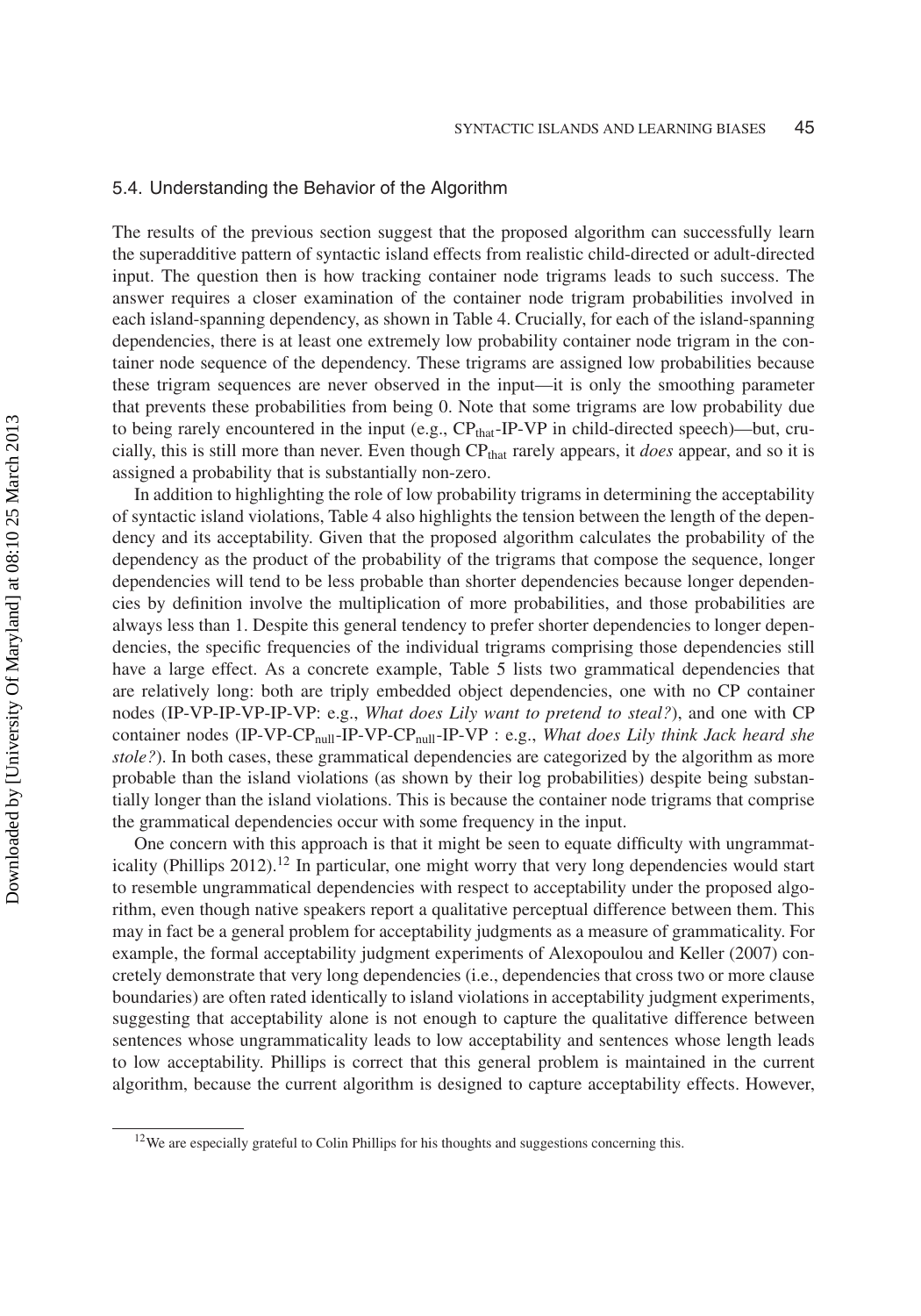| Dependency                              | Trigram                             | Child-Directed<br>Probabilities | Adult-Directed<br>Probabilities |
|-----------------------------------------|-------------------------------------|---------------------------------|---------------------------------|
| Complex NP Island                       | start-IP-VP                         | .42                             | .41                             |
| $IP-VP-NP-CPthat-IP-VP$                 | IP-VP-NP                            | .0015                           | .0011                           |
|                                         | $VP-NP-CPthat$                      | .0000012                        | .0000013                        |
|                                         | $NP-CP$ that-IP                     | .0000012                        | .0000013                        |
|                                         | $CPthat - IP-VP$                    | .000044                         | .00004                          |
|                                         | IP-VP-end                           | $\mathcal{A}$                   | .38                             |
| log(probability)                        |                                     | $-19.81$                        | $-18.46$                        |
| Subject Island                          | start-IP-VP                         | .42                             | .41                             |
| $IP-VP-CP_{null}-IP-NP-PP$              | $IP-VP-CPnull$                      | .0073                           | .0045                           |
|                                         | $VP-CP_{null}-IP$                   | .0073                           | .0045                           |
|                                         | $CP_{null}$ -IP-NP                  | .0000012                        | .0000013                        |
|                                         | IP-NP-PP                            | .0000012                        | .0000013                        |
|                                         | NP-PP-end                           | .00021                          | .0003                           |
| log(probability)                        |                                     | $-20.17$                        | $-20.36$                        |
| Whether Island                          | start-IP-VP                         | .42                             | .41                             |
| $IP-VP-CP$ <sub>whether</sub> -IP-VP    | IP-VP-CP <sub>whether</sub>         | .0000012                        | .0000013                        |
|                                         | $VP-CP$ <sub>whether</sub> -IP      | .0000012                        | .0000013                        |
|                                         | $CPwhether - IP-VP$                 | .0000012                        | .0000013                        |
|                                         | IP-VP-end                           | $\cdot$                         | .38                             |
| log(probability)                        |                                     | $-18.54$                        | $-18.46$                        |
| Adjunct Island                          | start-IP-VP                         | .42                             | .41                             |
| $IP-VP-CP_{if}-IP-VP$                   | $IP-VP-CPif$                        | .0000012                        | .0000013                        |
|                                         | $VP-CP_{if}-IP$                     | .0000012                        | .0000013                        |
|                                         | $CP_{if}$ -IP-VP                    | .0000012                        | .0000013                        |
|                                         | IP-VP-end                           | $\mathcal{A}$                   | .38                             |
| log(probability)                        |                                     | $-18.54$                        | $-18.46$                        |
| Triple Object, no CPs                   | start-IP-VP                         | .42                             | .41                             |
| $IP-VP-IP-VP-IP-VP$                     | IP-VP-IP $\times$ 2                 | .031                            | .017                            |
|                                         | $VP-IP-VP \times 2$                 | .031                            | .017                            |
|                                         | IP-VP-end                           | $\mathcal{A}$                   | .38                             |
| log(probability)                        |                                     | $-6.81$                         | $-7.89$                         |
| Triple Object, with CPs                 | start-IP-VP                         | .42                             | .41                             |
| $IP-VP-CP_{null}-IP-VP-CP_{null}-IP-VP$ | IP-VP-CP <sub>null</sub> $\times$ 2 | .0073                           | .0045                           |
|                                         | $VP-CP_{null}-IP \times 2$          | .0073                           | .0045                           |
|                                         | $CP_{null}$ -IP-VP $\times$ 2       | .0067                           | .002                            |
|                                         | IP-VP-end                           | .4                              | .38                             |
| log(probability)                        |                                     | $-13.67$                        | $-15.59$                        |

TABLE 4 Container Node Trigram Probabilities

*Note.* These are the container node trigram probabilities for each of the island-crossing dependencies, as well as two grammatical dependencies, after the learning period has finished. Very low probability container node trigrams, which are never observed in the input, are in bold. Log probability for the complete dependency is also shown.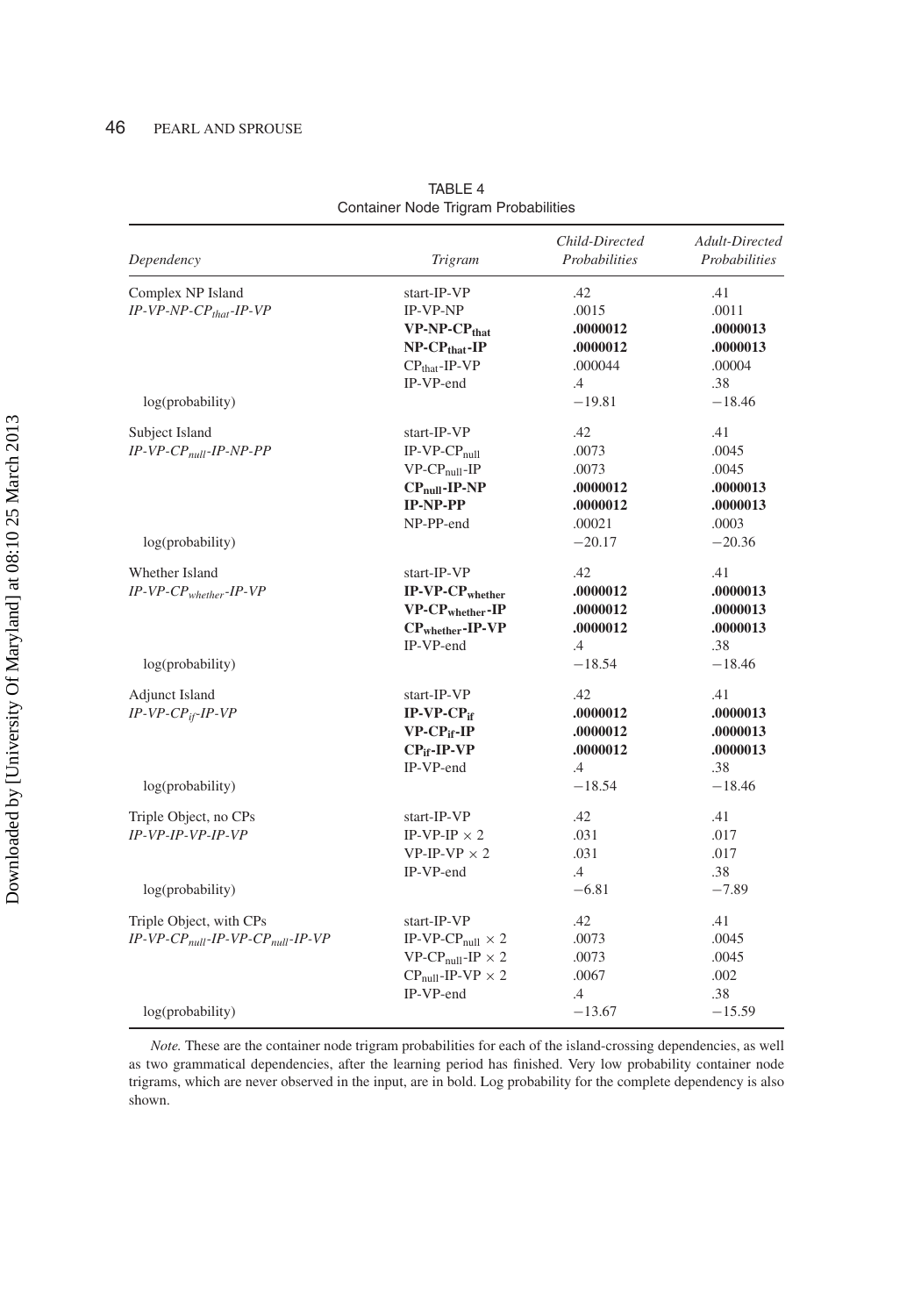it should be noted that the current algorithm can in principle distinguish sentences that are low probability because of length (i.e., very many trigrams) and sentences that are low probability because one or more trigrams never occur. This is because the algorithm itself collects precisely that information (the number of trigrams and the relative probability of each trigram). In other words, the qualitative distinction between the two types of sentences can be recovered by looking at how the low probability was calculated. It is an open question how it is that a learner using this algorithm would access this calculation; however, as one anonymous reviewer observes, one simple formal way to capture this is with the geometric mean, which is calculated by multiplying a sequence of numbers together and taking the nth-root of the product where n is equal to the number of items that were originally multiplied (a formula is given in 20). The geometric mean of an ungrammatical dependency will be substantially lower than the geometric mean of a longer dependency, due to the presence of the trigrams that never occur.

(20) Geometric mean of probabilities  $p_1 \dots p_n = \sqrt[n]{\prod_{i=1}^n p_i^2}$ *i*=1 to n pi

Phillips (2012b) suggests two additional ways around this issue. One is to make the smoothing factor  $\alpha$  much smaller (e.g., .00005 instead of 0.5). This effectively further penalizes trigrams that have never been observed—their probability, though non-zero, is significantly smaller and thus lowers the probability of the dependency they are part of. Another way is to back off from the notion of a combined probability for the entire dependency. Instead, a learner could simply note the presence of a very low probability trigram in any given dependency—this might arise naturally if that part of the dependency is difficult to process, because that container node trigram hasn't been encountered before.

### 5.5. The Success of the Algorithm

These results suggest that syntactic island effects can be learned from realistic child-directed input using an algorithm that does not directly encode syntactic island constraints. The proposed algorithm does require relatively sophisticated biases, such as (i) the parsing of sentences into phrase structure trees, (ii) the extraction of sequences of container nodes for the dependencies, (iii) the tracking of the frequency of trigrams of container nodes, and (iv) the calculation of the probability of the complete container node sequence for the dependency, based on its trigrams. The results also suggest that two desirable properties of acceptability judgments fall out of this algorithm: (i) a general preference for shorter dependencies, and (ii) a qualitative distinction between long dependencies and ungrammatical dependencies (at least in principle). The construction of this algorithm represents substantial progress in understanding the space of possible learning theories for complex syntactic phenomena like syntactic island effects, but it also raises difficult questions about how the component biases of such an algorithm actually arise in the learner. We turn to these questions in the next section.

# 6. A DISCUSSION OF THE BIASES OF THE ALGORITHM

The previous section presented the successes of the proposed algorithm. In this section, we discuss each bias that comprises the algorithm individually, with a particular focus on (i) the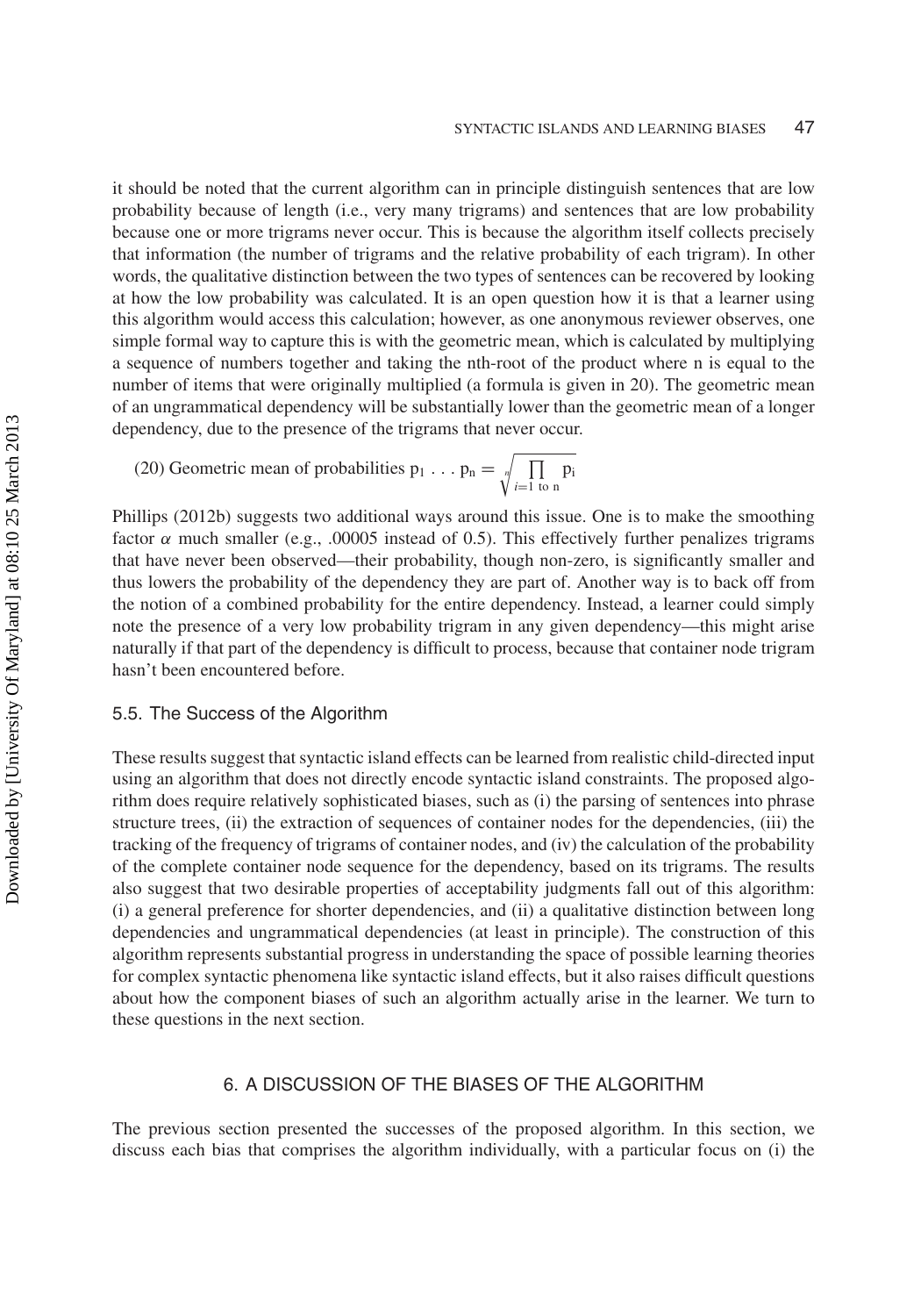empirical motivation for each bias, (ii) the potential classification of each bias according to the framework laid out in section 1, and (iii) the unanswered questions (for future research) raised by the empirical necessity of each bias.

#### 6.1. Syntactic Category and Phrase Structure Information

One of the most basic components of the proposed learning algorithm is that it operates over input that has been parsed into phrase structure trees. It therefore assumes that both syntactic category information and phrase structure information have already been acquired (or are in the process of being acquired). We do not have too much to say about this assumption because basic syntactic phenomena like syntactic categories and phrase structure parsing are required by nearly every syntactic phenomenon. It may be the case that the acquisition of syntactic categories or phrase structure requires at least one innate, domain-specific bias, in which case every syntactic phenomenon, including syntactic islands, would (strictly speaking) require such a bias. Nonetheless, this would not be a fact that is specific to syntactic islands, but rather a general fact of every syntactic phenomenon. We are specifically interested in the consequences of syntactic islands for learning theories, not the consequences of every syntactic phenomenon. That being said, for recent work investigating the acquisition of syntactic categories from child-directed input, see Mintz (2003, 2006), and for recent work investigating the acquisition of hierarchical structure given syntactic categories as input, see Klein & Manning (2002).

# 6.2. Tracking Frequencies and Calculating Probabilities

Another basic component of the proposed algorithm is that the learner has the ability to track the frequency of units in the input, and then calculate the probabilities of those units. This is a relatively uncontroversial assumption, as many learning theories, both in language and other cognitive domains, assume that the learner can track frequencies and calculate probabilities. The ability to track frequencies and calculate probabilities is likely an innate, domain-general ability. Still, the interesting question about the ability to track frequencies and calculate probabilities is not so much the existence of the ability itself, but rather the units that are tracked—a question that we turn to in the next four subsections.

#### 6.3. Restricting the Input to *Wh*-Dependencies

The proposed algorithm assumes that only *wh*-dependencies are used as input by the learner, at least for the acquisition of syntactic island effects with *wh*-dependencies. This assumption is not as neutral as it first appears. First, many syntactic theories recognize similarities between *wh*-dependencies and other types of dependencies, such as relative-clause-dependencies (*rc*-dependencies), by postulating syntactic mechanisms that are common to both (e.g., A' movement). This might then suggest that, for the purposes of acquisition, the two types of dependencies should be treated as equal. However, recent formal acceptability judgment experiments suggest that, at least in English, *wh*-dependencies and *rc*-dependencies display different sets of island effects, although both do demonstrate some island effects (Sprouse et al. in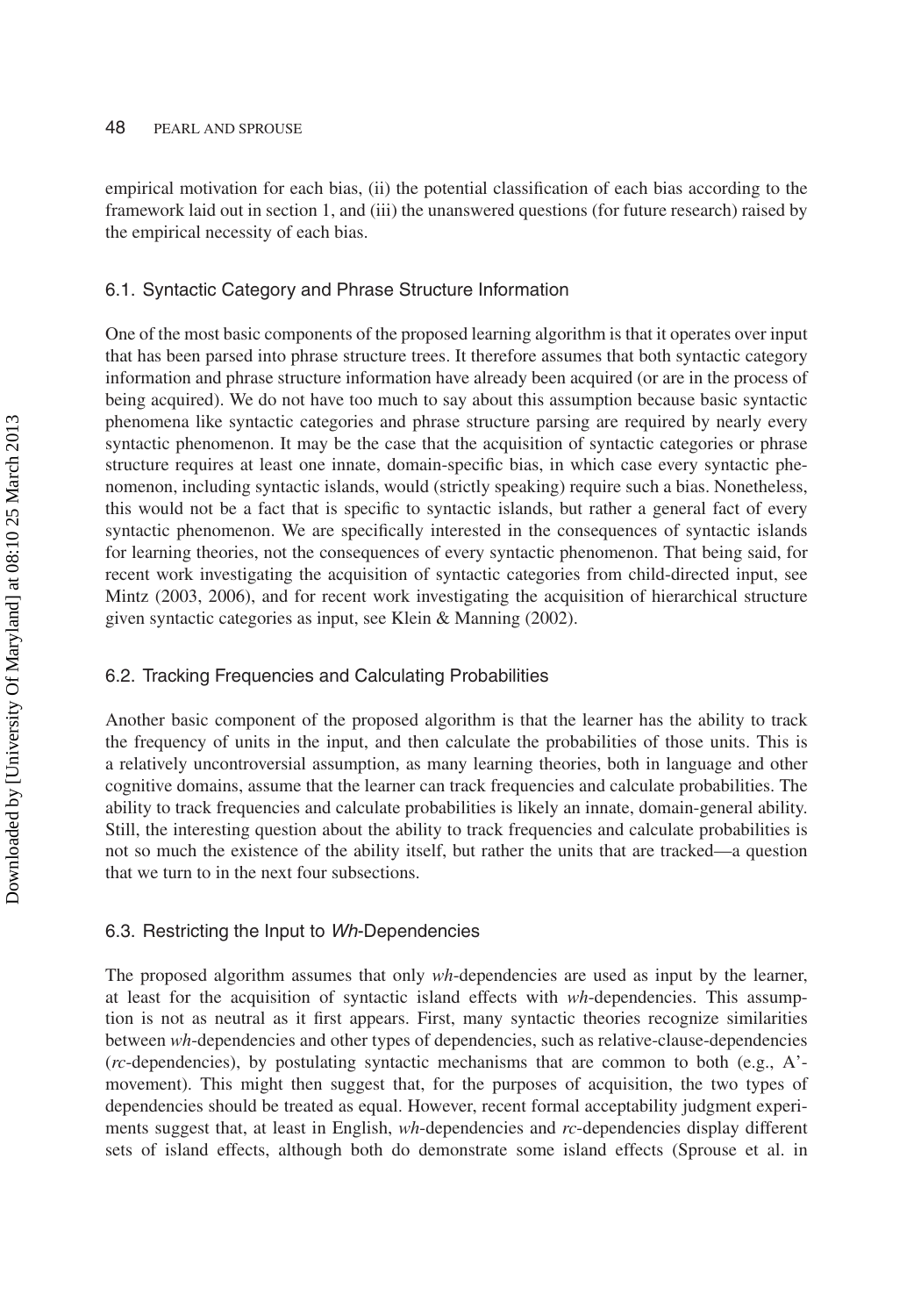press). This suggests that these two dependencies must be tracked separately for the purposes of acquisition, and so both should be input (separately) into the syntactic islands learning algorithm.

Second, other dependencies, such as the binding dependencies that hold between nouns and pronouns, do not display syntactic island effects at all. The fact that binding dependencies lack island effects is ambiguous: it could either mean that binding dependencies are never subjected to the syntactic islands learning algorithm, or it could mean that the input for binding dependencies contains the trigrams that are never observed in the input for *wh*-dependencies, and so island effects are not observed for binding dependencies. Although teasing apart these two possibilities is beyond the scope of this article, we can at least say that some of the low probability trigrams that lead to island effects, such as VP-CPwhether-IP, are certainly possible in binding dependencies, as in *John wonders whether you like him*. This suggests that even if the syntactic islands learning algorithm were applied to binding dependencies, the algorithm would likely not lead to syntactic island effects for binding dependencies. In a similar vein, both of the logical possibilities suggest that binding dependencies must be tracked separately from *wh*-dependencies.

The fact that it is empirically necessary to separate *wh*-dependencies from other dependency types does not explain how it is that the acquisition system knows to separate the input. While it is logically possible to achieve this type of separation without necessarily invoking innate, domain-specific biases, we simply do not have enough information about the learnability of these other dependency types to evaluate the possibilities. What we can say is that the learning strategy proposed here highlights the fact that any theory of the acquisition of syntactic islands must be able to track *wh*-dependencies separately from *rc*-dependencies and binding dependencies.

#### 6.4. Tracking Sequences of Container Nodes

Much like the assumption that the input must be restricted to *wh*-dependencies, the bias in the proposed algorithm to track sequences of container nodes appears relatively neutral at first glance; after all, syntactic island effects are constraints on dependencies, and therefore the algorithm should track information about the dependencies. However, this assumption is far from neutral, as it is in essence informing the system that long-distance dependencies may have constraints on them, and so information about them should be tracked. Of course this is an empirical necessity: there are such things as syntactic island effects, and they do appear to vary both across languages (Rizzi 1982) and across constructions (Sprouse et al. in press). Therefore, the acquisition system must learn (something about) them. But nothing about this algorithm explains why the system *attempts* to learn constraints on long-distance dependencies. For attempts to explain the existence of syntactic islands based on considerations of computational (parsing) efficiency, see Fodor (1978, 1983), Berwick & Weinberg (1984), and Hawkins (1999).

Beyond encoding the very existence of constraints on long-distance dependencies, the bias to track sequences of container nodes also raises the question of how it is that the algorithm knows to track container nodes rather than some other piece of information about a dependency. In other words, why couldn't the constraints be stated over the number of nouns in the dependency, or the number of prepositions, or even stated over certain semantic categories such as temporal modifiers? It is true, as mentioned in section 4, that the fact that the parsing of long-distance dependencies is an active process means that the sequence of container nodes is information that is likely available to the language system, but *availability* is distinct from *attention*. The current algorithm is biased to attend to container nodes instead of to all of the other logically possible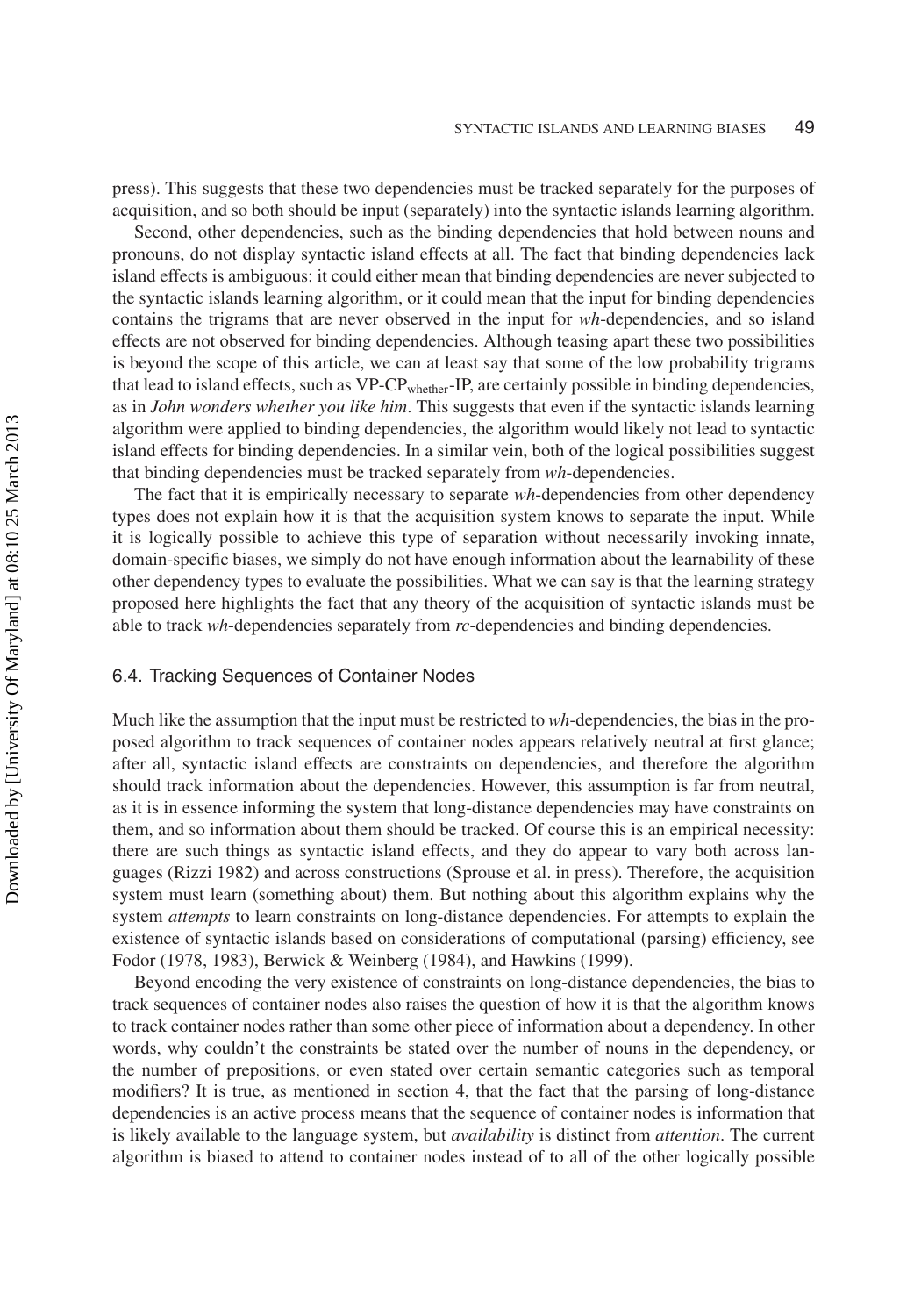types of information about dependencies that are potentially available. This bias is likely domainspecific, as long-distance dependencies (and their constraints) have not been clearly demonstrated in any other domain of cognition. It is, however, an open question whether this bias is also innate, or whether it can be derived from other biases. Nonetheless, it seems to be the case that any theory of syntactic islands that postulates a structurally defined constraint will likely track container nodes, and therefore it will be confronted with this difficult question.

#### 6.5. Tracking Trigrams Instead of Other *N*-Grams

The proposed algorithm decomposes the sequence into trigrams (a moving window of three container nodes). Once again, this is an empirical necessity. The corpus analysis in section 3 suggests that the learning algorithm must decompose the container node sequences into smaller units, otherwise three of the (grammatical) MATRIX | ISLAND conditions would be erroneously characterized as ungrammatical. A unigram model will successfully learn Whether and Adjunct islands, as there are container nodes in these dependencies that never appear in grammatical dependencies  $(CP_{whether}$  and  $CP_{if}$ ), but will fail to learn Complex NP and Subject islands, as all of the container nodes in these islands are shared with grammatical dependencies. This is problematic under the assumption that all four island types should be learned by the same algorithm, although it is logically possible that different island types arise due to different algorithms (perhaps according to some of the theoretical distinctions that have been postulated in the syntax literature). In effect, there is tension between the size of the *n*-grams that the algorithm tracks and the number of learning algorithms that are necessary: decreasing one requires an increase in the other to capture the empirical facts of syntactic islands.

A similar problem arises for a bigram model: at least for Subject islands, there is no bigram that occurs in a Subject island violation but not in any grammatical dependencies. The most likely candidate for such a bigram is IP-NP, as this is precisely the configuration that suggests extraction from the subject position (and thus distinguishes Subject islands from grammatical extraction from objects, which would be VP-NP). However, sentences such as *What, again, about Jack impresses you?* or *What did you say about the movie scared you?* suggest that a gap can arise inside of NPs, as long as the extraction is of the head noun (*what*), not of the noun complement of the preposition. One way to circumvent this problem is to assign a different structural analysis to these sentences such that the container node sequence no longer contains IP-NP. In this case, there is a tension between the simplicity of the structural analysis of certain sentences and the size of the *n*-grams that the algorithm tracks. Another option is to postulate a distinct learning algorithm for Subject islands, as previously discussed for unigrams.

Although trigrams are the smallest *n*-gram that captures all four island effects without postulating a second learning algorithm, one could ask if increasing the size of the *n*-grams would result in better empirical coverage. The problem with an approach that assumes an *n* greater than 3 is that there is no straightforward way to accommodate extraction from the matrix subject position, which only results in a single container node (IP). It is possible to accommodate these sequences in a trigram model by assuming symbols for *start* and *end*, resulting in *start*-IP-*end*. *Start* and *end* symbols may not be part of phrase structure grammars, but they are at least psychologically principled in that the algorithm needs to track the beginning and end of dependencies at some level. However, there is no obviously principled way to incorporate an additional symbol in a 4-gram model to capture matrix subject dependencies. Alternatively, as an anonymous reviewer observes,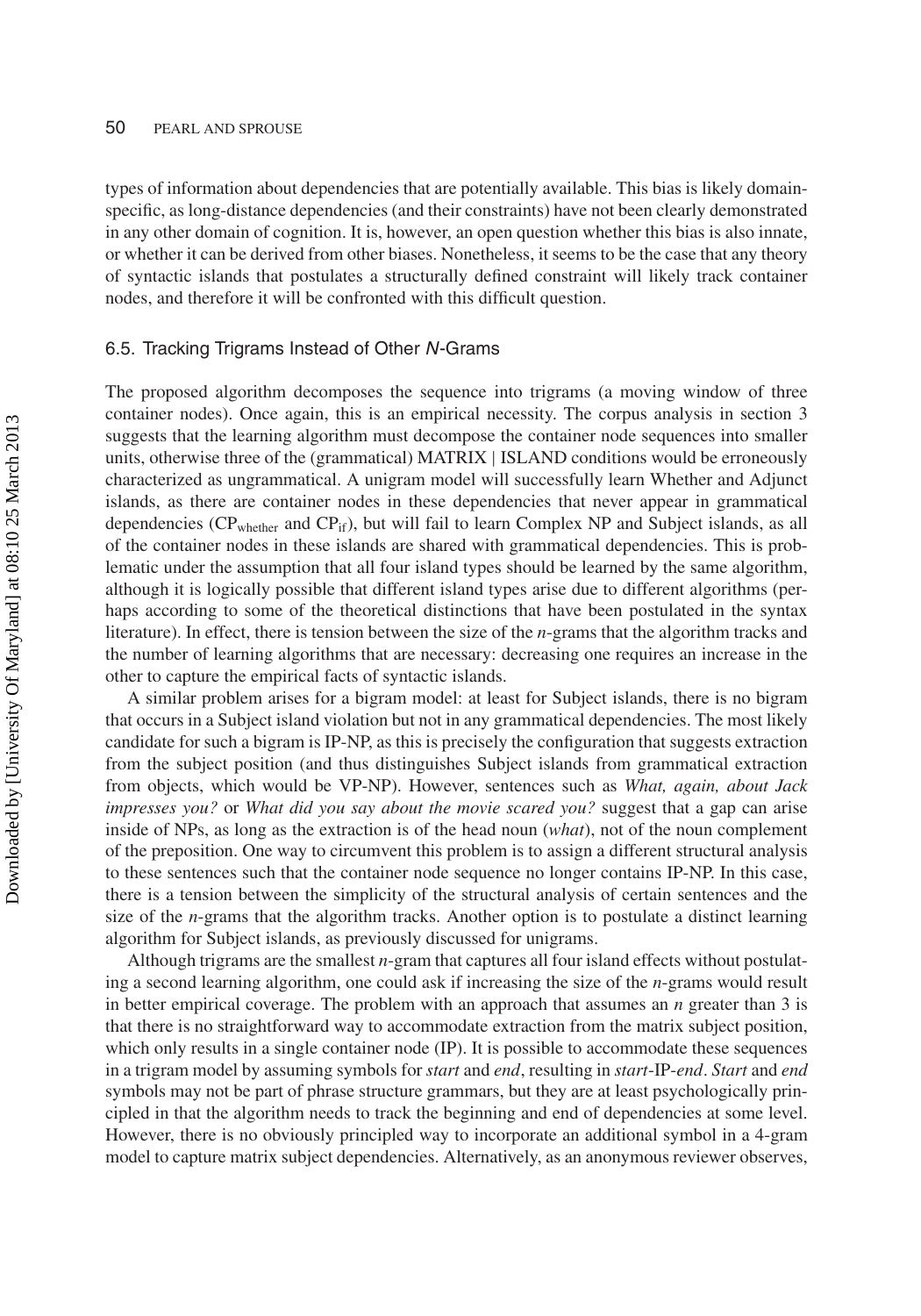one might argue that a learner could simply not divide these dependencies into 4-grams; rather, the learner would divide dependencies into 4-grams if they can be divided and would leave them alone otherwise. This runs into a similar problem, however: namely, something special must be done for dependencies that cannot be divided into 4-grams (such as matrix subject dependencies) so that they can be both learned from and learned about. This suggests that a trigram model is simpler because the 4-gram model will require an exception for these dependencies. This problem holds for every *n*-gram above 3.

Like the previous biases, the bias to track trigrams appears to be an empirical necessity (unless the learner uses additional or more complex algorithms). Also like the previous biases, it is an open question how this bias arises. Learning models based on sequences of three units have been proposed and are consistent with children's observable behavior for other linguistic knowledge (e.g., the comparison of three sequential transitional probabilities for word segmentation: Saffran, Aslin & Newport 1996; Aslin, Saffran & Newport 1998; Graf Estes et al. 2007; Pelucchi, Hay & Saffran 2009a, 2009b; frequent frames consisting of three sequential units for grammatical categorization: Mintz 2006; Wang & Mintz 2008); additionally, these learning models are consistent with human behavior for nonlinguistic phenomena (Saffran, Aslin & Newport 1996) and also with learning behavior in nonhuman primates (Saffran et al. 2008). Given this, such a bias is likely domain-general; however, the fact that trigrams are an available option does not explain how it is that the learning algorithm knows to leverage trigrams (as opposed to other *n*-grams) for syntactic islands. The existence of certain syntactic islands in English appears to be predicated upon this choice (Complex NP and Subject islands do not arise under other choices), so this bias is inextricably linked to the question that arises throughout this discussion: why is it that syntactic island effects exist in language at all? The explicit algorithm proposed here makes it clear that this is a problem that any theory of the learning of syntactic island constraints must address at some point.

#### 6.6. Subcategorization of CP

In addition to a bias to track trigrams of container nodes, the proposed algorithm has a bias to track subcategories of CP based on the lexical item that introduces the CP (*that*, *whether*, *if* , and the null complementizer). Much like the other biases, this is empirically necessary: an algorithm that treats all CPs identically will fail to learn Whether islands and Adjunct islands, because the only difference between Whether and Adjunct violations and their non-island control conditions is in the type of CP (*that* versus *whether*, and *that* versus *if*). Again, like the other biases, this raises the question of how the algorithm knows what the proper set of container nodes to track is. It is logically possible to subcategorize any number of maximal projections, or none at all, or even to count intermediate projections (e.g., N') as a container node.

The fact that CPs *can* be subcategorized is relatively straightforward. Different CPs introduce different types of clauses, with substantial semantic differences: *that* introduces declarative clauses (which are semantically propositions), *whether* introduces questions (which are semantically sets of propositions), and *if* introduces condition clauses. It may also be possible to quantify the degree of semantic difference captured by the subcategorization of different types of maximal projections, such that one could argue that the differences between CPs are greater than the differences between NPs or the differences between VPs. However, the fact that this type of information is available to the language system does not explain how it is that the learner knows to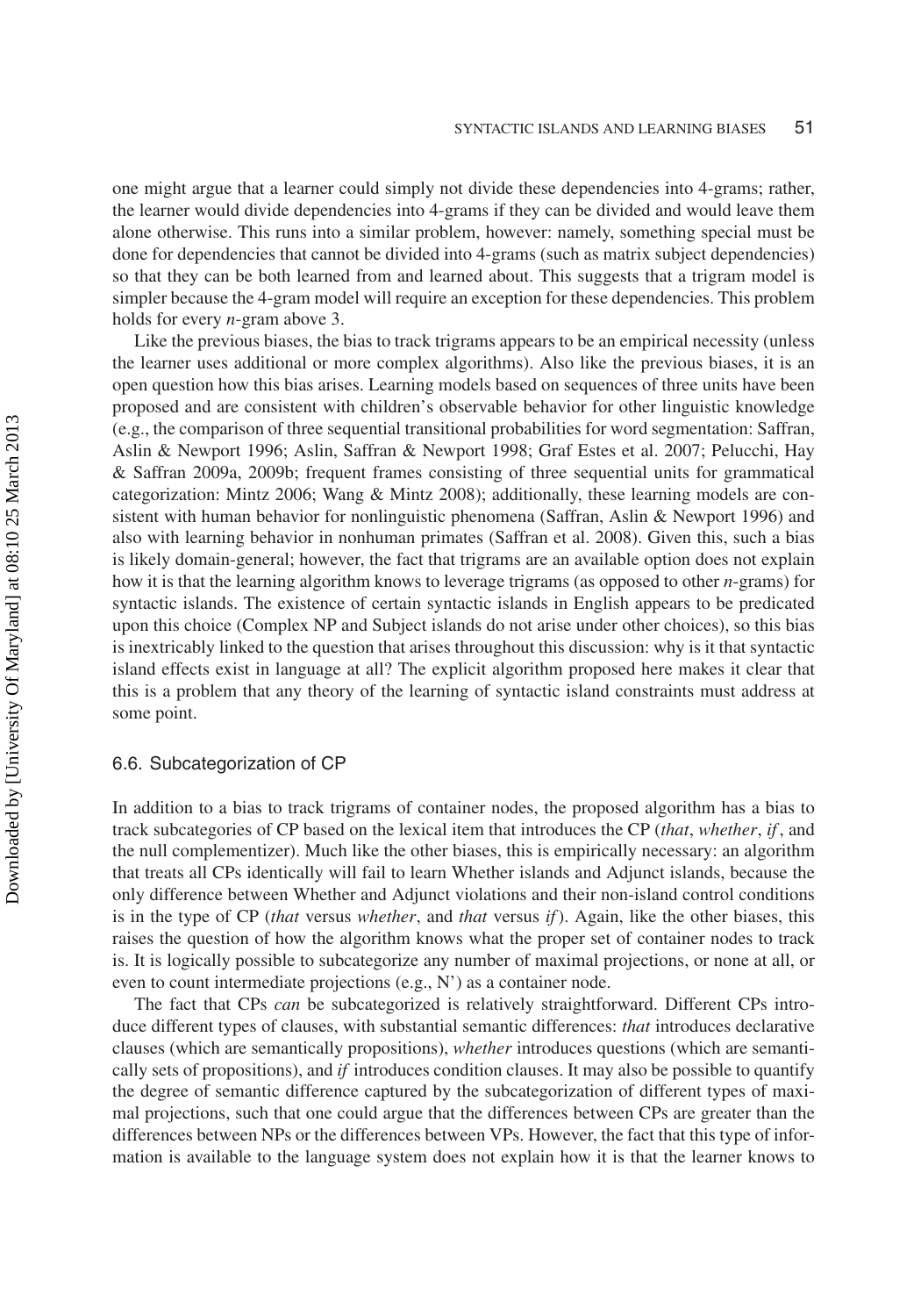pursue this particular strategy (or knows where to draw the line between types of container nodes). It may be possible to capture part of this behavior with innate, domain-general preferences for certain types of hypotheses (either more specific hypotheses, such as subcategorize all container nodes, or more general hypotheses, such as subcategorize no container nodes) coupled with a domain-specific proposal about the types of information that could be used to correct mistaken hypotheses. But this simply pushes back the question to one about how the system knows which evidence to look for to correct mistaken hypotheses (i.e., is it innate or derived?). In short, much like the previous biases, the empirical necessity of subcategorizing CPs raises difficult questions for any theory of the acquisition of syntactic islands.

# 6.7. The Problems Raised by the Acquisition of Syntactic Island Effects

In this section we have attempted to illustrate (i) the empirical necessity of each of the biases of the proposed learning algorithm and (ii) the difficult questions raised by the empirical necessity of these biases. Some of the basic components of the algorithm will be part of the learning theory for any syntactic phenomenon (e.g., assigning phrase structure and tracking frequencies), but others appear to be specific to syntactic island effects, such as restricting the input to *wh*-dependencies, tracking sequences of container nodes, segmenting container node sequences into trigrams, and subcategorizing CP container nodes by the lexical item that introduces them. These biases are interesting because on the one hand, they are significantly less specific than previous approaches to the acquisition of island effects (which tended to directly encode syntactic constraints in the learning algorithm); on the other hand, they are still specific enough to raise difficult questions about how they could arise in the learner. The explicit modeling procedure here (based on realistic input) suggests that any theory that seeks to learn syntactic islands as a type of grammatical constraint will be forced grapple with the empirical necessity of these specific biases. The other option, of course, is to deny that syntactic island effects are the result of grammatical knowledge, as has been proposed by several researchers in the past (e.g., Givón 1979; Deane 1991; Pritchett 1991; Kluender & Kutas 1993; Kluender 1998, 2004; Hofmeister & Sag 2010). The problem with the non-grammatical solution to this problem is that the currently available empirical evidence, from sentence processing studies to cross-linguistic syntactic studies, suggests that a grammatical approach to syntactic islands is much more likely (see Sprouse, Wagers & Phillips 2012b for a brief review).

# 7. CONSEQUENCES FOR SYNTACTIC THEORY

Historically, there have been relatively close ties between syntactic theories and acquisition theories. These ties are bidirectional: one of the goals of syntactic theory is to systematically explain the properties of language acquisition through the form of syntactic theories (beginning with at least Chomsky 1965), and the goal of acquisition theories is to explain the learning trajectory from birth to the adult target state, as defined by syntactic theories. This means that any proposal regarding the acquisition of syntactic phenomena will likely interact with both the form and empirical coverage of syntactic theories. In this section, we investigate the interaction between the proposed algorithm and existing syntactic theories, to highlight both potential problems for the proposed algorithm and potential areas for future research.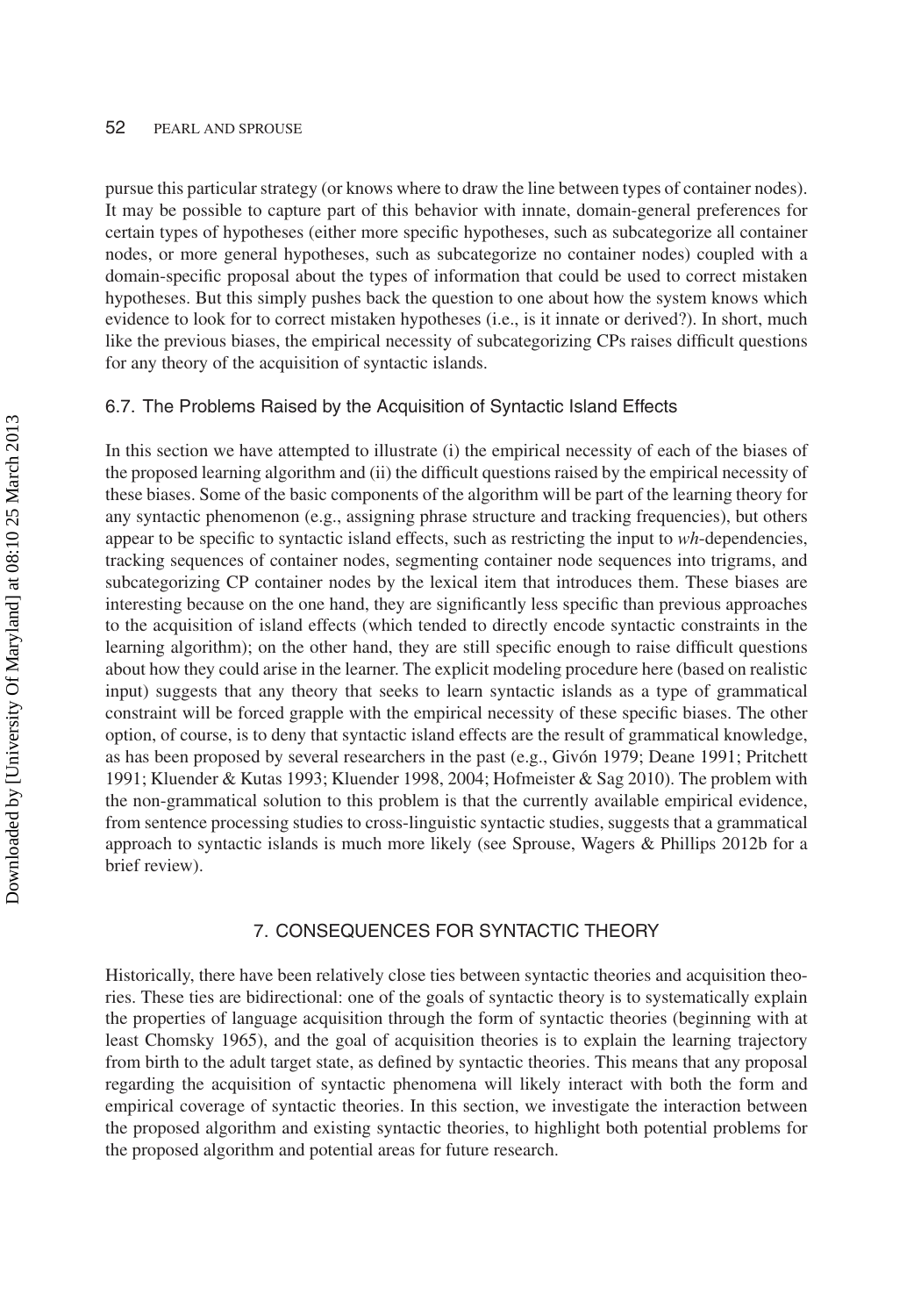#### 7.1. Parasitic Gaps and Across-the-Board Constructions

Though this statistical learning model demonstrates that syntactic islands can in principle be learned from child-directed input, this particular model cannot capture certain known exceptions to syntactic island constraints, such as *parasitic gap* constructions (Ross 1967; Engdahl 1983). Parasitic gaps are constructions where a displaced element is associated with two gap positions, one which is licit and one which is inside a syntactic island (21). While a single gap inside an island structure results in unacceptability (21a), an additional gap outside the island seems to eliminate the unacceptability (21b; see Phillips 2006 for experimentally collected judgments). The two gaps in these constructions are often described as the *true gap*, which occurs outside of the island, and the *parasitic gap*, which occurs inside of the island. The name is a metaphorical reference to the fact that the parasitic gap could not exist without the true gap, much like a parasite cannot exist without a host.

(21) a. <sup>∗</sup>Which book did you laugh [before reading \_\_]? Ungrammatical gap dependency: IP-VP-CP*before*-IP-VP b. Which book did you judge  $_{true}$  [before reading  $_{\text{maxistic}}$ ]? Parasitic gap dependency: IP-VP-CP*before*-IP-VP

The proposed algorithm fails to capture the acceptability of parasitic gaps because the probability of the dependency involving the parasitic gap would be identical to the probability of the dependency in the structurally identical syntactic island violation (as shown by the container node sequences in  $(21)$ ). So, both  $(21b)$  and  $(21a)$  would be judged as ungrammatical, as they both contain the same low probability dependency. This, of course, is not the adult target state for acquisition and therefore suggests that the current strategy is not the precise strategy used by human language learners.

Across-the-Board (ATB) constructions (Williams 1978) also involve a displaced element that is associated with two gap positions; however, in ATB constructions, *both* of the gap positions would ordinarily be illicit, as they appear in the two conjuncts of a coordinate structure. In this way, each gap on its own would violate the Coordinate Structure Constraint (Ross 1967) but together appear to be a grammatical option, as in (22b–c).

- $(22)$  a. What did you read  $\equiv$  and then review  $\equiv$ ? ATB gap dependencies (both): IP-VP-VP
	- b. \*What did you read \_\_ and then review the book? Ungrammatical gap dependency: IP-VP-VP
	- c. <sup>∗</sup>What did you read the book and then review \_\_? Ungrammatical gap dependency: IP-VP-VP

As with parasitic gaps, the current learning strategy would not fare well on ATB extractions: the ungrammatical gaps in (22b–c) and the grammatical gaps in (22a) are all characterized by the same container node sequence and thus would be assigned the same status (either all grammatical or all ungrammatical), contrary to the human adult target state.

Crucially, both parasitic gaps and ATB extractions involve combination of the information coming from each gap (which the current strategy would represent as combining the container node sequences characterizing each gap). Success in both cases involves recognizing that a gap that would be ungrammatical on its own becomes grammatical when it is combined with another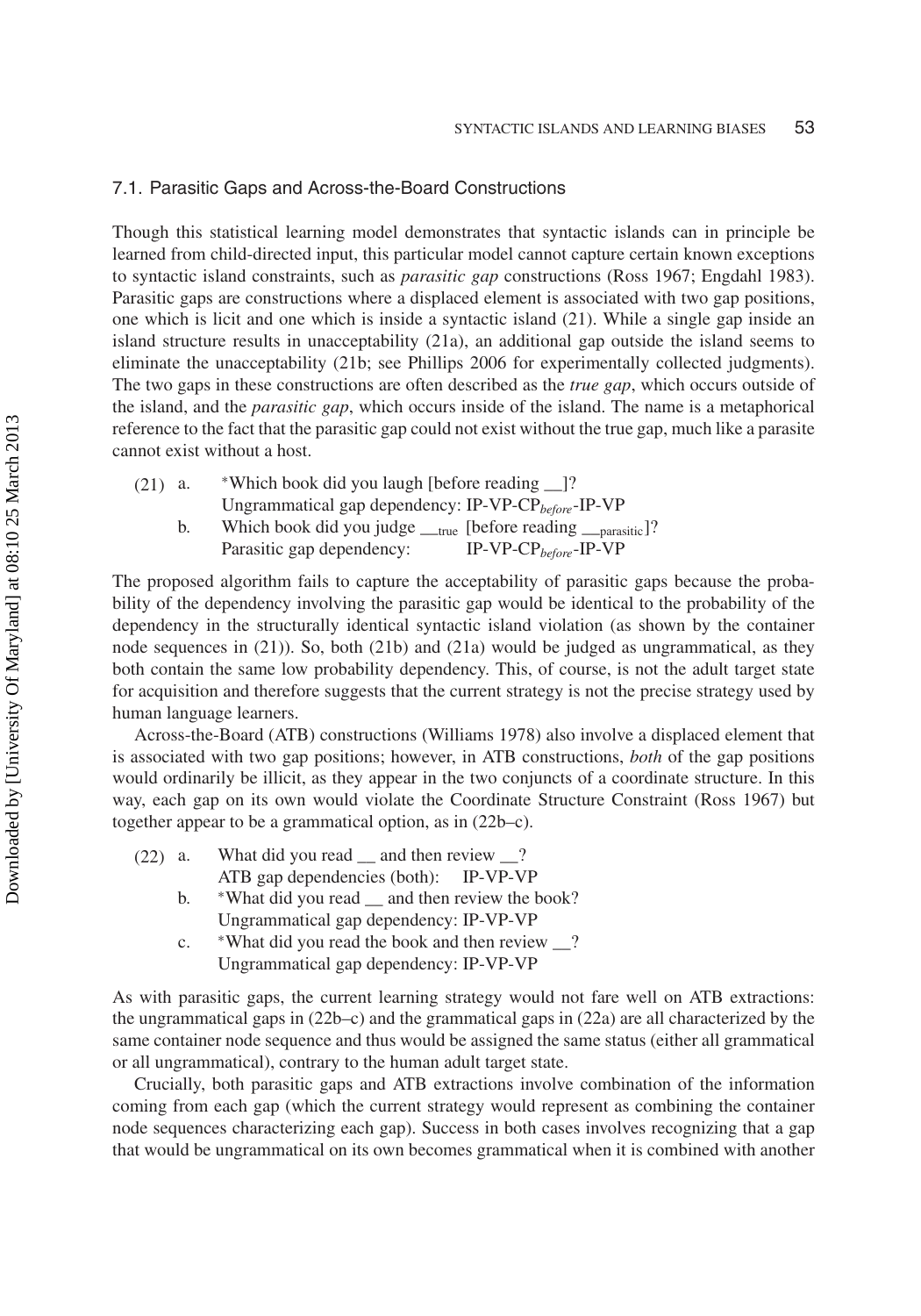gap of a specific kind. The question then becomes how children know combination *can* occur and *what* the precise combination operation is.13

A preliminary investigation of nine child-directed speech corpora containing approximately 675,000 words shows that ATB extractions do occur in the input (albeit rarely—we found only 78 examples), while parasitic gaps do not occur at all (0 examples). The fact that ATB constructions do exist in child-directed input suggests that the properties of ATB construction can in principle be learned from the input (with some combination of learning biases); however, the lack of parasitic gap examples suggests that these may either be acquired later (assuming that parasitic gaps do appear in adult-directed input) or may be learned in conjunction with ATB constructions. This latter possibility receives some support from the fact that parasitic gap and ATB constructions share a number of complex syntactic properties, some of which are given in (23–25; see Munn 2001 for a review and references).

- (23) The dependencies must be A'-dependencies, not A-dependencies:
	- a. \*The book was borrowed \_\_ after Jack read \_\_.
	- b. \*The book was borrowed \_ and Jack read \_\_.
- (24) The true/first conjunct gap must not c-command the parasitic/second conjunct gap
	- a. \*Who  $\equiv$  read the paper after John talked to  $\equiv$ ?
	- b. \*Who \_\_ read the paper but John didn't talk to \_\_?
- (25) The parasitic/second conjunct gap cannot be inside an additional island
	- a. \*Which report did you file \_\_ after wondering whether you read \_\_?
	- b. \*Which report did you file \_\_ and wonder whether you read \_\_?

To account for these properties, some syntactic analyses (e.g., Chomsky 1986) have postulated a null operator that (i) appears at the left periphery of the adjunct phrase in parasitic gap constructions (26a) and at the left periphery of the second conjunct phrase in ATB constructions (26b), and (ii) binds the parasitic/second conjunct gap instead of the displaced *wh*-phrase:

- (26) a. Which report<sub>i</sub> did you read  $_{\text{di}}$  [OP<sub>j</sub> before filing  $_{\text{di}}$ ]?
	- b. Which report<sub>i</sub> did you read  $_{i}$  [OP<sub>i</sub> and then file  $_{i}$ ]?

The dependency (or chain) formed by the null operator must then be combined with the dependency between the *wh*-phrase and the true/first conjunct gap in order for the parasitic/second conjunct gap to receive the correct interpretation. The properties in (23–25) can then be accounted for by the existence of the null operator and by postulating constraints on the dependency combination operation.

Beyond providing a mechanism by which parasitic gap constructions could potentially be learned from exposure to ATB constructions, the null operator analysis provides a potential avenue for solving the problem posed by these constructions for the current learning strategy.

<sup>&</sup>lt;sup>13</sup>We note that if a combination operation is *always* part of the learner's treatment of utterances containing gaps, this should not affect our current results on dependencies associated with a single gap. This is because single gap dependencies would presumably be a special case for the combination operation where no combination of dependency information would need to occur.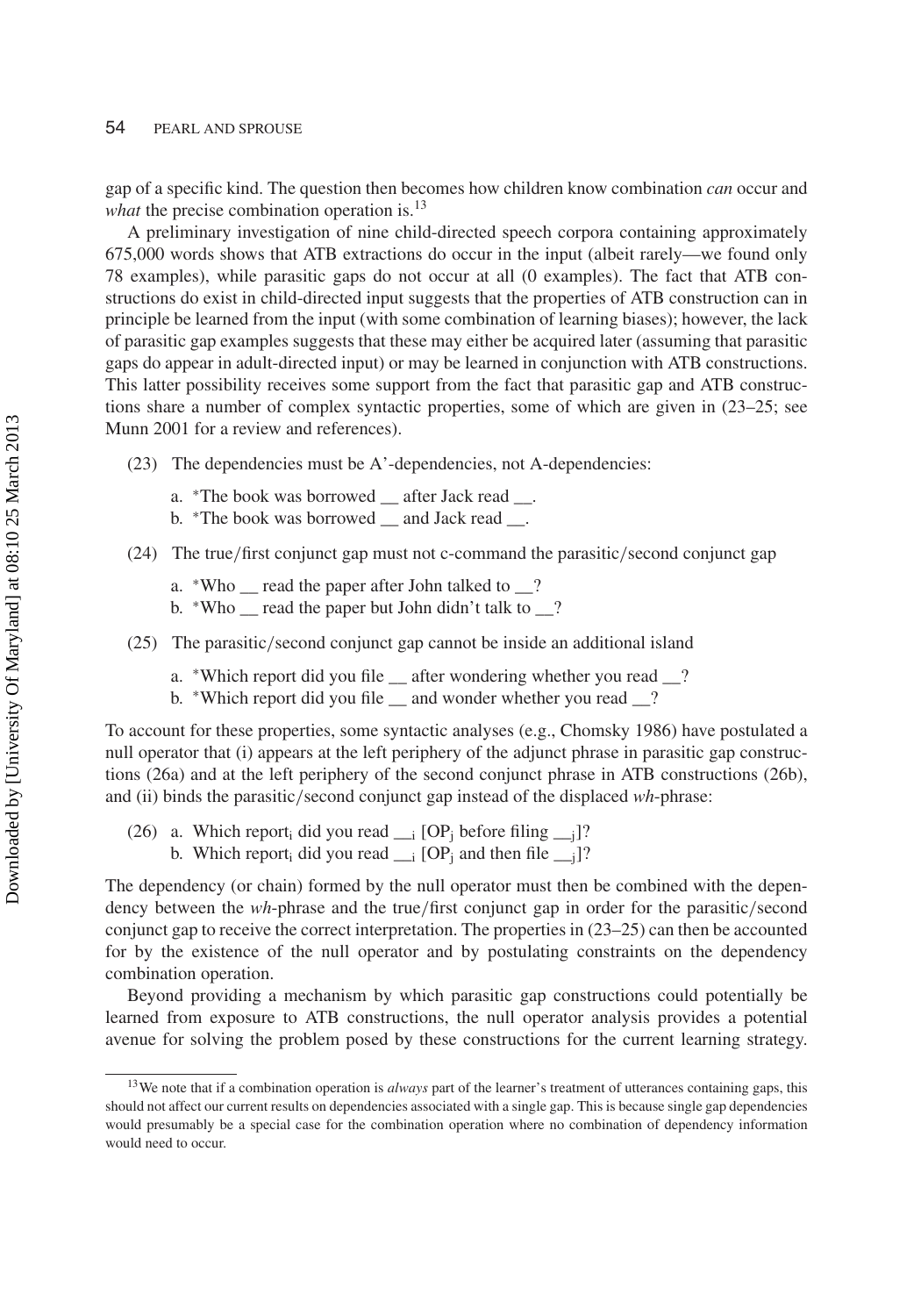In particular, the null operator analysis postulates two distinct dependencies in these constructions: one that holds between the *wh*-phrase and the true/first conjunct gap and one that holds between the null operator and the parasitic/second conjunct gap. These two dependencies inside a single sentence will each have distinct container node trigram sequences. In the case of parasitic gap constructions, the syntactic island barrier (the adjunct node) will not be part of either of these sequences, thus eliminating the low probability container node sequence that leads the strategy to incorrectly predict parasitic gap constructions to be ungrammatical. The only way to introduce a syntactic island container node into these two dependencies is to insert a syntactic island in the main clause or in the adjunct clause, which, as predicted, will lead to ungrammaticality (25). Of course, the situation is more complicated for ATB constructions: whereas the null operator dependency in an ATB construction will not contain any low probability container nodes, the dependency between the *wh*-phrase and the first conjunct gap would be illicit by itself (a Coordinate Structure Constraint (CSC) violation), so it presumably contains at least one low probability container node trigram (although we have not yet tested the CSC using the current algorithm). This means that the current learning strategy must still be expanded to include a mechanism whereby the first conjunct gap is licit only if there is a gap in the second conjunct. That this type of complex grammatical knowledge exists in the adult state has recently been experimentally confirmed by Wagers & Phillips (2009), who demonstrated both that ATB constructions are rated as acceptable by native speakers, and that the human sentence parser actively searches for a second conjunct gap after encountering a first conjunct gap.

Beyond the problem raised by the first conjunct gap in ATB constructions, the null operator analysis also raises questions about the acquisition of the dependency combination operation: To what extent can the existence of the dependency combination operation be constructed from non-UG biases? To what extent can the constraints on the dependency combination operation that are required to fully capture properties (23–25) above be learned from non-UG biases? These are difficult questions that can only be addressed after we have expanded our child-directed speech corpora to have a better estimate of the relative frequencies of ATB and parasitic gap constructions in child-directed speech. They will require a systematic evaluation of the performance of our models with both classic examples of ATB and parasitic gaps and the ungrammatical sentences in (23–25) that have been used to identify the properties of ATB and parasitic gap constructions.

# 7.2. Italian *Wh*-Islands: High Probability Trigrams That Are Ungrammatical

Just as the current learning strategy would be forced to treat parasitic gaps as ungrammatical because any dependency that contains a very low frequency trigram is ungrammatical, the algorithm would similarly treat all dependencies that contain only higher frequency trigrams as grammatical. This is not problematic in English, as all such dependencies are in fact grammatical. However, Rizzi (1982) reports an interesting paradigm in Italian in which it looks as though simply doubling a grammatical sequence of trigrams leads to ungrammaticality (Phillips 2012). Rizzi (1982) reports that Italian does not have *wh*-island effects the way that English does, as an extraction of an NP from a *wh*-island structure is grammatical  $((27) = Rizzi's (6a))$ :

(27) Tuo fratello, a cui mi domando che storie abbiano raccontato, era molto preoccupato. your brother, to whom<sub>1</sub> I wonder which stories<sub>2</sub> they have told  $\_\_2 \_\_1$ , was very worried.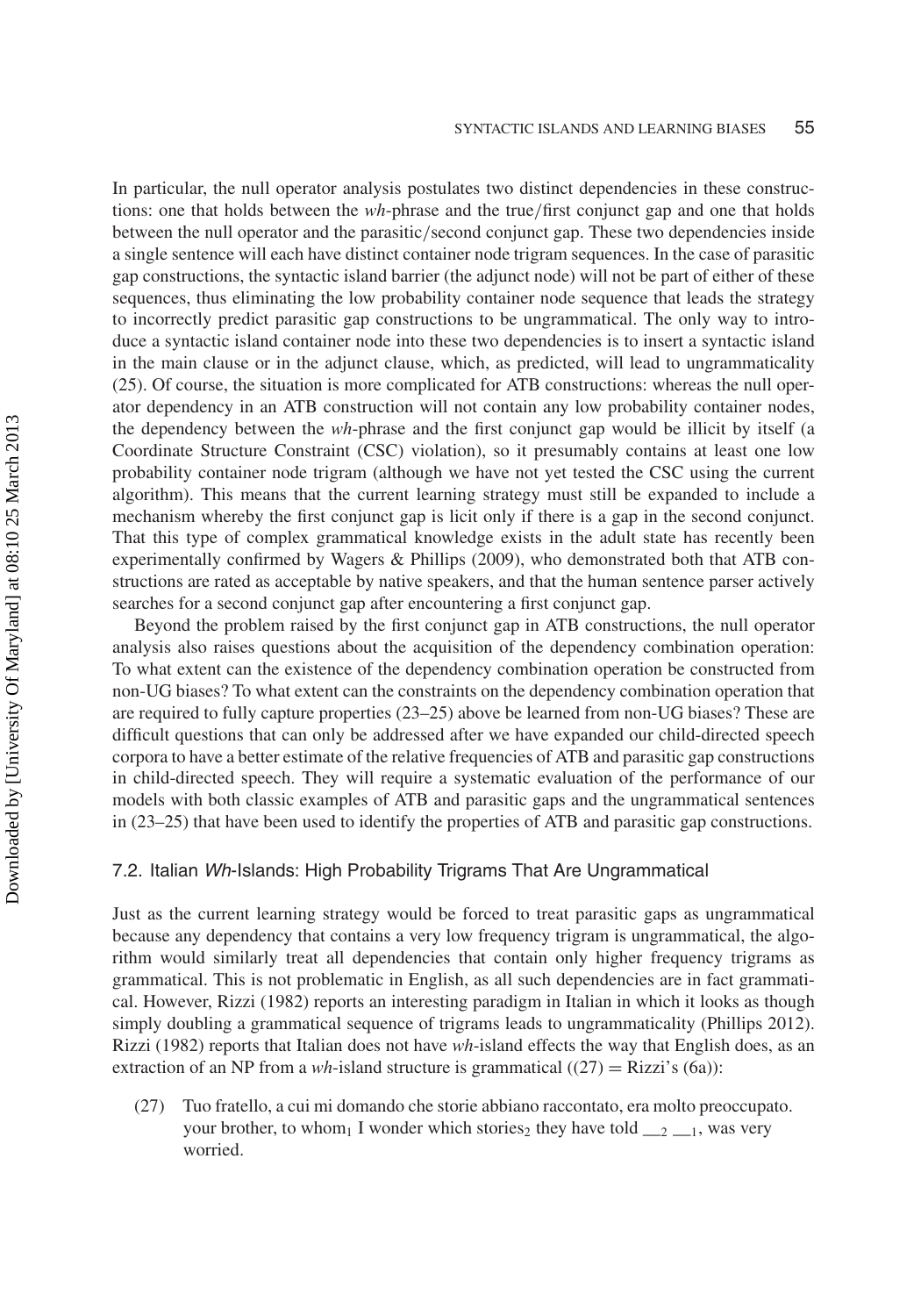... to whom<sub>1</sub> [<sub>IP</sub> I [<sub>VP</sub> wonder [<sub>CP</sub> which stories<sub>2</sub> [<sub>IP</sub> they [<sub>VP</sub> have told  $\_\_2 \_\_1$ ]]]]] Dependency for *to whom*: IP-VP-CP*wh*-IP-VP

Rizzi analyzes this fact as evidence that the (Subjacency-based) bounding nodes in Italian are NP and CP, which correctly captures the fact that extraction from a CP is possible even when the specifier of CP is filled with a wh-phrase. This analysis makes an interesting prediction: if CP is a bounding node, extraction should not be able to cross two CPs with filled specifier positions. Rizzi reports that this prediction appears is borne out  $((28)=Rizzi's (15b))$ :

(28) <sup>∗</sup>Questo argomento, di cui mi sto domandando a chi potrei chiedere quando dovrò parlare, mi sembra sempre più complicato. \*this topic, of which<sub>1</sub> I am wondering to whom<sub>2</sub> I may ask  $\_\_2$  when<sub>3</sub> I'll have to speak  $\_\_1 \_\_3$ , to me seems ever more complicated ... of which<sub>1</sub> [IP I [vp am wondering [cp to whom<sub>2</sub> [IP I [vp may ask  $\_\_2$  [cp when<sub>3</sub>  $\left[\begin{array}{cc} \text{IP I [VP} \end{array} \right]$  lines  $\left[\begin{array}{cc} \text{IP IO [VP} \end{array} \right]$  speak \_\_1 \_\_3]]]]]]] Dependency for *of which*: IP-VP-CP*wh*-IP-VP-CP*wh*-IP-VP-IP-VP

The problem for the current algorithm is that the container node sequence of the ungrammatical sentence in (28)  $(CP_{wh}$ -IP-VP-CP<sub>*wh*</sub>-IP-VP) consists of the very same trigrams that are in the grammatical sentence in (27) (CP*wh*-IP-VP, IP-VP-CP*wh*, and VP-CP*wh*-IP). Therefore, the current algorithm will treat it as grammatical. Whether sentences such as (28) are unacceptable or not is an empirical question. Nonetheless, the example serves to illustrate one of the primary limitations of the current algorithm: the grammaticality of each sentence is predicated solely upon the frequency of the individual "parts," where the parts are trigrams of container nodes. If any one trigram is low frequency, as in parasitic gaps, the model will treat the sentence as ungrammatical; if all of the trigrams are higher frequency, as in example (28), the model will treat the sentence as grammatical.

# 7.3. Cross-Linguistic Variation

The current learning strategy primarily learns the pattern of island effects for a given language from the input that it is presented. There are no additional constraints on the possible patterns of island effects imposed by the learning mechanism itself. What this means in practice is that this model predicts no constraints on the variation of island effects cross-linguistically: any potential pattern of results (for the four island types investigated) can be derived given the correct input. The problem posed by constrained variation in island effects for the current strategy is straightforward: if there is indeed constrained variation in island effects cross-linguistically, then the current strategy would force us to conclude that the apparent constraint is simply a coincidence. The inputs of the languages in question just happened to not include the information that would be necessary to lead to the unobserved patterns of island effects.

It has been claimed in the syntactic literature that the cross-linguistic pattern of island effects is constrained. A classic example of this is again provided by Italian. Rizzi (1982) observes that whereas English exhibits WH, Complex NP, and Subject islands, Italian only appears to exhibit Complex NP islands: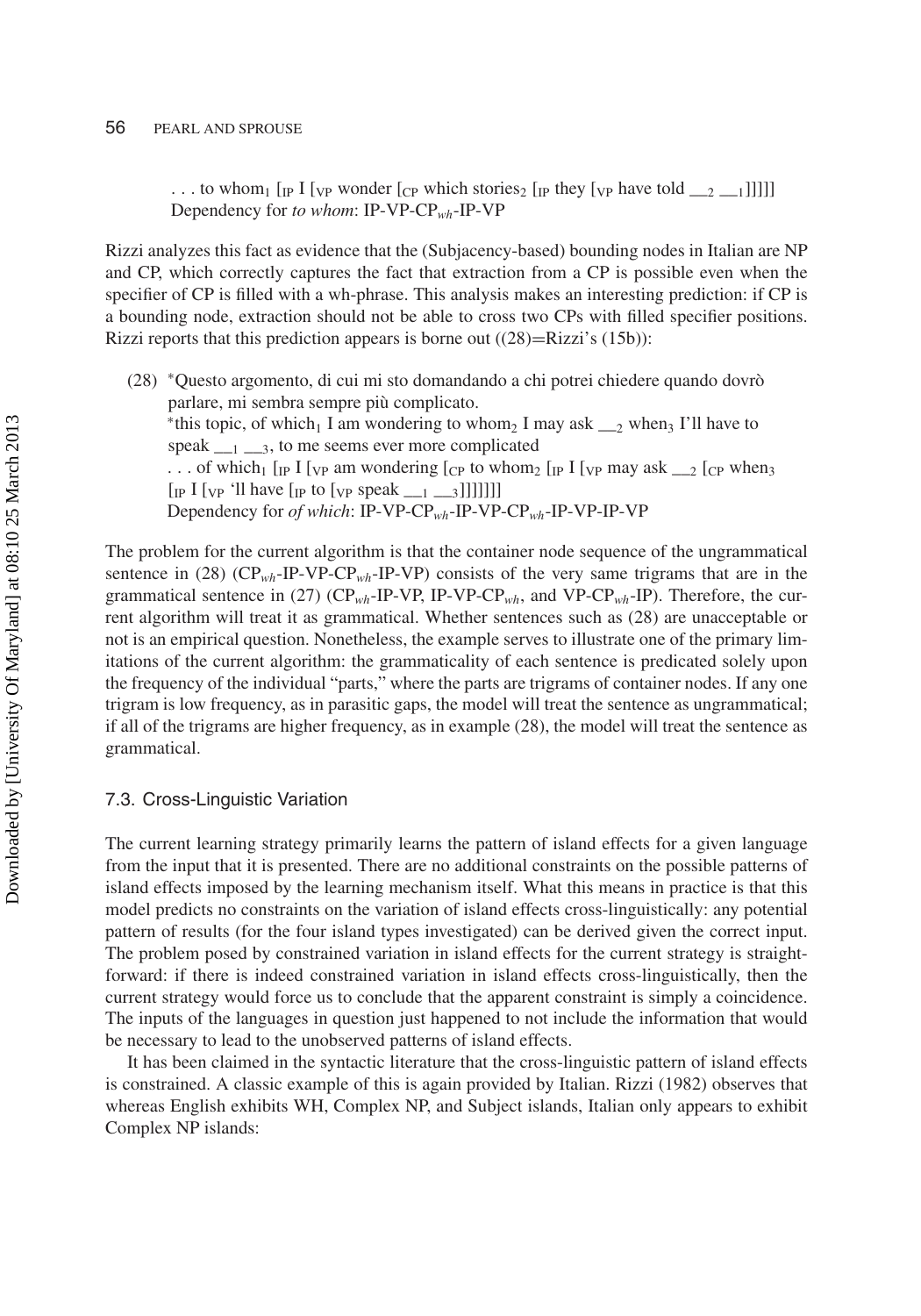#### (29) WH ISLAND

Tuo fratello, a cui mi domando che storie abbiano raccontato, era molto preoccupato. your brother, to whom<sub>1</sub> I wonder which stories<sub>2</sub> have.3PL told  $\_\_2 \_\_1$ , was very worried.

#### (30) COMPLEX NP ISLAND

<sup>∗</sup>Questo incarico, che non sapevo la novità che avrebbero affidato a te, ... this task, that not knew.1SG the news that have.3PL assigned \_\_ to you

(31) SUBJECT ISLAND

Questo autore, di cui so che il primo libro è stato pubblicato recentemente, ... This author, by whom know.1sG that the first book \_\_ has been published recently,  $\dots$ 

In other words, it appears as though WH islands and Subject islands tend to covary (if a language has one, it will have the other; if it lacks one, it will lack the other). This pattern was also corroborated by Torrego (1984) for Spanish, suggesting that it may be a prevalent pattern for Romance languages. Whether this pattern holds for all languages that have displacement phenomena and island effects is an open empirical question, but it is clear that if it did, it would be a problem for the proposed strategy (unless, again, we are willing to subscribe it to coincidence). The formal experimental results of Sprouse et al. (in press) suggest that English relative clause dependencies exhibit Subject island effects but not WH island effects, which casts some doubt on the claim that WH and Subject islands always covary. However, only future studies in several additional languages can settle this empirical question.

#### 7.4. The Complementizer *That*

Another potential issue for the current algorithm concerns complementizer *that*—specifically, because of the rarity of complementizer *that* in the input data, a learner using this model will generally disprefer dependencies using complementizer *that* (Phillips 2012). In some cases, this may be desirable. For example, so-called *that*-trace effects are unacceptability that occurs when a gap immediately follows the complementizer *that* (32a), but does not arise when *that* is omitted (32b) (see Cowart 1997 for experimentally collected acceptability judgments). The current learning strategy can capture the distinction between these, shown in (32), using either child-directed or adult-directed input (the log-odds of (32b) versus (32a) is 7.12 for child-directed input and 5.40 for adult-directed input).

(32)

| a. *Who do $[$ <sub>IP</sub> you $[$ <sub>VP</sub> think |    | $[CP$ that $[IP]$ [ <sub>VP</sub> read the book]]]]]?   |
|----------------------------------------------------------|----|---------------------------------------------------------|
| b. *Who do $[$ <sub>IP</sub> you $[$ <sub>VP</sub> think | CP | $\left[\text{IP} \_\text{VP}\right]$ read the book]]]]? |

However, the current learning strategy will also generate a preference for object gaps without *that* (33b) compared to object gaps with *that* (33a) (the log-odds of (33b) versus (33a) is 6.61 for child-directed input and 2.81 for adult-directed input).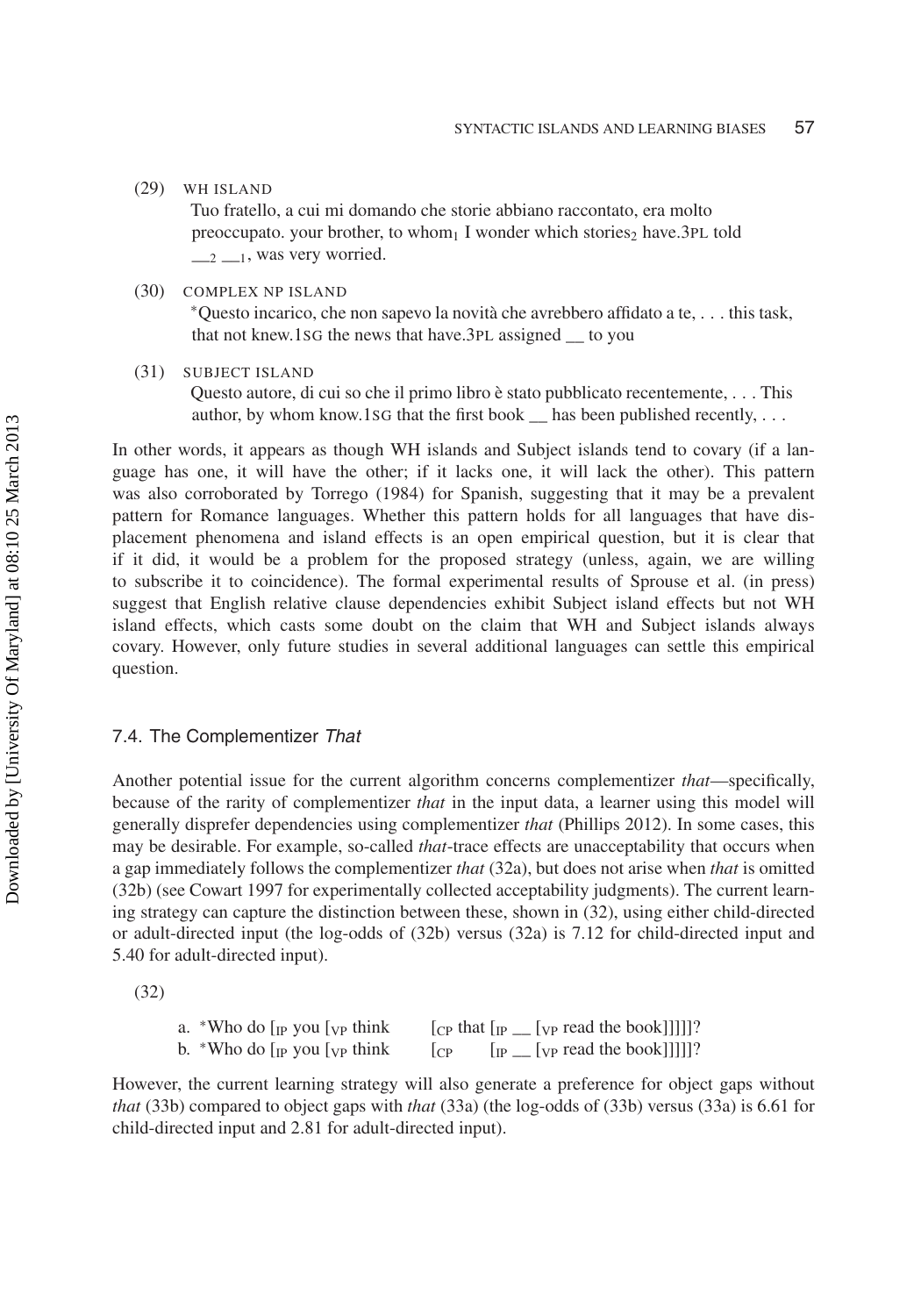(33)

| a. What do $\left[\right]$ you $\left[\right]$ think     |    | $\int_{CP}$ that $\int_{IP}$ Jack $\int_{VP}$ read                                                                                                                                    | $\_$ [[[[[]]]? |
|----------------------------------------------------------|----|---------------------------------------------------------------------------------------------------------------------------------------------------------------------------------------|----------------|
| b. What do $[$ <sub>IP</sub> you $[$ <sub>VP</sub> think | CP | $\left[\begin{smallmatrix} \text{IP} \end{smallmatrix} \text{Jack} \begin{smallmatrix} \text{VP} \end{smallmatrix} \text{read } \underline{\hspace{0.5cm}} \end{smallmatrix} \right]$ |                |

Interestingly, Cowart (1997) reports that there is a small preference in adult acceptability judgments for (33b) over (33a), but it is significantly smaller than the preference for (32b) over (32a). In other words, there is an object *that*-trace effect, but it is much smaller than the subject *that*trace effect. The current strategy generates relatively equal dispreference for (32a) and (33a) when using the child-directed corpora (7.12 versus 6.61), which contain relatively few instances of *that*. However, the model generates an asymmetrical dispreference that is more in line with Cowart's (1997) data when using the adult-directed corpora (5.40 versus 2.81), which contain more instances of *that*. This could be taken to be a developmental prediction of the current algorithm: children may disprefer object gaps in embedded *that*-CP clauses more than adults, and this dispreference will weaken as they are exposed to additional tokens of *that* in utterances containing dependencies.

### 7.5. The Proposed Algorithm and Syntactic Theory

In many ways, the algorithm proposed here looks very similar to existing theories of syntactic islands: island effects arise due to constraints on sequences of abstract units derivable from phrase structure trees. This similarity is to be expected given that the syntactic analysis of long-studied phenomena such as syntactic islands has substantial empirical support (e.g., Ross 1967; Chomsky 1973; Huang 1982; Rizzi 1982; Lasnik & Saito 1984; Torrego 1984; Chomsky 1986, among many others). However, it should be noted that the proposed algorithm is not a direct instantiation of any existing syntactic analysis that we are aware of. For example, while Head-Driven Phrase Structure Grammar (HPSG) does make use of container node sequences directly in the form of *extraction paths*, HPSG analyses generally do not postulate syntactic constraints on extraction paths to explain island effects (e.g., Pollard & Sag 1994). In contrast, while Government and Binding (GB) Theory does postulate syntactic constraints to explain island effects, GB analyses generally define those constraints over sequences of *bounding nodes* or *barriers*, not sequences of container nodes (e.g., Chomsky 1973, 1986). Whether the current approach of defining constraints over (trigrams of) container node sequences is more appropriate than these other approaches is an empirical question. Nonetheless, the close ties between syntactic theories and acquisition theories allow for a productive investigation of both the potential predictions and potential problems inherent in the proposed algorithm.

# 8. CONCLUSION

Given the rate of progress in cognitive science, the most lasting contribution of the current study is likely the construction of structurally annotated child-directed speech corpora that can be used by researchers interested in the acquisition of complex syntactic phenomena (freely available at http://www.socsci.uci.edu/~lpearl/CoLaLab/TestingUG/index.html as well as the derived corpora section of CHILDES: http://childes.psy.cmu.edu/derived/). We have also seen that at the level of abstraction necessary for syntactic islands, the composition of adult-directed input is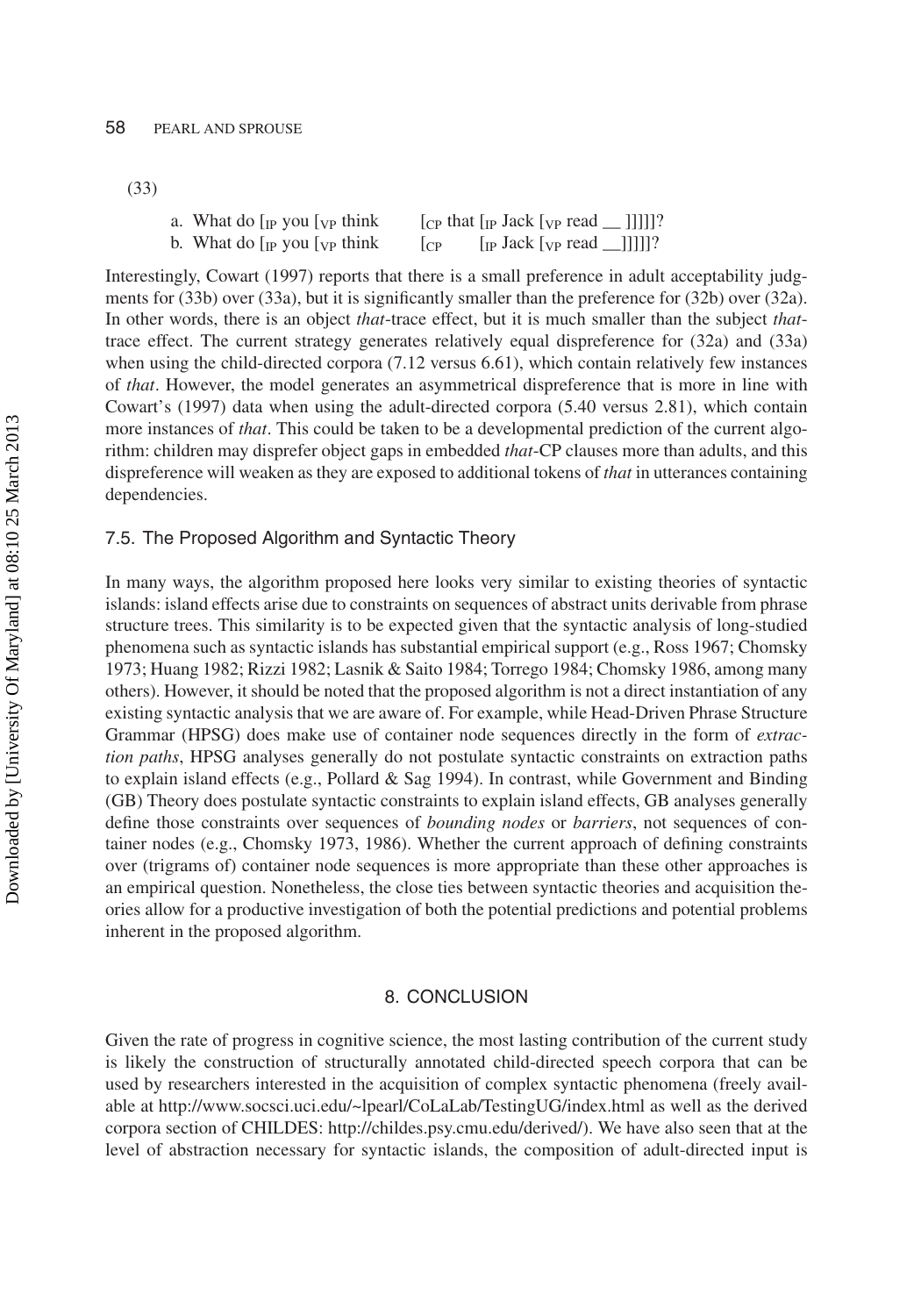not substantially different from the composition of child-directed speech. This is an important methodological point for researchers interested in syntactic acquisition, as it is often the case that large samples of syntactically annotated adult-directed input are more easily accessible and readily available than syntactically annotated child-directed speech. This suggests that it may be the case that other complex syntactic phenomena can also be studied using adult-directed input; however, given that this is an empirical question, we recommend using structurally annotated child-directed speech whenever possible.

At a theoretical level, we have also seen that syntactic islands can be learned from realistic child-directed speech without directly encoding syntactic constraints into the learning strategy. The learning strategy proposed here has some desirable properties, such as resembling the target state postulated by syntactic theories, capturing the well-known dispreference for longer dependencies, and maintaining a qualitative distinction (in principle) between dispreferred longer dependencies and truly ungrammatical dependencies. The proposed strategy also makes some interesting empirical predictions when compared to syntactic theories, some of which are beginning to find empirical support in recent formal acceptability judgment experiments.

It is also interesting to note that we were able to successfully model the acquisition of a complex syntactic phenomenon without sophisticated probabilistic inference mechanisms, such as Bayesian inference (e.g., Regier & Gahl 2004; Feldman, Griffiths & Morgan 2009; Foraker et al. 2009; Frank, Goodman & Tenenbaum 2009; Goldwater, Griffiths & Johnson 2009; Pearl & Lidz 2009; Pearl, Goldwater & Steyvers 2011; Perfors, Tenenbaum & Regier 2011).<sup>14</sup> Instead, a fairly simple probabilistic learning component (tracking frequencies of particular linguistic representations) was sufficient to learn the pattern from child-directed input. Given the relative complexity of syntactic islands with respect to other phenomena in syntactic theory, this suggests that there may be other (complex) syntactic phenomena that can be modeled with similarly simple probabilistic mechanisms. This may eliminate some of the concerns that have been raised about the psychological plausibility of Bayesian inference as a realistic learning mechanism for humans (e.g., see McClelland et al. 2010 for a recent review).

The process of explicitly modeling the proposed learning strategy, and testing it on both childdirected and adult-directed input, also highlighted several interesting properties of the "problem of syntactic island acquisition." We have seen that the biases in the proposed algorithm appear to be empirically necessary, suggesting that biases such as these (or at least biases that solve the same problems as these) will be present in any theory of the acquisition of syntactic island effects. It seems that any theory of islands will have to answer the following questions:

- (i) Why does the system attempt to learn constraints on dependencies at all?
- (ii) Why does the system treat *wh*-dependencies as separate from other dependencies like *rc*dependencies and binding dependencies?
- (iii) Why does the system track the container nodes of the dependency as opposed to other types of information about the dependencies?
- (iv) Why does the system segment container node sequences into trigrams as opposed to other possible subsets?

<sup>&</sup>lt;sup>14</sup>Of course, our model assumes that the phrase structure has already been inferred, and learning phrase structure may require sophisticated probabilistic inference methods. However, once the phrase structure is available, no sophisticated inference is required to learn syntactic island constraints, which is the learning process explicitly modeled here.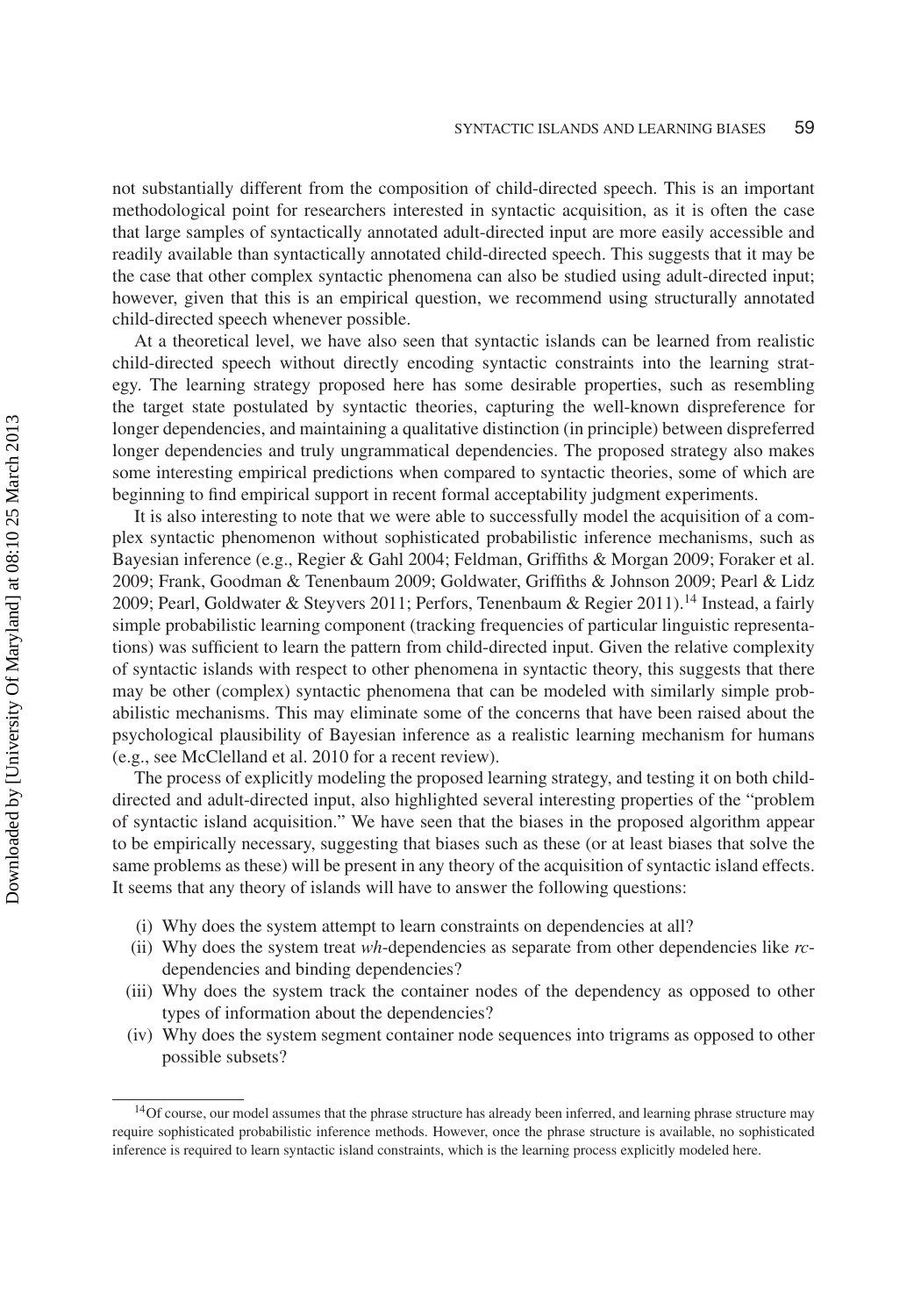- (v) Why does the system define container nodes as maximal projections as opposed to intermediate or smaller projects?
- (vi) Why does the system subcategorize CP container nodes?

Although all of these questions can be encoded with explicit biases (as in the proposed algorithm), and many of them can be characterized using the framework in section 1 such that they are not obviously innate and domain-specific (i.e., UG-based) biases, it is not the case that we can confidently rule out the role of innate, domain-specific assumptions in giving rise to these biases. Future research is necessary to determine whether each of these problems raised by the acquisition of syntactic islands can be resolved without any innate, domain-specific biases. Still, this is much more tractable now that we have access to (i) structurally annotated child-directed input and (ii) explicit computational models that reveal the importance of these questions for a complete theory of syntactic island acquisition.

## ACKNOWLEDGEMENTS

We would like to thank Colin Phillips, Jeff Lidz, Norbert Hornstein, Julien Musolino, Bob Berwick, Bob Frank, Virginia Valian, Alexander Clark, Misha Becker, Anne Hsu, Kamil Ud Deen, Charles Yang, Julian Pine, Terry Regier, William Sakas, Amy Perfors, Tom Roeper, two anonymous reviewers, the attendees of the Input & Syntactic Acquisition workshop held at the LSA in 2012 and at UC Irvine in 2009, and the audience at the Ecole Normale Supérieure in 2011 for numerous comments and suggestions on previous versions of this work. All errors remain our own. In addition, we are very grateful to Jessica Lee, Uma Patel, Kristen Byer, Christine Thrasher, and other members of the Computation of Language Laboratory who aided in the syntactic annotation of the child-directed speech. This work was supported in part by NSF grant BCS-0843896.

#### **REFERENCES**

Abrusán, Márta. 2011. Presuppositional and negative islands: A semantic account. *Natural Language Semantics* 19(3). 257–321.

Alexopoulou, Theodora & Frank Keller. 2007. Locality, cyclicity, and resumption: At the interface between the grammar and the human sentence processor. *Language* 83. 110–160.

- Aslin, Richard, Jenny Saffran & Elissa Newport. 1998. Computation of conditional probability statistics by 8-month-old infants. *Psychological Science* 9(4). 321–324.
- Baker, Carl. 1978. *Introduction to generative transformational syntax*. Englewood Cliffs, NJ: Prentice Hall.

Baker, Carl. 1981. *The logical problem of language acquisition*. Cambridge: MIT Press.

Berwick, Robert, Paul Pietroski, Beraca Yankama & Noam Chomsky. 2011. Poverty of the stimulus revisited. *Cognitive Science* 35. 1207–1242.

Berwick, Robert & Amy Weinberg. 1984. *The grammatical basis of linguistic performance*. Cambridge, MA: The MIT Press.

Boeckx, Cedrix & Kleanthes Grohmann. 2007. Remark: Putting phases in perspective. *Syntax* 10. 204–222.

Brown, Roger. 1973. *A first language: The early stages*. Cambridge, MA: Harvard University Press.

Chomsky, Noam. 1965. *Aspects of the theory of syntax*. Cambridge: The MIT Press.

Chomsky, Noam. 1973. Conditions on transformations. In Stephen Anderson & Paul Kiparsky (eds.), *A festschrift for Morris Halle*, 237–286. New York: Holt, Rinehart and Winston.

Chomsky, Noam. 1980. *Rules and representations*. Oxford: Basil Blackwell.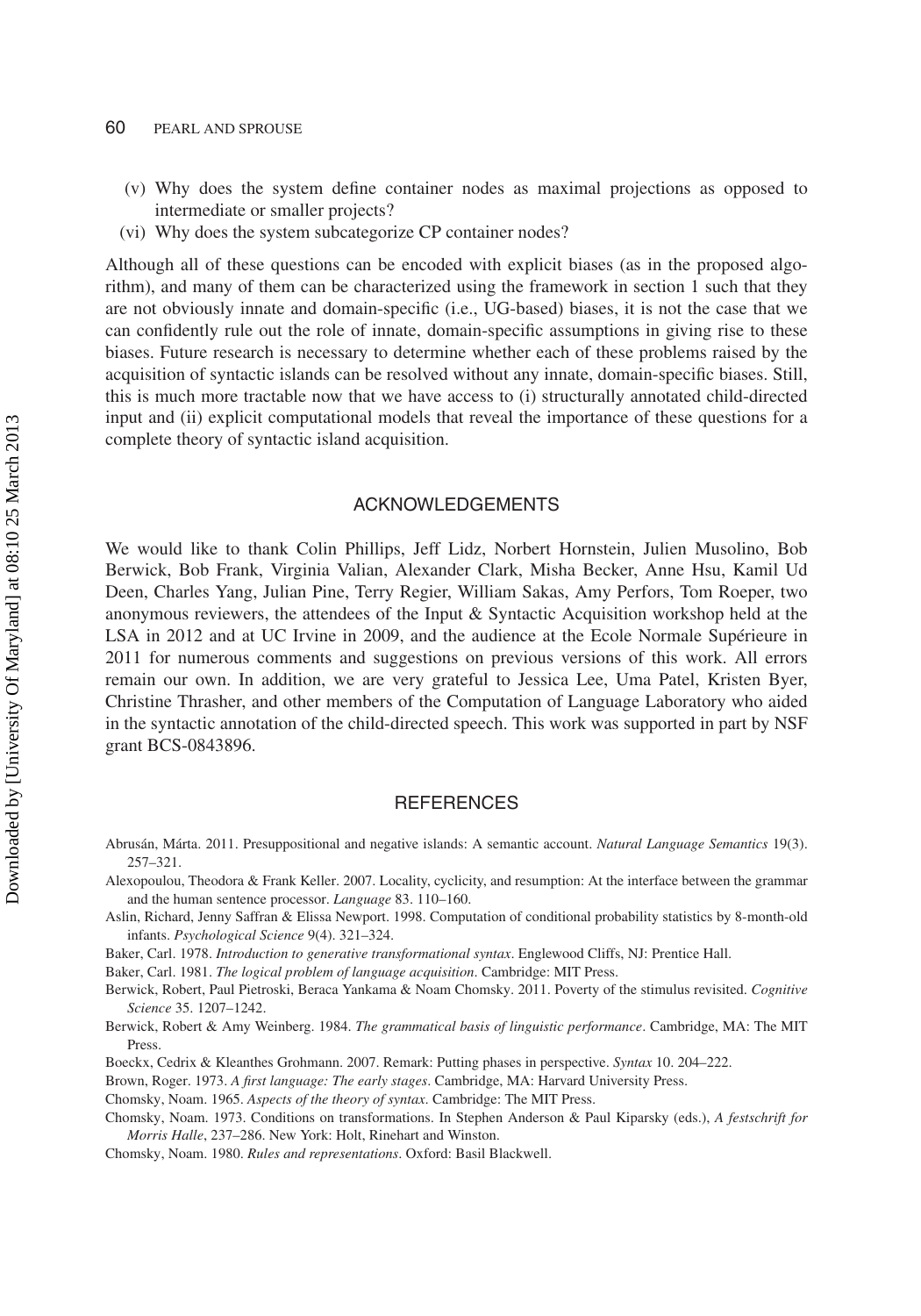Chomsky, Noam. 1981. *Lectures on government and binding*. Dordrecht: Foris.

- Chomsky, Noam. 1986. *Barriers*. Cambridge, MA: The MIT Press.
- Chomsky, Noam. 1988. *Language and problems of knowledge: The Managua lectures*. Cambridge, MA: MIT Press.
- Chomsky, Noam. 2001. Derivation by phase. In Michael Kenstowicz (ed.), *Ken Hale: A life in language*, 1–52. Cambridge, MA: MIT Press.
- Cowart, Wayne. 1997. *Experimental syntax: Applying objective methods to sentence judgments*. Thousand Oaks, CA: Sage.
- Crain, Stephen. 1991. Language acquisition in the absence of experience. *Behavioral and Brain Sciences* 14. 597–612.
- Crain, Stephen & Janet Fodor. 1985. How can grammars help parsers? In David Dowty, Lauri Karttunen & Arnold Zwicky (eds.), *Natural language parsing: Psycholinguistic, computational, and theoretical approaches*, 94–128. Cambridge: Cambridge University Press.
- Crain, Stephen & Paul Pietroski. 2002. Why language acquisition is a snap. *The Linguistic Review* 19. 163–183.
- de Villiers, Jill G. & Tom Roeper. 1995. Relative clauses are barriers to wh-movement for young children. *Journal of Child Language* 22. 389–404.
- de Villiers, Jill G., Tom Roeper, Linda Bland-Stewart & Barbara Pearson. 2008. Answering hard questions: Whmovement across dialects and disorder. *Applied Psycholinguistics* 29. 67–103.
- Deane, Paul. 1991. Limits to attention: A cognitive theory of island phenomena. *Cognitive Linguistics* 2. 1–63.
- Dresher, Elan. 2003. Meno's paradox and the acquisition of grammar. In Stefan Ploch (ed.), *Living on the edge: 28 papers in honour of Jonathan Kaye (studies in generative grammar 62)*, 7–27. Berlin: Mouton de Gruyter.
- Engdahl, Elisabet. 1980. Wh-constructions in Swedish and the relevance of subjacency. In J. T. Jensen (ed.), *Cahiers linguisticques d'Ottawa: Proceedings of the tenth meeting of the North East Linguistic Society*, 89–108. Ottawa, ONT: University of Ottawa Department of Linguistics.
- Engdahl, Elisabet. 1983. Parasitic Gaps. *Linguistic Inquiry* 6(1). 5–34.
- Erteschik-Shir, Nomi. 1973. *On the nature of island constraints*. Cambridge, MA: MIT dissertation.
- Feldman, Naomi, Thomas Griffiths & James Morgan. 2009. Learning phonetic categories by learning a lexicon. In Niels Taatgen & Hedderik van Rijn (eds.), *Proceedings of the 31st annual Conference of the Cognitive Science Society*, 2208–2213. Amsterdam: Cognitive Science Society.
- Fodor, Janet. 1978. Parsing strategies and constraints on transformations. *Linguistic Inquiry* 9. 427–473.
- Fodor, Janet. 1983. Phrase structure parsing and the island constraints. *Linguistics and Philosophy* 6. 163–223.
- Fodor, Janet. 1998a. Unambiguous triggers. *Linguistic Inquiry* 29. 1–36.
- Fodor, Janet. 1998b. Parsing to learn. *Journal of Psycholinguistic Research* 27(3). 339–374.
- Fodor, Janet. 2009. Syntax acquisition: An evaluation measure after all? In Massimo Piatelli Palmarini, Juan Uriagereka & Pello Salaburu (eds.), *Of minds and language: The Basque country encounter with Noam Chomsky*, 256–277. Oxford: Oxford University Press.
- Foraker, Stephani, Terry Regier, Naveen Khetarpal, Amy Perfors & Joshua Tenenbaum. 2009. Indirect evidence and the poverty of the stimulus: The case of anaphoric one. *Cognitive Science* 33. 287–300.
- Frank, Michael, Noah Goodman & Joshua Tenenbaum. 2009. Using speakers' referential intentions to model early crosssituational word learning. *Psychological Science* 20(5). 578–585.
- Frazier, Lyn & Giovanni Flores d'Arcais. 1989. Filler driven parsing: A study of gap filling in Dutch. *Journal of Memory and Language* 28. 331–344.
- Givón, Talmy. 1979. *On understanding grammar*. New York: Academic Press.
- Goldberg, Adele. 2007. *Constructions at work*. Oxford: Oxford University Press.
- Goldwater, Sharon, Thomas Griffiths & Mark Johnson. 2009. A Bayesian framework for word segmentation: Exploring the effects of context. *Cognition* 112(1). 21–54.
- Goodluck, Helen, Michele Foley & Julie Sedivy. 1992. Adjunct islands and acquisition. In Helen Goodluck (ed.), *Island constraints*, 181–194. Dordrecht: Kluwer.
- Graf Estes, Katharine, Julia Evans, Martha Alibali & Jenny Saffran. 2007. Can infants map meaning to newly segmented words? *Psychological Science* 18(3). 254–260.
- Griffiths, Thomas & Joshua Tenenbaum. 2005. Structure and strength in causal induction. *Cognitive Psychology* 51. 334–384.
- Hagstrom, Paul. 1998. *Decomposing questions*. Cambridge, MA: MIT dissertation.
- Hale, John. 2001. A probabilistic Earley parser as a psycholinguistic model. In *Proceedings of the 2nd meeting of the North American Chapter of the Association for Computational Linguistics*, 159–166. Stroudsburg, PA: Association for Computational Linguistics.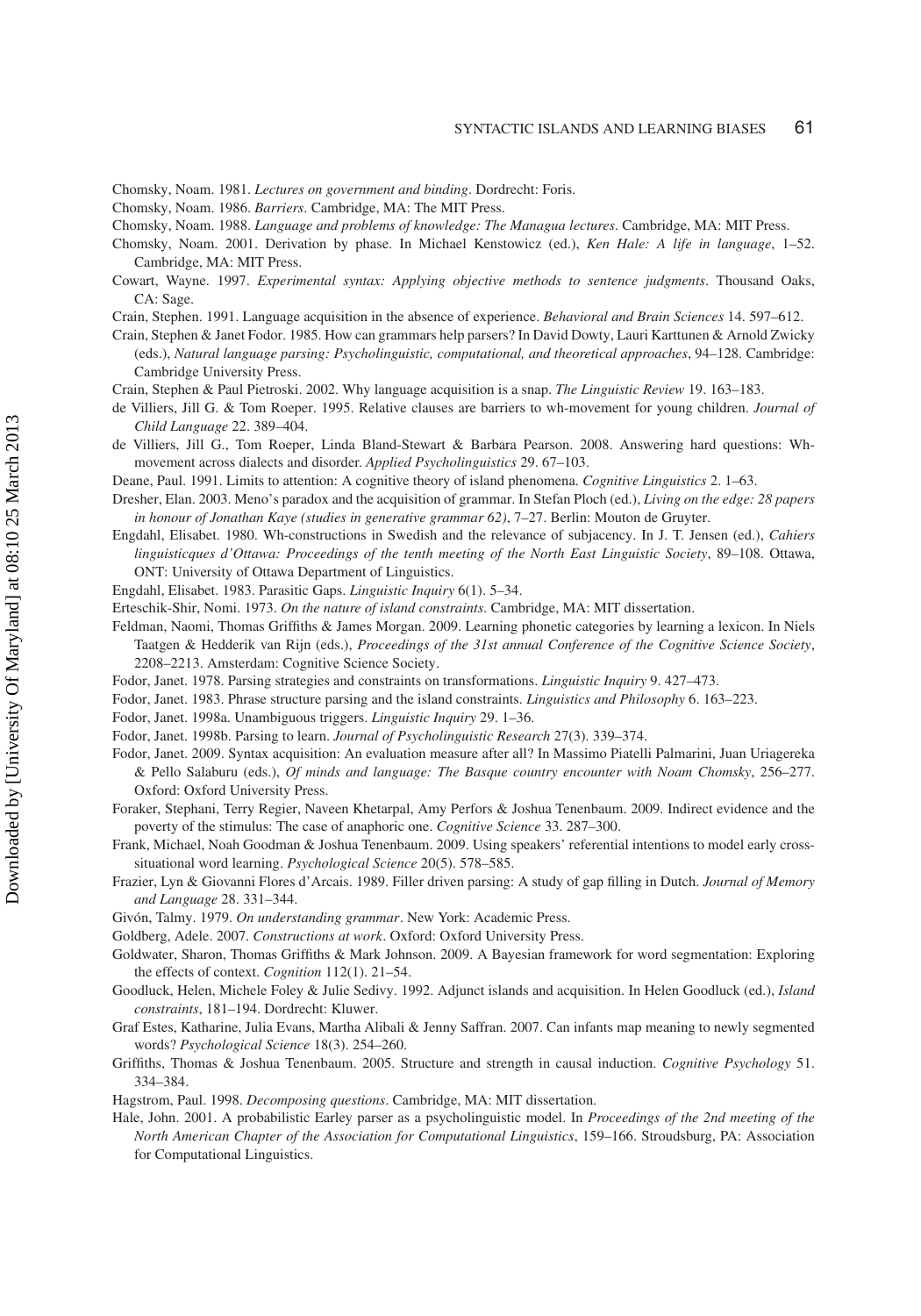Hart, Betty & Todd Risley. 1995. *Meaningful differences in the everyday experience of young American children*. Baltimore: P.H. Brookes.

Hawkins, John. A. 1999. Processing complexity and filler-gap dependencies across grammars. *Language* 75. 244–285.

Hofmeister, Philip & Ivan Sag. 2010. Cognitive constraints and island effects. *Language* 86. 366–415.

Hornstein, Norbert & David Lightfoot. 1981. Introduction. In Norbert Hornstein (ed.), *Explanation in linguistics: The logical problem of language acquisitions*, 9–31. London: Longman.

Huang, C.-T. James. 1982. Logical relations in Chinese and the theory of grammar. Cambridge, MA: MIT dissertation.

Keller, Frank. 2000. Gradience in grammar: Experimental and computational aspects of degrees of grammaticality. Dissertation, University of Edinburgh, Edinburgh, UK.

- Klein, Dan & Christopher Manning. 2002. A generative constituent-context model for improved grammar induction. In *Proceedings of the 40th annual meeting for the Association for Computational Linguistics*, 128–135. Stroudsburg, PA: Association for Computational Linguistics.
- Kluender, Robert. 1998. On the distinction between strong and weak islands: A processing perspective. In Peter Culicover & Louise McNally (eds.), *Syntax and semantics 29: The limits of syntax*, 241–279. New York: Academic Press.
- Kluender, Robert. 2004. Are subject islands subject to a processing account? In Vineeta Chand, Ann Kelleher, Angelo Rodriguez & Benjamin Schmeiser (eds.), *Proceedings of the West Coast Conference on Formal Linguistics 23*, 101–125. Somerville, MA: Cascadilla Press.
- Kluender, Robert & Marta Kutas. 1993. Subjacency as a processing phenomenon. *Language and Cognitive Processes* 8. 573–633.
- Lasnik, Howard & Mamuro Saito. 1984. On the nature of proper government. *Linguistic Inquiry* 15. 235–289.
- Legate, Julie & Charles Yang. 2007. Morphosyntactic learning and the development of tense. *Language Acquisition* 14(3). 315–344.
- Levy, Roger. 2008. Expectation-based syntactic comprehension. *Cognition* 106. 1126–1177.
- Levy, Roger. 2011. Integrating surprisal and uncertain-input models in online sentence comprehension: Formal techniques and empirical results. In *Proceedings of the 49th annual meeting of the Association for Computational Linguistics*. Stroudsburg, PA: Association for Computational Linguistics.
- Lidz, Jeffrey, Sandra Waxman & Jennifer Freedman. 2003. What infants know about syntax but couldn't have learned: Experimental evidence for syntactic structure at 18 months. *Cognition* 89. B65–B73.
- Lightfoot, David. 1989. The child's trigger experience: Degree-0 learnability. *Behavioral and Brain Sciences* 12. 321–334.
- MacWhinney, Brian. 2000. *The CHILDES project: Tools for analyzing talk*, 3rd edn. Mahwah, NJ: Lawrence Erlbaum Associates.
- MacWhinney, Brian. 2004. A multiple process solution to the logical problem of language acquisition. *Journal of Child Language* 31. 883–914.
- Manning, Christopher & Hinrich Schütze. 1999. *Foundations of statistical natural language processing*. Cambridge, MA: MIT Press.
- Marcus, Mitchell, Beatrice Santorini, Mary Ann Marcinkiewicz & Ann Taylor. 1999. *Treebank-3*. Philadelphia: Linguistic Data Consortium.
- McClelland, James, Matthew Botvinick, David Noelle, David Plaut, Timothy Rogers, Mark Seidenberg & Linda Smith. 2010. Letting structure emerge: Connectionist and dynamical systems approaches to understanding cognition. *Trends in Cognitive Sciences* 14. 348–356.
- McKinnon, Richard & Lee Osterhout. 1996. Event-related potentials and sentence processing: Evidence for the status of constraints on movement phenomena. *Language and Cognitive Processes* 11(5). 495–523.

McMurray, Bob & George Hollich. 2009. Core computational principles of language acquisition: Can statistical learning do the job? Introduction to Special Section. *Developmental Science* 12(3). 365–368.

Mintz, Toben. 2003. Frequent frames as a cue for grammatical categories in child directed speech. *Cognition* 90. 91–117. Mintz, Toben. 2006. Finding the verbs: Distributional cues to categories available to young learners. In Kathy Hirsh-Pasek

- & Roberta Golinkoff (eds.), *Action meets word: How children learn verbs*, 31–63. Oxford: Oxford University Press. Mitchener, William & Misha Becker. 2011. Computational models of learning the raising-control distinction. *Research*
- *on Language and Computation* 8(2). 169–207.
- Munn, Alan. 2001. Explaining parasitic gap restrictions. In Peter W. Culicover and Paul M. Postal (eds.), *Parasitic Gaps*, 369–392. Cambridge, MA: MIT Press.

Nishigauchi, Taisuke. 1990. *Quantification in the theory of grammar*. Dordrecht: Kluwer.

Niyogi, Partha & Robert Berwick. 1996. A language learning model for finite parameter spaces. *Cognition* 61. 161–193.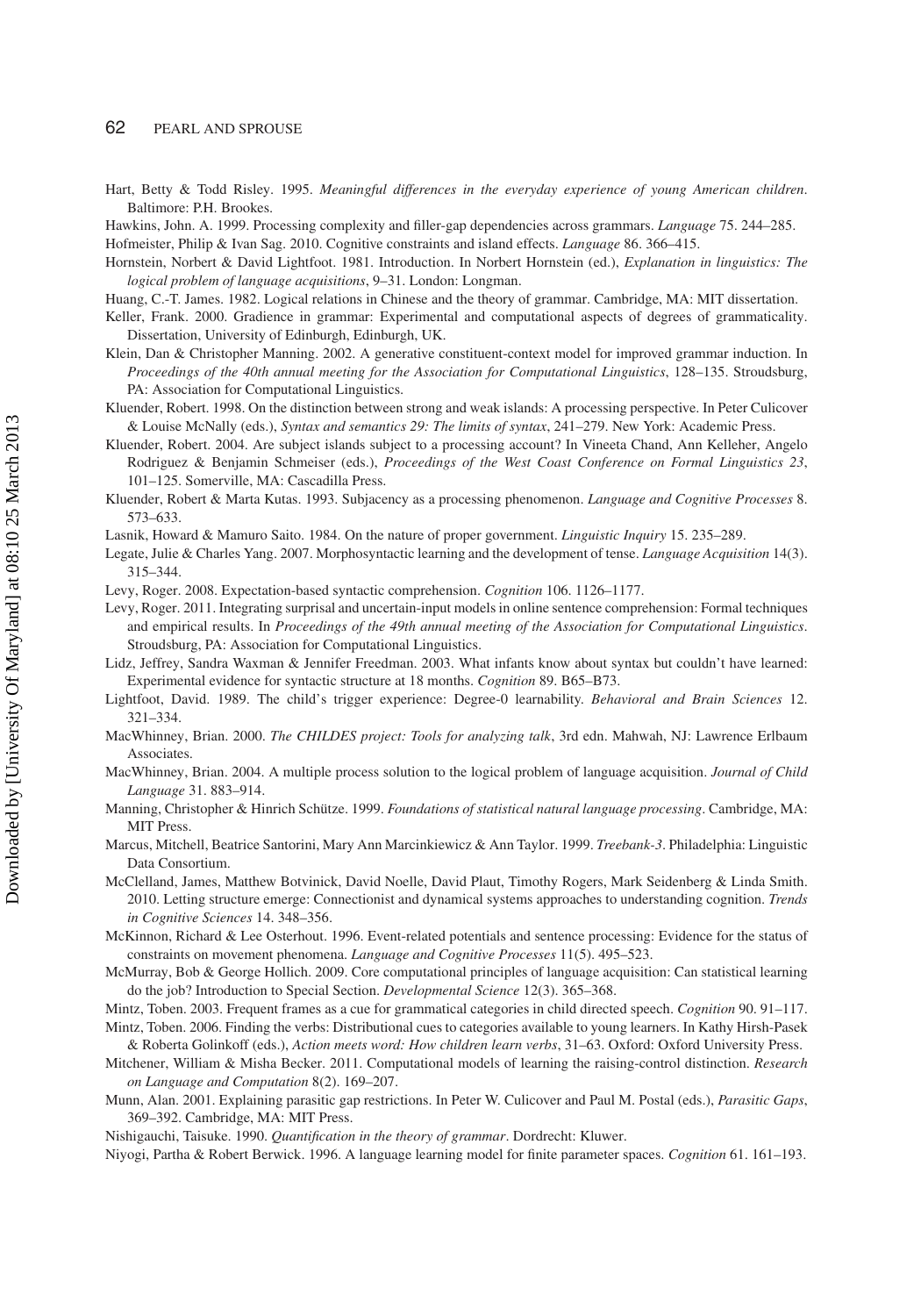- Pearl, Lisa. 2008. Putting the emphasis on unambiguous: The feasibility of data filtering for learning English metrical phonology. In Harvey Chan, Heather Jacob & Enkeleida Kapia (eds.), *Proceedings of the 32nd annual Boston University Conference on Child Language Development [BUCLD 32]*, 390–401. Somerville: MA: Cascadilla Press.
- Pearl, Lisa. 2011. When unbiased probabilistic learning is not enough: Acquiring a parametric system of metrical phonology. *Language Acquisition* 18(2). 87–120.
- Pearl, Lisa, Sharon Goldwater & Mark Steyvers. 2011. Online learning mechanisms for Bayesian models of word segmentation. *Research on Language and Computation* 8(2). 107–132.
- Pearl, Lisa & Jeffrey Lidz. 2009. When domain-general learning fails and when it succeeds: Identifying the contribution of domain-specificity. *Language Learning and Development* 5(4). 235–265.
- Pearl, Lisa & Jeffrey Lidz. In press. Parameters in language acquisition. In Kleanthes Grohmann & Cedric Boeckx (eds.), *The Cambridge handbook of biolinguistics*. Cambridge: Cambridge University Press.
- Pearl, Lisa & Benjamin Mis. 2011. How far can indirect evidence take us? Anaphoric one revisited. In L. Carlson, C. Hölscher, & T. Shipley (eds.), *Proceedings of the 33rd annual Conference of the Cognitive Science Society*, 879–884. Austin, TX: Cognitive Science Society.
- Pearl, Lisa & Benjamin Mis. 2012. Induction problems, indirect positive evidence, and universal grammar: Anaphoric one revisited. Ms. University of California, Irvine.
- Pearl, Lisa & Amy Weinberg. 2007. Input filtering in syntactic acquisition: Answers from language change modeling, *Language Learning and Development* 3(1). 43–72.
- Perfors, Amy, Joshua Tenenbaum & Terry Regier. 2011. The learnability of abstract syntactic principles. *Cognition* 118. 306–338.
- Pelucchi, Bruna, Jessica Hay & Jenny Saffran. 2009a. Statistical learning in natural language by 8-month-old infants. *Child Development* 80(3). 674–685.
- Pelucchi, Bruna, Jessica Hay & Jenny Saffran. 2009b. Learning in reverse: Eight-month-old infants track backward transitional probabilities. *Cognition* 113(2). 244–247.
- Phillips, Colin. 2006. The real-time status of island constraints. *Language* 82. 795–823.
- Phillips, Colin. 2012. On the nature of island constraints II: Language learning and innateness. In Jon Sprouse & Norbert Hornstein (eds.), *Experimental syntax and island effects*. Cambridge: Cambridge University Press.
- Pollard, Carl & Ivan Sag. 1994. *Head-Driven phrase structure grammar*. Chicago: University of Chicago Press.
- Pritchett, Bradley. 1991. Subjacency in a principle-based parser. In Robert Berwick, Steven Abney & Carol Tenney (eds.), *Principle-Based parsing: Computation and psycholinguistics*, 301–345. Dordrecht: Kluwer.
- Pullum, Geoffrey & Barbara Scholz. 2002. Empirical assessment of stimulus poverty arguments. *The Linguistic Review* 19. 9–50.
- Regier, Terry & Susanne Gahl. 2004. Learning the unlearnable: The role of missing evidence. *Cognition* 93. 147–155.
- Reinhart, Tanya. 1997. Quantifier scope: How labor is divided between QR and choice functions. *Linguistics and Philosophy* 20. 335–397.
- Rizzi, Luigi. 1982. Violations of the wh-island constraint and the subjacency condition. In Luigi Rizzi (ed.), *Issues in Italian Syntax*. Dordrecht, NL: Foris.
- Rizzi, Luigi. 1991. *Relativized minimality*. Cambridge, MA: MIT Press.
- Roeper, Tom & Jill de Villiers. 2011. The Acquisition Path for Wh-Questions. In Jill de Villiers & Tom Roeper (eds.), *Handbook of Generative Approaches to Language Acquisition, Studies in Theoretical Psycholinguistics 41*, 189–246. Springer: New York.
- Ross, John. 1967. Constraints on variables in syntax. Cambridge, MA: MIT dissertation.
- Saffran, Jenny, Richard Aslin & Elissa Newport. 1996. Statistical learning by 8-month-old infants. *Science* 274. 1926–1928.
- Saffran, Jenny, Marc Hauser, Rebecca Seibel, Joshua Kapfhamer, Fritz Tsao & Fiery Cushman. 2008. Grammatical pattern learning by infants and cotton-top tamarin monkeys. *Cognition* 107. 479–500.
- Sagae, Kenji, Eric Davis, Alon Lavie, Brian MacWhinney & Shuly Wintner. 2010. Morphosyntactic annotation of CHILDES transcript. *Journal of Child Language* 37(3). 705–729.
- Sakas, William & Janet Fodor. 2001. The structural triggers learner. In Stefano Bertolo (ed.), *Language acquisition and learnability*, 172–233. Cambridge: Cambridge University Press.
- Sampson, Geoffrey. 1989. Language acquisition: Growth or learning? *Philosophical Papers* 18. 203–240.
- Sampson, Geoffrey. 1999. Collapse of the language nativists. *The Independent*, April 9, 1999, 7.
- Scholz, Barbara & Geoffrey Pullum. 2002. Searching for arguments to support linguistic nativism. *The Linguistic Review* 19. 185–223.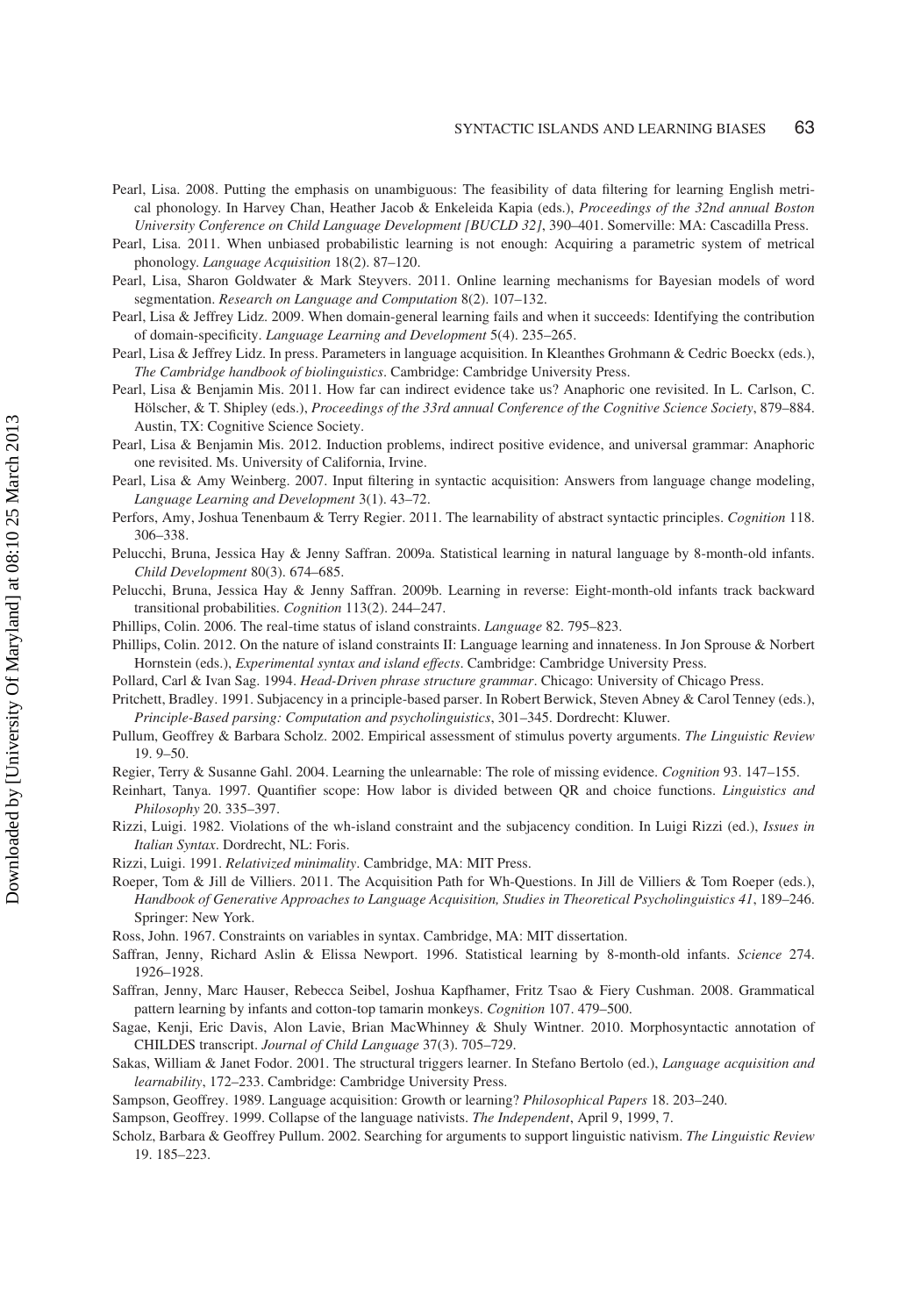- Schütze, Carson. 1996. *The empirical base of linguistics: Grammaticality judgments and linguistic methodology*. Chicago: University of Chicago Press.
- Schütze, Carson & Jon Sprouse. In press. Judgment data. In Devyani Sharma & Robert Podevsa (eds.), *Research methods in linguistics*. Cambridge: Cambridge University Press.
- Soderstrom, Melanie, Erin Conwell, Naomi Feldman & James Morgan. 2009. The learner as statistician: Three principles of computational success in language acquisition. *Developmental Science* 12(3). 409–411.
- Sprouse, Jon & Diogo Almeida. In press. The role of experimental syntax in an integrated cognitive science of language. In Kleanthes Grohmann & Cedric Boeckx (eds.), *The Cambridge handbook of biolinguistics*. Cambridge: Cambridge University Press.
- Sprouse, Jon, Ivano Caponigro, Ciro Greco & Carlo Ceccheto. In press. Experimental syntax and the cross-linguistic variation of island effects in English and Italian. Ms. University of California, Irvine.
- Sprouse, Jon, Matt Wagers & Colin Phillips. 2012a. A test of the relation between working memory capacity and syntactic island effects. *Language* 88(1). 82–124.
- Sprouse, Jon, Matt Wagers & Colin Phillips. 2012b. Working memory capacity and island effects: A reminder of the issues and the facts. *Language* 88(2). 401–407.
- Stowe, Laurie. 1986. Parsing wh-constructions: Evidence for on-line gap location. *Language and Cognitive Processes* 1.  $227 - 245$
- Suppes, Patrick. 1974. The semantics of children's language. *American Psychologist* 29. 103–114.
- Szabolcsi, Ana & Frans Zwarts. 1993. Weak islands and an algebraic semantics of scope taking. *Natural Language Semantics* 1. 235–284.

Tomasello, Michael. 2004. What kind of evidence could refute the UG hypothesis? *Studies in Language* 28(3). 642–645.

- Torrego, Esther. 1984. On inversion in Spanish and some of its effects, *Linguistic Inquiry* 15. 103–129.
- Traxler, Matthew & Martin Pickering. 1996. Plausibility and the processing of unbounded dependencies: An eye-tracking study. *Journal of Memory and Language 35*. 454–475.
- Tribus, Myron. 1961. *Thermodynamics and thermostatics: An introduction to energy, information and states of matter, with engineering applications*. New York: D. Van Nostrand Company Inc.
- Truswell, Robert. 2007. Extraction from adjuncts and the structure of events. *Lingua* 117. 1355–1377.
- Tsai, Wei-Tien. 1994. On nominal islands and LF extraction in Chinese. *Natural Language and Linguistic Theory* 12. 121–175.
- Valian, Virginia. 1991. Syntactic subjects in the early speech of American and Italian children. *Cognition* 40. 21–81.
- Viau, Joshua & Jeffrey Lidz. 2011. Selective learning in the acquisition of Kannada ditransitives. *Language* 87. 679–714. Wagers, Matt & Colin Phillips. 2009. Multiple dependencies and the role of the grammar in real-time comprehension. *Journal of Linguistics* 45. 395–433.
- Wang, Hao & Toben Mintz. 2008. A dynamic learning model for categorizing words using frames. In Harvey Chan, Heather Jacob & Enkeleida Kapia (eds.), *Proceedings of the 32nd annual Boston University Conference on Language Development [BUCLD 32]*, 525–536. Somerville, MA: Cascadilla Press.
- Williams, Edwin. 1978. Across the board rule application. *Linguistic Inquiry* 9. 31–43.
- Xu, Fei & Joshua Tenenbaum. 2007. Word learning as Bayesian inference. *Psychological Review* 114. 245–272.
- Yang, Charles. 2002. *Knowledge and learning in natural language*. Oxford: Oxford University Press.
- Yang, Charles. 2004. Universal Grammar, statistics, or both? *Trends in Cognitive Sciences* 8(10). 451–456.

*Submitted 06 April 2012 Final version accepted 28 August 2012*

# APPENDIX A FORMAL DESCRIPTIONS OF PROCEDURES.

The descriptions of the procedures used for learning and generating grammaticality preferences are given below in pseudocode format. The description for the grammatical preference generation highlights how the complete set of trigrams is generated (based off the container nodes encountered during learning) and how the trigram smoothing is implemented.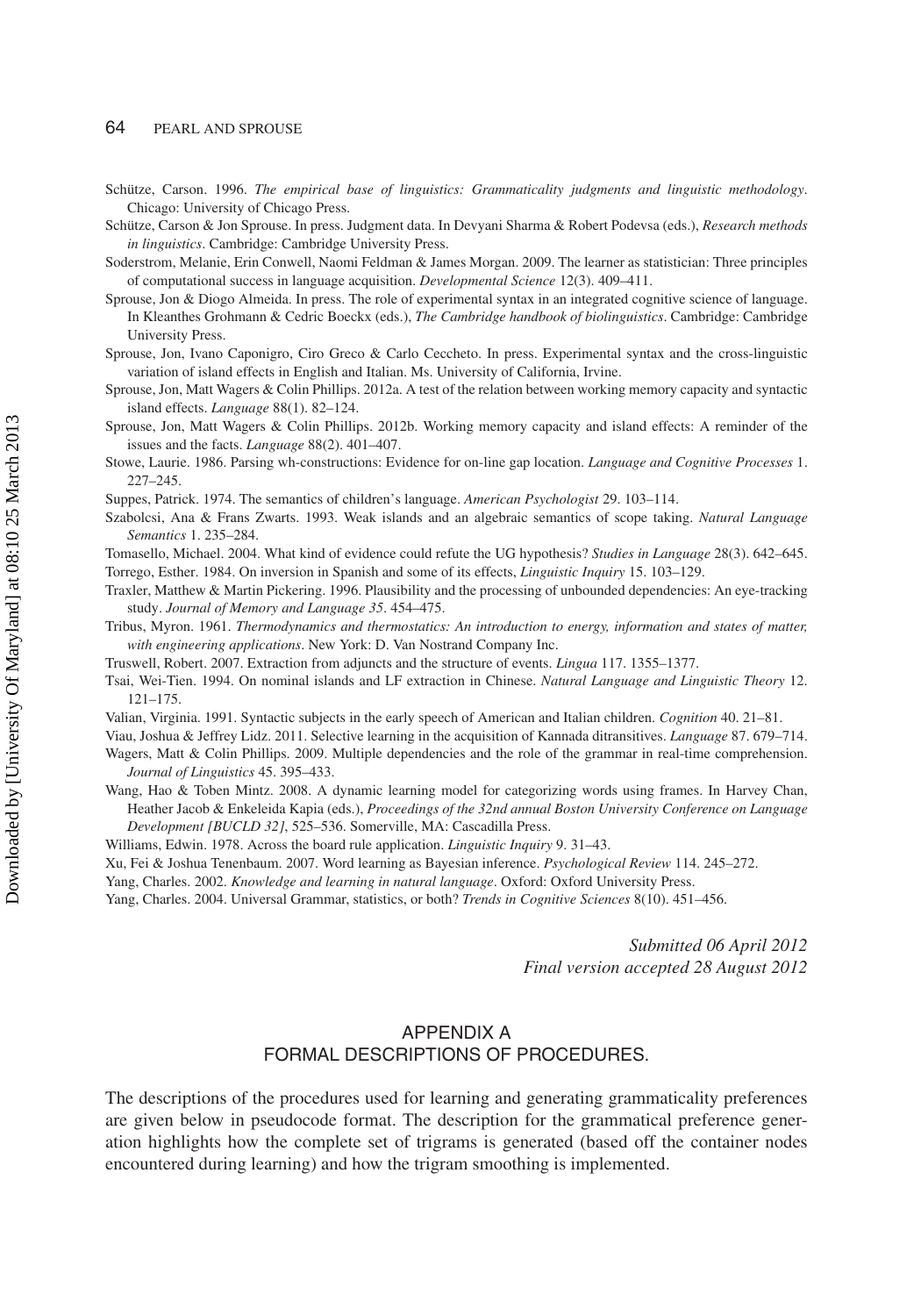```
(A1) Pseudocode description of the learning algorithm
for each input utterance u
 for each wh-dependency w in u
 characterize w as a sequence of container nodes cns
  divide cns into a sequence of container node trigrams cnts
  for each container node trigram cn1-cn2-cn3 in cnts
   cn1-cn2-cn3 count = cn1-cn2-cn3 count + 1
(A2) Pseudocode description of the generation of grammaticality preferences
# get full set of possible trigrams
cn_set = set of container nodes encountered during learning period
 # trigrams beginning with start
 for each cn1 in cn_set
  for each cn2 in cn_set
   if start-cn1-cn2 exists as a trigram
     start-cn1-cn2_count = start-cn1-cn2_count + alpha
   else
    start-cn1-cn2_count = alpha
   total\_trigram\_count = total\_trigram\_count + start-en1-en2\_count# trigrams with container nodes in all slots
 for each cn1 in cn_set
  for each cn2 in cn_set
   for each cn3 in cn_set
   if cn1-cn2-cn3 exists as a trigram
      cn1-cn2-cn3-count = cn1-cn2-cn3_count + alpha
   else
      cn1-cn2-cn3 count = alpha
    total\_trigram\_count = total\_trigram\_count + cn1 cn2 cn3\_count# trigrams ending with end
 for each cn2 in cn_set
  for each cn3 in cn_set
   if cn2-cn3-end exists as a trigram
    cn2-cn3-end_count = cn2-cn3-end_count + alpha
   else
    cn2-cn3-end_count = alpha
   total\_trigram\_count = total\_trigram\_count + cn2\text{-}cn3\text{-}end\_count# calculate trigram probabilities for all trigrams
# assume each trigram has the form cnx-cny-cnz
for each trigram cnx-cny-cnz in complete set of trigrams
  cnx-cny-cnz\_probability = (cnx-cny-cnz\_count)/(total\_trigram\_count)# generate grammaticality preferences for wh-dependency w
wh_probability = 1characterize w as a sequence of container nodes cns
 divide cns into a sequence of container node trigrams cnts
 for each container node trigram cnx-cny-cnz in cnts
  wh_probability = wh_probability * cnx-cny-cnz_probability
```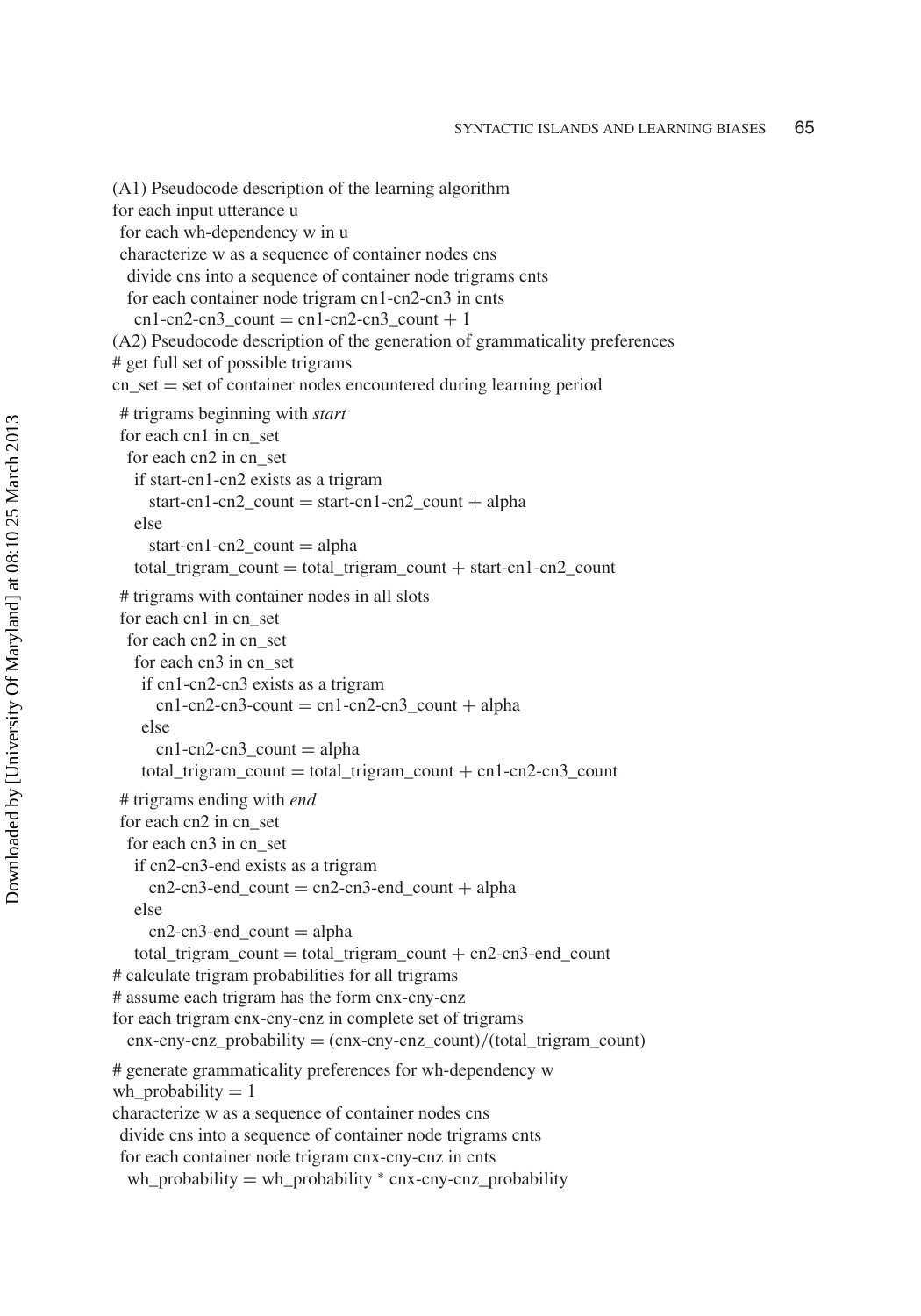# APPENDIX B DISTRIBUTION OF *WH*-DEPENDENCIES IN THE INPUT

| Container Node Sequence and Example Utterance         | Child-Directed:  | Adult-Directed:  | Adult-Directed:  |
|-------------------------------------------------------|------------------|------------------|------------------|
|                                                       | Speech           | Speech           | Text             |
| IP                                                    | 12.8%            | 17.2%            | 33.0%            |
| Who saw it?                                           | 2680             | 1464             | 1396             |
| IP-VP                                                 | 76.7%            | 73.0%            | 63.3%            |
| What did she see?                                     | 16039            | 6215             | 2677             |
| IP-VP-AdjP-IP-VP                                      | 0.0%             | $< 0.1\%$        | 0.1%             |
| What are you willing to see?                          | $\mathbf{0}$     | 1                | 5                |
| IP-VP-AdjP-IP-VP-PP                                   | $0.0\%$          | $< 0.1\%$        | 0.0%             |
| What are you willing to go to?                        | $\overline{0}$   | 1                | $\mathbf{0}$     |
| IP-VP-AdjP-PP                                         | 0.0%             | $< 0.1\%$        | $< 0.1\%$        |
| What are they good for?                               | $\mathbf{0}$     | 1                | 1                |
| IP-VP-CP <sub>for</sub> -IP-VP-PP                     | $< 0.1\%$        | 0.0%             | 0.0%             |
| What did she put on for you to dance to?              | 1                | $\mathbf{0}$     | $\theta$         |
| $IP-VP-CP_{null}-IP$                                  | 0.1%             | $0.6\%$          | 0.3%             |
| Who did he think stole it?                            | 24               | 52               | 12               |
| $IP-VP-CPnull-IP-VP$                                  | 1.1%             | 0.4%             | 0.2%             |
| What did he think she stole?                          | 236              | 30               | 8                |
| $IP-VP-CP_{null}-IP-VP-IP-VP$                         | 0.1%             | $< 0.1\%$        | 0.0%             |
| What did he think she wanted to steal?                | 28               | 3                | $\overline{0}$   |
| IP-VP-CP <sub>null</sub> -IP-VP-IP-VP-IP-VP           | $< 0.1\%$        | 0.0%             | 0.0%             |
| What did he think she wanted to pretend to steal?     | 2                | $\boldsymbol{0}$ | $\boldsymbol{0}$ |
| IP-VP-CP <sub>null</sub> -IP-VP-IP-VP-IP-VP-PP        | 0.0%             | $< 0.1\%$        | $0.0\%$          |
| Who did he think she wanted to pretend to steal from? | $\boldsymbol{0}$ | 1                | $\boldsymbol{0}$ |
| IP-VP-CP <sub>null</sub> -IP-VP-IP-VP-PP              | $< 0.1\%$        | $0.0\%$          | $0.0\%$          |
| Who did he think she wanted to steal from?            | 1                | $\overline{0}$   | 0                |
| IP-VP-CP <sub>null</sub> -IP-VP-NP                    | $< 0.1\%$        | $< 0.1\%$        | $< 0.1\%$        |
| What did he think she said about it?                  | 1                | 5                | 1                |
| IP-VP-CP <sub>null</sub> -IP-VP-PP                    | 0.1%             | $< 0.1\%$        | $< 0.1\%$        |
| What did he think she wanted it for?                  | 28               | 5                | 1                |
| $IP-VP-CP_{null}-IP-VP-PP-PP$                         | $< 0.1\%$        | $0.0\%$          | 0.0%             |
| What did he think she wanted out of?                  | 1                | $\boldsymbol{0}$ | $\boldsymbol{0}$ |
| IP-VP-CP <sub>that</sub> -IP-VP                       | $< 0.1\%$        | $< 0.1\%$        | $< 0.1\%$        |
| What did he think that she stole?                     | 2                | 5                | 2                |
|                                                       |                  |                  |                  |

TABLE B1 Description of Child-Directed and Adult-Directed Input Corpora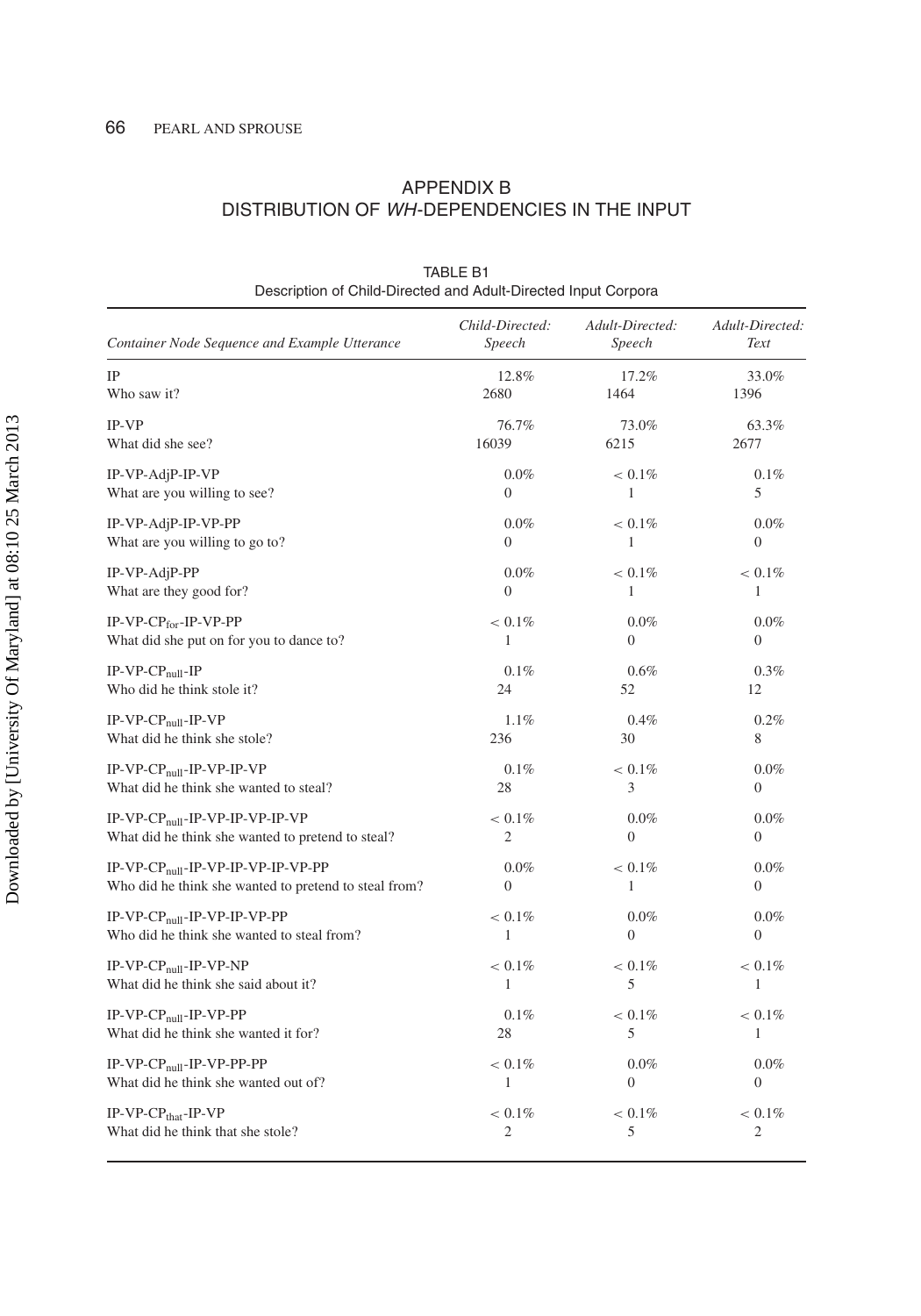| TABLE B1    |  |
|-------------|--|
| (Continued) |  |

| Container Node Sequence and Example Utterance          | Child-Directed: | Adult-Directed: | Adult-Directed:  |
|--------------------------------------------------------|-----------------|-----------------|------------------|
|                                                        | Speech          | Speech          | Text             |
| IP-VP-CP <sub>that</sub> -IP-VP-IP-VP                  | 0.0%            | $< 0.1\%$       | $0.0\%$          |
| What did he think that she wanted to steal?            | $\overline{0}$  | $\mathbf{1}$    | $\overline{0}$   |
| IP-VP-CP <sub>that</sub> -IP-VP-PP                     | $0.0\%$         | $< 0.1\%$       | $0.0\%$          |
| Who did he think that she wanted to steal from?        | $\overline{0}$  | 1               | 0                |
| $IP-VP-IP$                                             | $< 0.1\%$       | $< 0.1\%$       | $0.0\%$          |
| Who did he want to steal the necklace?                 | 9               | $\mathfrak{2}$  | $\Omega$         |
| IP-VP-IP-VP                                            | 5.6%            | 3.4%            | 1.3%             |
| What did he want her to steal?                         | 1167            | 287             | 57               |
| IP-VP-IP-VP-IP-VP                                      | $< 0.1\%$       | $< 0.1\%$       | $< 0.1\%$        |
| What did he want her to pretend to steal?              | 11              | 6               | $\mathbf{1}$     |
| IP-VP-IP-VP-IP-VP-PP                                   | 0.2%            | $< 0.1\%$       | $0.0\%$          |
| Who did he want her to pretend to steal from?          | 43              | 6               | 0                |
| IP-VP-IP-VP-NP                                         | $< 0.1\%$       | 0.0%            | $0.0\%$          |
| What did he want to say about it?                      | 6               | $\Omega$        | $\boldsymbol{0}$ |
| IP-VP-IP-VP-NP-IP-VP                                   | 0.0%            | $0.0\%$         | $< 0.1\%$        |
| What did he have to give her the opportunity to steal? | $\overline{0}$  | $\overline{0}$  | 1                |
| IP-VP-IP-VP-NP-PP                                      | $< 0.1\%$       | $< 0.1\%$       | 0.0%             |
| What did she want to steal more of?                    | $\mathbf{1}$    | $\mathbf{1}$    | $\overline{0}$   |
| IP-VP-IP-VP-PP                                         | 0.4%            | 0.4%            | $< 0.1\%$        |
| What did she want to steal from?                       | 74              | 33              | $\overline{4}$   |
| IP-VP-IP-VP-PP-PP                                      | 0.0%            | 0.0%            | $< 0.1\%$        |
| What did she want to get out from under?               | $\overline{0}$  | $\theta$        | 1                |
| IP-VP-NP                                               | 0.2%            | 0.1%            | 0.1%             |
| What did she say about the necklace?                   | 52              | 10              | 5                |
| IP-VP-NP-IP-VP                                         | 0.0%            | $< 0.1\%$       | $< 0.1\%$        |
| What did he give her the opportunity to steal?         | $\Omega$        | 1               | 2                |
| IP-VP-NP-PP                                            | $< 0.1\%$       | $< 0.1\%$       | $0.0\%$          |
| What was she a member of?                              | 7               | 6               | $\theta$         |
| IP-VP-PP                                               | 2.5%            | 4.3%            | 1.3%             |
| Who did she steal from?                                | 524             | 369             | 57               |
| $IP-VP-PP-CPnull-IP$                                   | 0.0%            | $< 0.1\%$       | $0.0\%$          |
| What did she feel like was a very good place?          | $\theta$        | 1               | $\overline{0}$   |
| $IP-VP-PP-CPnull-IP-VP$                                | $< 0.1\%$       | 0.0%            | $0.0\%$          |
| What did she feel like he saw?                         | $\mathbf{1}$    | 0               | 0                |